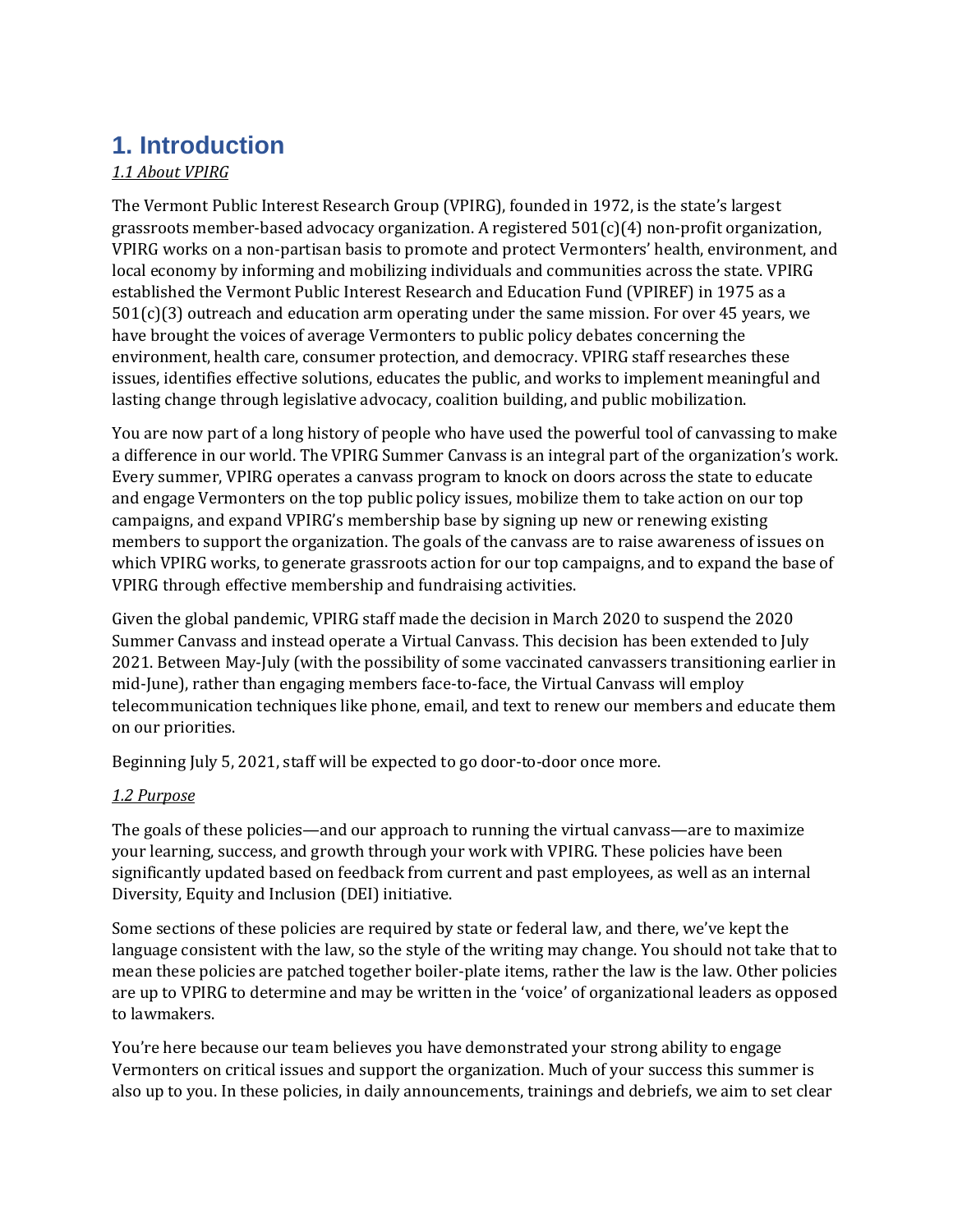expectations and set you up for success. It's important for you to participate actively in trainings, be proactive in communicating your challenges, needs or problems that arise, and be responsible for your actions and behavior. Canvass Directors and supporting staff will ensure that you receive the preparation, resources, and mentorship you need to accomplish these goals.

The VPIRG canvass thrives on teamwork. Key components of that teamwork are holding each other accountable, communicating openly and productively and demonstrating respect for one another. Our policies have been updated to evaluate the ways in which employees who identify as women, trans or genderqueer, people of color, LGBTQIA or a member of a marginalized community can be best protected and supported during their work with VPIRG.

In particular, we've expanded our non-discrimination and harassment policies, added clearer protocols for reporting and handling situations where discrimination or harassment have been experienced or witnessed, and developed the approach to discipline and conflict resolution we seek to establish. We've also evaluated our management training, structures, operations, training curriculum and procedures through that same lens. If you have suggestions on opportunities to improve inclusivity and equity, please let us know by talking to a canvass director, the Associate Director or providing feedback through our online form at www.vpirg.org/feedback.

These policies serve as a guide to assist staff in becoming familiar with some of the privileges and responsibilities of employment with VPIRG. None of the policies or guidelines are intended to give rise to contractual rights or obligations, or to be construed as a guarantee of employment for any specific period of time, or any specific type of work.

Questions or concerns about the policies outlined in this manual should be addressed to a Fellow. The policies stated in this handbook are subject to change at any time at the sole discretion of the organization. Staff will be provided updated information regarding any changes in policies. VPIRG specifically reserves the right to have the Executive Director make exceptions to these policies, from time to time, at their sole discretion, as appropriate, and in the best interests of VPIRG.

### *1.3 Administration and Applicability*

A copy of these policies and any amendments that follow shall be distributed to each canvass employee. Each new employee will receive a copy of the policies as part of their orientation. Staff members will be required to sign an acknowledgement form indicating that they have received, understand, and agree to abide by these policies and any subsequent amendments. These policies and procedures apply to all employees of the Vermont Public Interest Research Group summer canvass program, unless otherwise stated. All policies not concerning pay and benefits also apply to VPIRG interns and volunteers. Should any exceptions be made to policies contained herein, all other terms remain intact. Exceptions to these terms and guidelines shall be made between the employee and Fellow in writing using a Reasonable Accommodation Request Form to protect the interests of both parties.

# **2. Canvass Employment**

### *2.1 Recruitment and Hiring*

Hiring for the summer door canvass shall be conducted by the Canvass Directors in coordination with the Executive Director or their designee. The Canvass Directors shall investigate, screen, and conduct interviews for all vacancies*.*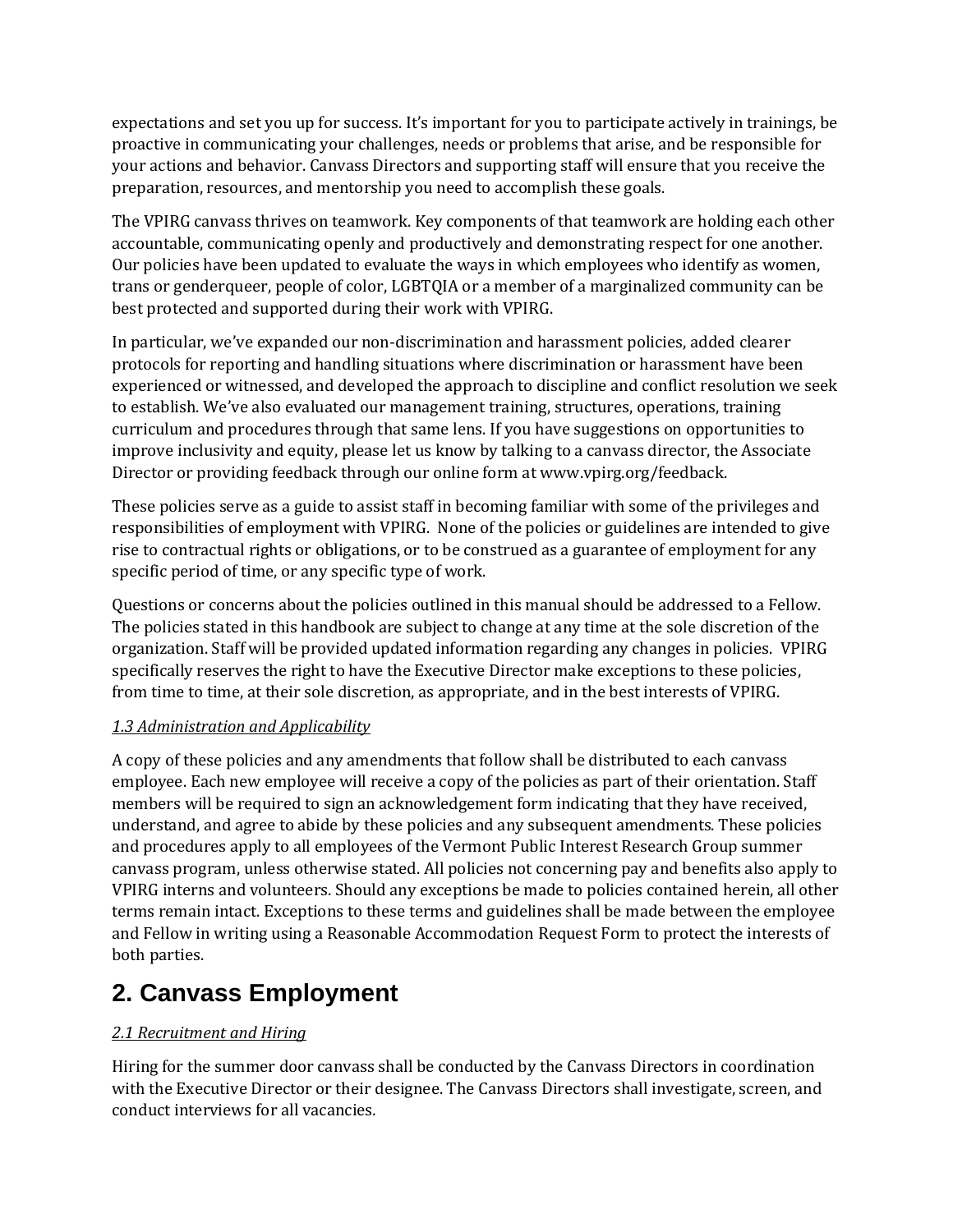The recruitment and evaluation of candidates for open canvassing positions may include phone calls, in-person interviews, group exercises and other assessment activities, such as postcarding or other campaign-related skill-based tasks. The final stage of candidate assessment is an unpaid Observation Day, during which the candidate will job shadow an existing canvasser to observe and try door canvassing. Because of the demanding nature of this position, the Observation Day is used to provide both VPIRG and the candidate a final opportunity to determine whether canvassing is a good fit for the candidate in question. Upon completion of the Observation Day, candidates will either be invited to join staff or be informed that they have not been selected for hire.

### *2.2 Equal Opportunity Employer*

VPIRG is an Equal Employment Opportunity employer. VPIRG does not discriminate in the hiring, administering of compensation and benefits, retention, promotion, use of facilities, or training of employees because of race, color, ancestry, religion, sex, gender identity, sexual orientation, age, marital/civil union status, national origin, citizenship, place of birth, military/uniformed service or veteran status, disability, genetic information, having a positive test result on an HIV related blood test or other legally-protected classification, nor on any other grounds unrelated to job performance. When hiring, retaining and promoting employees VPIRG attempts to achieve equal employment opportunities for all persons through affirmative action.

VPIRG will provide reasonable accommodations for individuals with disabilities or with pregnancyrelated conditions in compliance with applicable state and federal laws. Please see the policy on Reasonable Accommodations, below.

VPIRG does not discriminate or retaliate against its employees for:

- Filing a complaint or cooperating in the investigation of a complaint of discrimination, including concerning harassment or equal pay;
- Having asserted a workers' compensation claim;
- Having exercised rights to Family Medical Leave/Vermont Parental and Family Leave;
- Having disclosed their wages or having inquired about or discussed the wages of other employees; or
- Having requested or arranged for a flexible work arrangement.

Employees with questions or concerns about their rights related to this EEO Policy should contact the Associate Director. Employees may also utilize the VPIRG's Conflict Resolution and Grievance Procedures (Policy Section 5.5, below) to make any complaints related to this EEO Policy.

#### *2.3 Reasonable Accommodations for Disability*

If a qualified individual with a disability requires a reasonable accommodation in order to perform the essential functions of their position or job for which they have applied, or to ensure equal benefits of employment, VPIRG will provide such accommodation in compliance with state and federal laws, including but not limited to the Americans with Disabilities Act and the Vermont Fair Employment Practices Act, as may be amended from time to time. In accordance with these laws, such reasonable accommodations will be provided unless doing so would create an undue hardship to VPIRG, preclude the performance of the essential functions of the given position, or unless providing the accommodation would cause a direct threat to the employee or others in the workplace or in the field, and the threat cannot be eliminated by reasonable accommodation.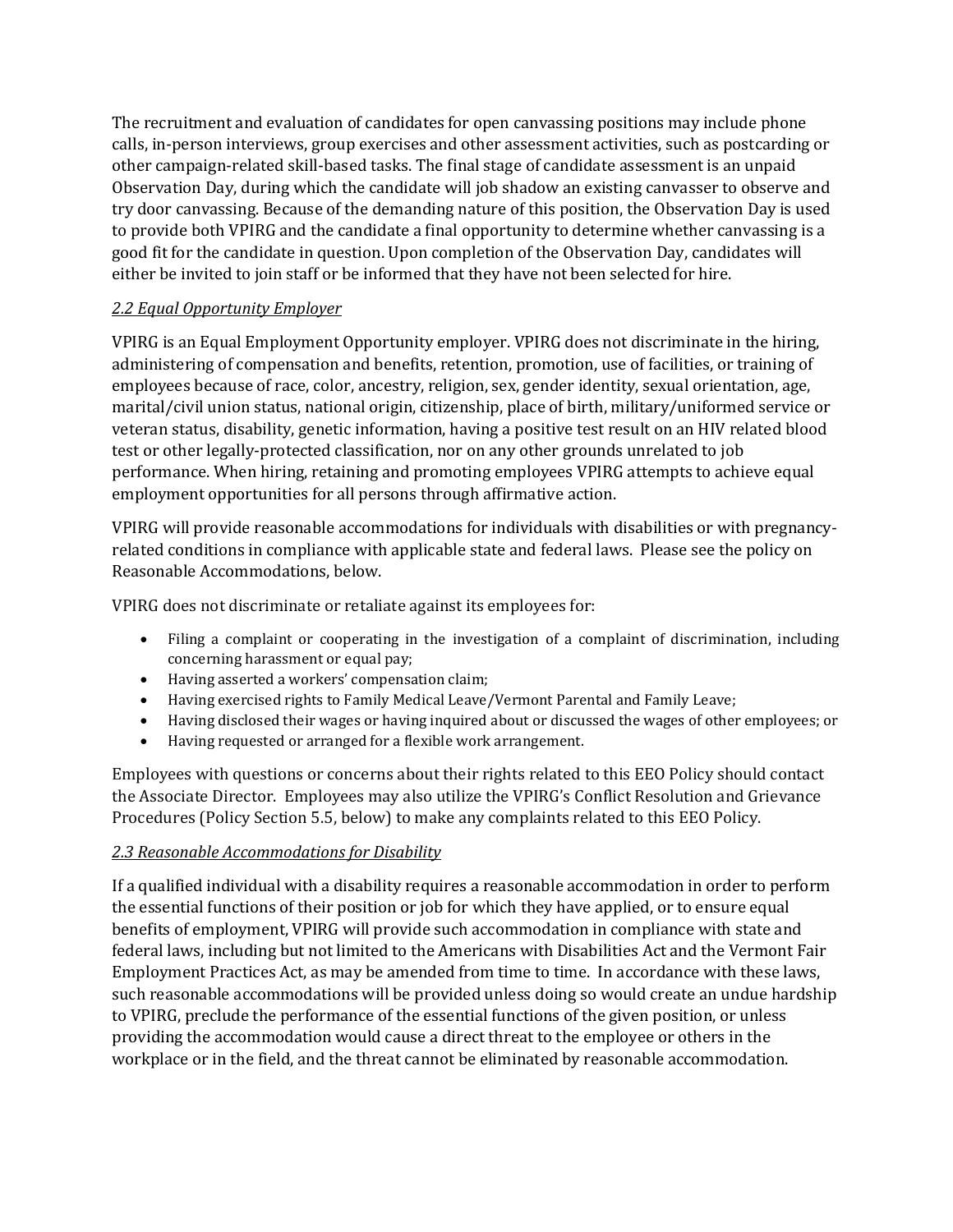An employee with a disability who wishes to request such a reasonable accommodation should complete a Reasonable Accommodation Request Form from a Fellow and submit to a Fellow or Associate Director for consideration. Notify the Associate Director for assistance in completing the form. This Reasonable Accommodation Request Form affords an employee making such a request with the opportunity to state the reason that the accommodation is requested, to specify the accommodation being requested, and to describe how the accommodation will assist the employee in carrying out the essential functions of their job. Additionally, the form provides the employee with a means of releasing private health information to support VPIRG's assessment and planning of the requested accommodation.

Reasonable accommodations will be developed, agreed upon or otherwise determined through an interactive process with the employee, again as required by law. This interactive process will be conducted by the Associate Director and the employee, as determined by VPIRG to be appropriate to the circumstances.

### *2.4 Reasonable Accommodations for Pregnancy-related Conditions*

VPIRG will provide a reasonable accommodation for an employee's pregnancy-related condition, unless it would impose an undue hardship on the organization. "Pregnancy-related condition" means a limitation of an employee's ability to perform the functions of their job caused by pregnancy, childbirth or a medical condition related to pregnancy or childbirth.

An employee with a pregnancy-related condition, as defined in this policy, shall have the same rights and be subject to the same standards with respect to the provision of a reasonable accommodation as a qualified employee with a disability, as set out in VPIRG's policy on Disability Accommodation, above, and to the limits of Vermont law. Nothing in this policy shall be construed to indicate or deem that a pregnancy-related condition necessarily constitutes a disability.

An employee with a pregnancy-related condition who wishes to request such a reasonable accommodation should contact the Associate Director submit a Reasonable Accommodation Request Form or for assistance in completing the form. The process outlined above for Disability Accommodation will be followed in response to such a request for accommodation.

### **Questions, Concerns, Complaint or Grievance**.

If you have a question, concern, complaint or grievance with respect to compliance with this policy you should contact the Associate Director. Employees may also utilize the VPIRG's Conflict Resolution and Grievance Procedures (Policy Section 5.5, below) to make any complaints related to this policy.

#### *2.5 Verification of Work Status*

To the extent required by Federal Law, all employees will be required to submit proof of either U.S. citizenship or some other authorization to work in the United States, as required by I-9 form. Proof can be established by a passport, birth certificate, certificate of citizenship or naturalization or a driver's license plus another document indicating work authorization.

Both employer and employee will be required to sign the appropriate government I-9 form verifying that the necessary work authorization documents were requested and provided.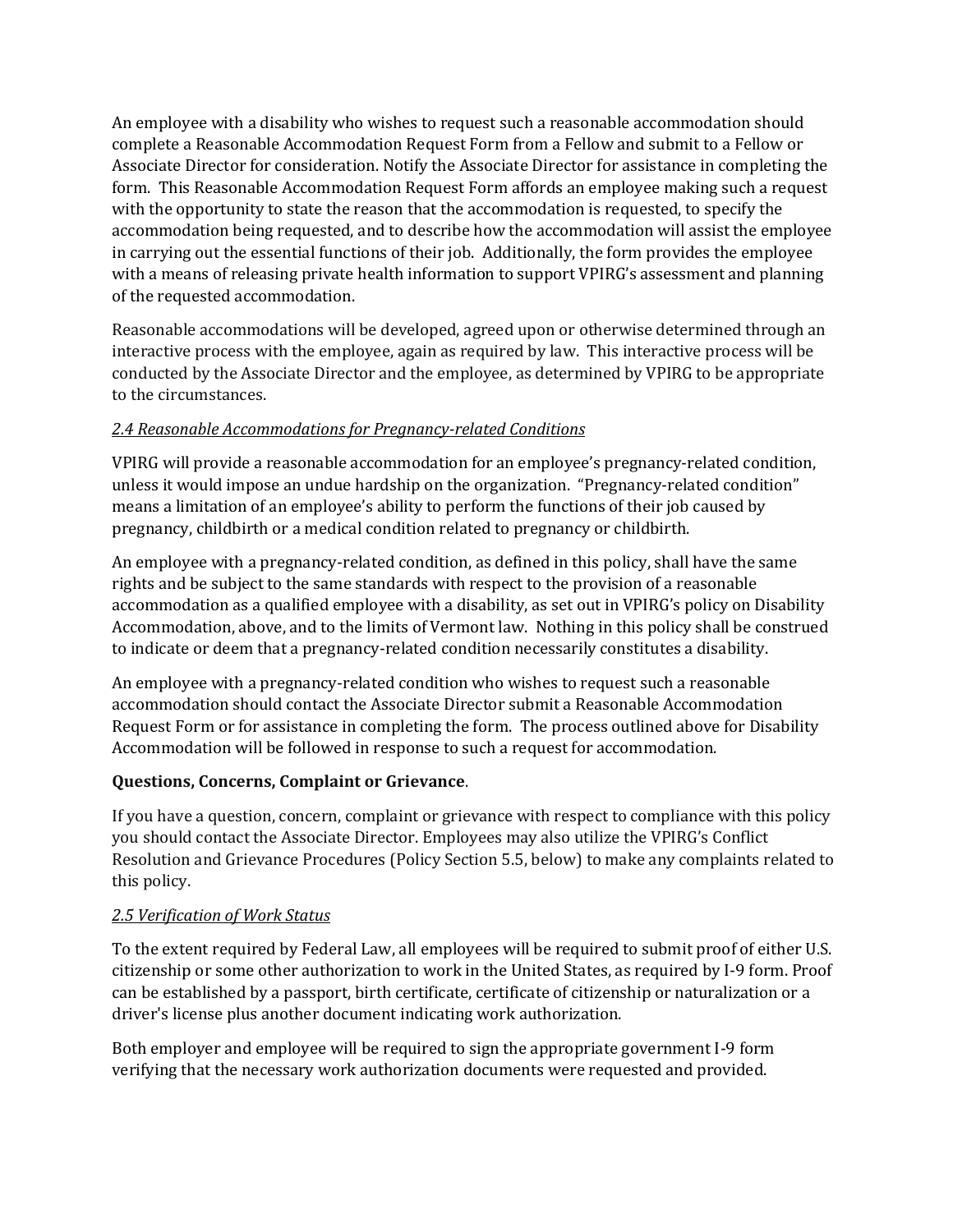Verification forms shall be retained for at least three years, but in any event will be retained for at least one year after termination of employment.

#### *2.6 Employment Classification*

#### **Employment Classifications as Established by the Fair Labor Standards Act**

 "Exempt Employees" - Exempt employees are defined as those employees who are classified as not subject to minimum wage and overtime pay provisions of the Fair Labor Standards Act (FLSA). Those working in executive, administrative, professional, outside sales or in some cases computerrelated as determined by the Fair Labor Standards Act, are exempt.

 "Nonexempt Employees" - Nonexempt employees are defined as those employees who, regardless of title or function, are not exempt from minimum wage and overtime pay provisions of the FLSA. All employees who do not meet the qualifications for exemption are included in the term nonexempt. Nonexempt employees perform work other than executive, administrative, or professional work as defined by the FLSA and must receive overtime pay for all hours actually worked in excess of 40 hours in one work week, as legally required.

#### **Employee Classifications Based on Time Worked**

 "Regular Full-Time Employee" - A regular full-time employee (FTE) is defined as any person employed by VPIRG for an average of forty (40) or more hours per week, or 2,080 or more hours per year.

 "Regular Part-Time Employee" - A regular part-time employee is any person other than a temporary employee employed by VPIRG for less than full time. The average hours worked per week determines the employee's factor relative to a full-time employee (i.e., a half-time employee has an FTE factor of .5).

 "Temporary Employee" - A temporary employee is any person employed for the performance of work for a specified project or a specified period of time. Termination or suspension of such employees shall be at the discretion of the Executive Director or their designee, in keeping with VPIRG's at-will employment policy and any other factors, including those related to programmatic and budgetary limitations. Temporary employees may be full-time or part-time.

 "Seasonal Employee" - A seasonal employee is any person employed for the performance of work for a specified project with an anticipated duration of 20 weeks or less. Termination or suspension of such employees shall be at the discretion of the Executive Director or their designee, in keeping with VPIRG's at-will employment policy and any other factors, including those related to programmatic and budgetary limitations. Seasonal employees may be full-time or part-time.

#### **Canvass Staff Classifications**

Canvasser – Nonexempt, seasonal part-time employee.

Data Coordinator – Nonexempt, seasonal part-time employee.

Assistant Canvass Director (non-Fellow) – Exempt, seasonal full-time employee.

Canvass Director (Fellow) – Exempt, regular full-time employee.

*2.7 Personnel Records*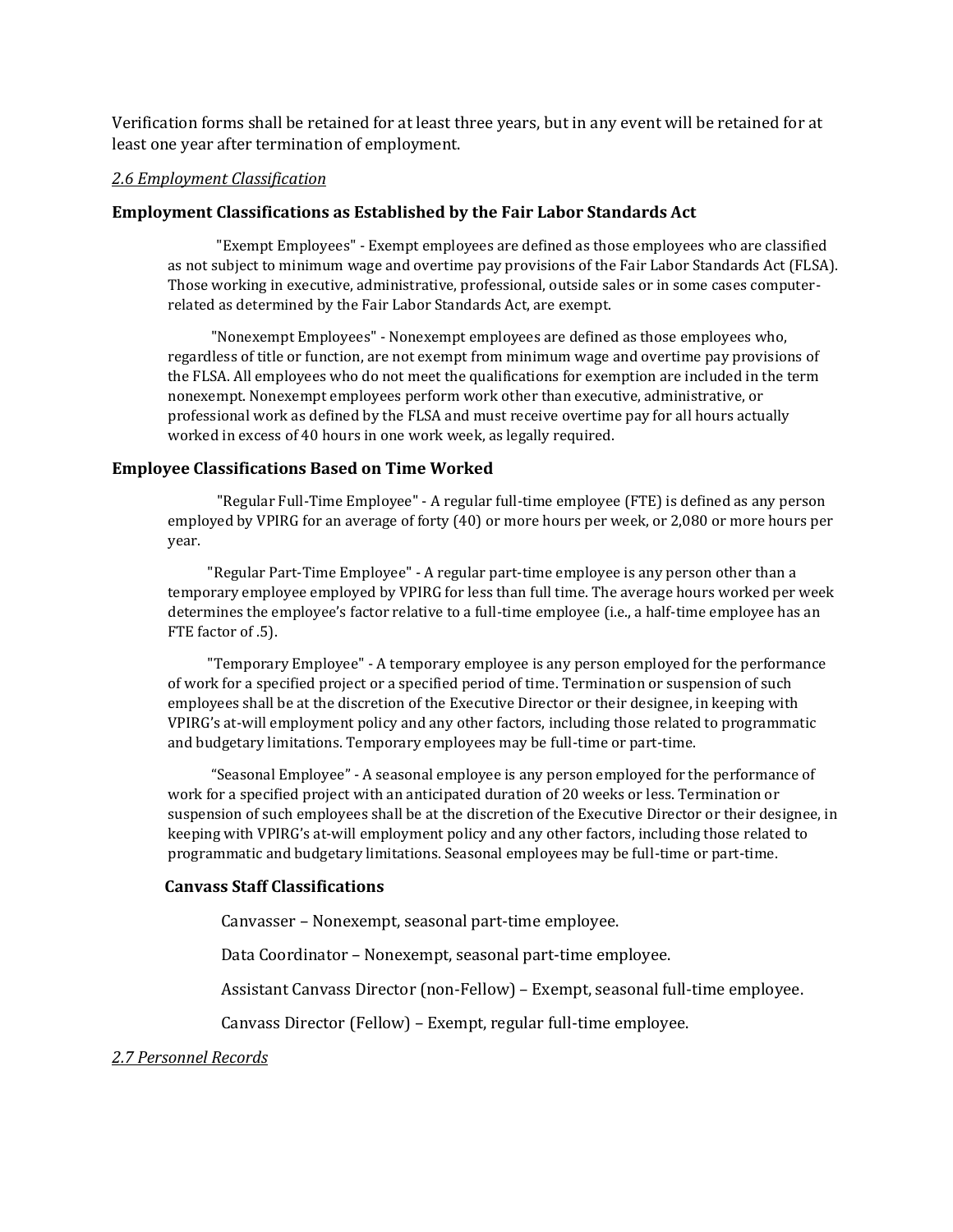Each employee shall have access to their personnel file, by requesting it from the Associate Director or their designee. VPIRG tries to balance its need to obtain, use and retain employment information with a concern for each individual's privacy. Employee files (including payroll) may be inspected only by management employees and select, limited designees of VPIRG's Executive Director who have an employment-related need to know. The only exception to this shall be in such instances as required through State or Federal statutes by a court with appropriate jurisdiction. Internal investigation working files are not part of an employee's personnel file. Any breach of confidentiality of an individual's personnel file by disclosure to unauthorized individuals will not be tolerated and appropriate disciplinary action shall be taken against any persons causing such a breach.

All documents related to employee medical information will be kept in separate files in a locked cabinet. Such data includes, but is not limited to, medical certification related to the necessity for sick leave or FMLA leave, workers' compensation, and eligibility for long-term disability. Only the Executive Director, Associate Director or a Fellow and their designees or assistants may access these files. Each employee may access his or her own medical file and copy its contents. Medical information – as opposed to the records themselves – will be shared by the Executive Director, Associate Director or Fellows and their designees only to the extent necessary, on an as-needed basis with other VPIRG managers.

Genetic information will not be shared except to the employee upon written request, for FMLA purposes or as the law may otherwise require. Genetic information means information about: (i) an individual's genetic tests; (ii) the genetic tests of that individual's family members; (iii) the manifestation of disease or disorder in family members of the individual (family medical history); (iv) an individual's request for, or receipt of, genetic services, or the participation in clinical research that includes genetic services by the individual or a family member of the individual; or (v) the genetic information of a fetus carried by an individual or by a pregnant woman who is a family member of the individual and the genetic information of any embryo legally held by the individual or family member using an assisted reproductive technology. Genetic information does not include: (a) information about the sex or age of the individual or the sex or age of family members and (b) information about a manifested disease or disorder even if it genetically based.

### **3. Canvass Work**

### *3.1 The Job and Training*

Your basic mission is straightforward: build the organization, raise funds by renewing and signing up new members, and educate the public about the seriousness and urgency of problems facing all Vermonters. Canvassers mobilize public support for real solutions to those problems so that we have the strength to defeat the special interests behind the status quo. In short, the most valuable asset to VPIRG is its members and every summer, canvassers are responsible for talking with these members, as well as signing up new supporters who want to join the movement.

You will participate in a three-day training series to prepare you for your work on the Virtual Canvass. The training series focuses on ensuring you develop the communications, organizing, and fundraising skills you will need to be an effective virtual canvasser.

Come July 5 (with the possibility of some vaccinated canvassers transitioning in mid-June), you will participate in an additional series of daily trainings prior to each full shift of canvassing. On your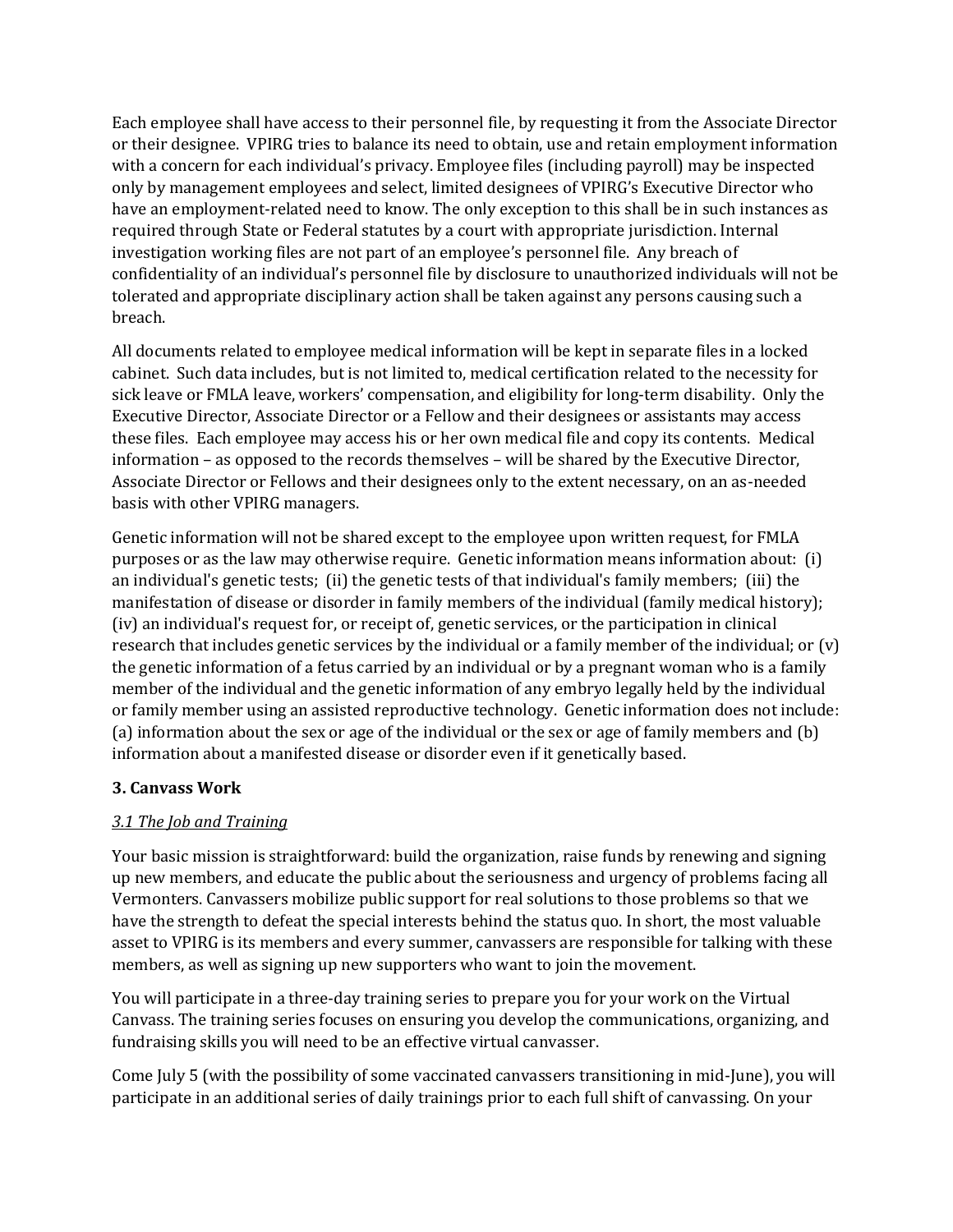first day, "T1 Day", you will receive additional in-the-field training with a Director. The training series focuses on canvassing skills, campaign knowledge, and safety and HR protocols all to ensure you develop the educational and fundraising skills you will need to be an effective canvasser.

Additional training and skills-building sessions are held throughout the summer to bolster and sharpen the skills of the entire canvass team. Canvassers seeking additional practice or training are encouraged to discuss their needs with the Canvass Directors and take advantage of practice opportunities and the vast training resources available to staff to improve their skills. Canvassers not meeting minimum performance standards may be required to take part in additional training. Canvassing is an art as well as a science and the skills you gain through training can help maximize your performance and your income.

## *3.2 Professionalism*

Canvassers are the public face of the organizations they represent and must be conscious of upholding the organization's image and integrity. You must be friendly, courteous, honest and respectful at all times. Failure to be polite and professional can result in termination. Once we begin canvassing in person, you will be provided uniform T-shirts, masks, and a VPIRG name badge and will be required to wear the uniform every day while canvassing.

# *3.3 The Canvass Workday*

**Typical daily schedule** (for reference only; differs for training days and actual canvass days may vary):

## *Virtual Canvass:* Canvassers work Monday-Friday

The average canvass day consists of 5 hours for canvassers and 6 hours for Assistant Directors, with a 1-hour unpaid dinner break for each. This schedule consists of 1 hour for member follow-up and announcements, 3.5 hours of actual phone calling, and a half hour for debriefs and data.

Schedule (Mon-Thurs)

- Workday begins at 2:00pm, unless instructed otherwise
- Participation in announcements, sending follow-ups to members contacted the previous night
- 2-hour call block 3:00-5:00
- 1-hour unpaid meal break/free time 5:00-6:00
- $\bullet$  1.5-hour call block 6:00-7:30
- Wrap-up, debrief, data lasting 15-30 minutes
- Workday usually ends around 8 pm

Fridays will differ from this schedule by being shifted 3 hours earlier. The day will start at 11:00 AM and end at 5:00 PM; announcements will be held at 11:00 AM.

Other positions including Assistant Director and Data Coordinator should review their detailed job descriptions for hours of work and other expectations, as they vary from the above basic canvassing schedule.

*Door Canvass:* Canvassers work Monday-Thursday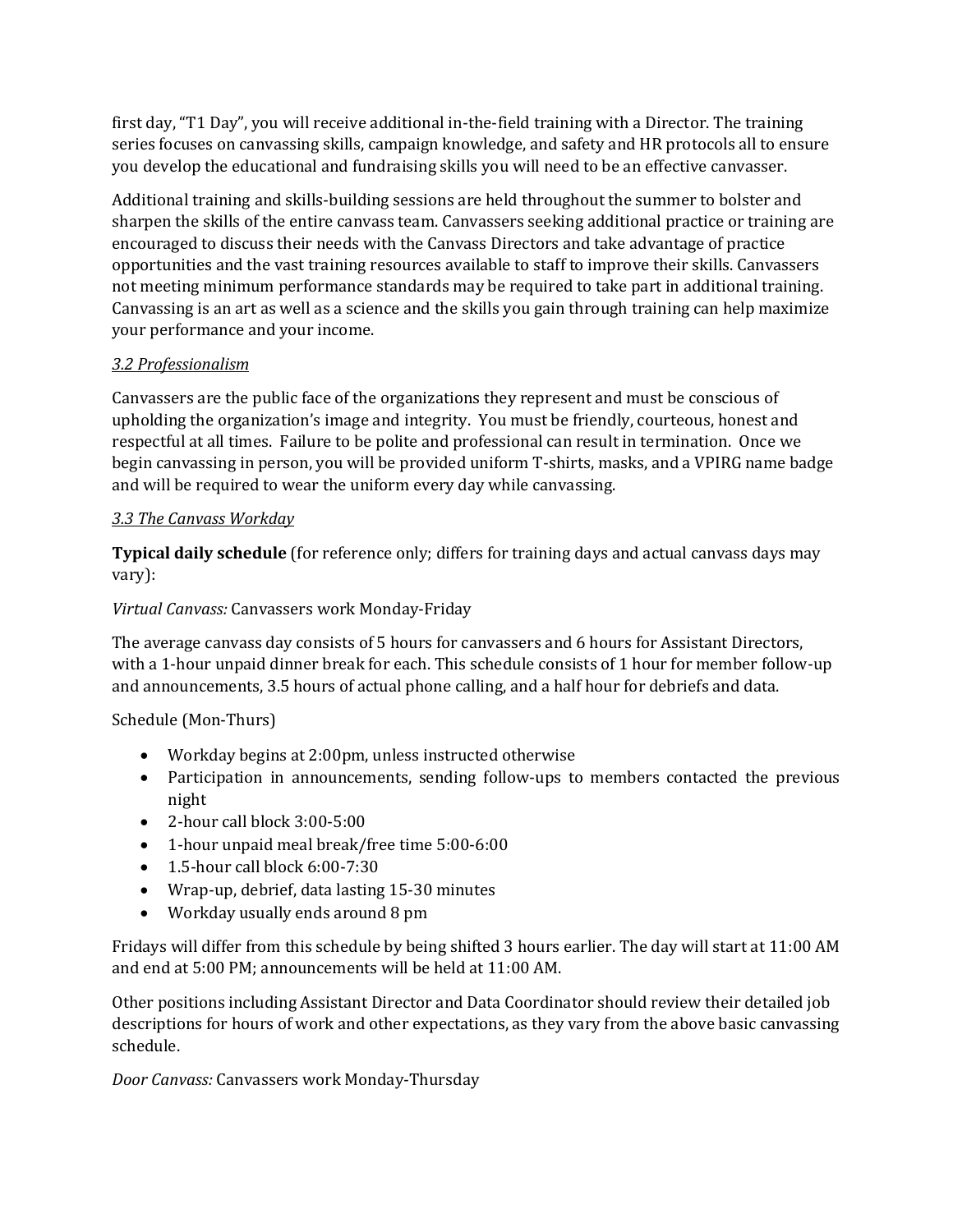Each canvass day consists of 5 or more hours of actual canvassing on turf,  $\sim$ 45 minutes of training and preparation, and at least a 45-minute unpaid meal break. Due to the rural nature of our state, the travel times to turf can vary. In most cases, travel time to turf will not exceed 1 hours Canvassers will not (unless given prior Director approval) work in excess of 40 hours/week, and in other cases (at the discretion of the Director) may work less than 40 hours/week. Overtime should be worked only at the written direction of a Canvass Director. Multi-day camping canvasses are used to reach the most distant turfs (see section below on Camping Canvasses).

Canvasser – Door (Monday-Thursday)

- Workday begins at 1:00pm, unless instructed otherwise
- Participation in daily briefing, training exercises, and turf preparation
- 45-minute meal break, usually 1:30-2:15pm
- Travel time from office to turf (variable from 15 minutes to 1 hour)
- Canvass time on turf of no less than 5 hours, usually 3:30-8:30pm
- Travel time from turf to office (variable from 15 minutes to 1.5 hours)
- Cash out, wrap-up and debrief lasting 15-30 minutes
- Workday usually ends between 9-10pm

Other positions including Field Managers, Data Coordinator, Data Assistants, and Directors, should review their detailed job descriptions for hours of work and other expectations, as they vary from the above basic canvassing schedule.

### *3.4 Logging Hours*

During the virtual portion of the canvass, canvassers will be required to 'clock-in' at the beginning and 'clock-out' at the end of each shift on the time-reporting platform, T-Sheets. This will allow staff to hold canvassers accountable for their virtual workday. Canvassers should clock out for their onehour meal break/free time, and clock back in when they begin their second call block. Staff may not log hours that they are not approved to be scheduled for. Staff are required to log hours accurately and may discuss with the Coordination Director (Marcie) if there has been an error in reporting hours.

Assistant Directors will be required to log their hours worked daily into T-Sheets, detailing how those hours were spent. Any questions about T-Sheets or logging hours may be directed to the Coordination Director.

### *3.5 Flexible Work Arrangements*

An employee may request a flexible working arrangement that meets the needs of VPIRG and the employee. VPIRG will consider such a request using the procedures below.

As used in this section, "flexible working arrangement" means intermediate or long-term changes in the employee's regular working arrangements, including changes in the number of days or hours worked, changes in the time the employee arrives at or departs from work, work from home, or jobsharing. "Flexible working arrangement" does not include vacation, routine scheduling of shifts, or another form of employee leave.

VPIRG will discuss the request for a flexible working arrangement with the employee in good faith. Both VPIRG and the employee may propose alternative arrangements during the discussion. VPIRG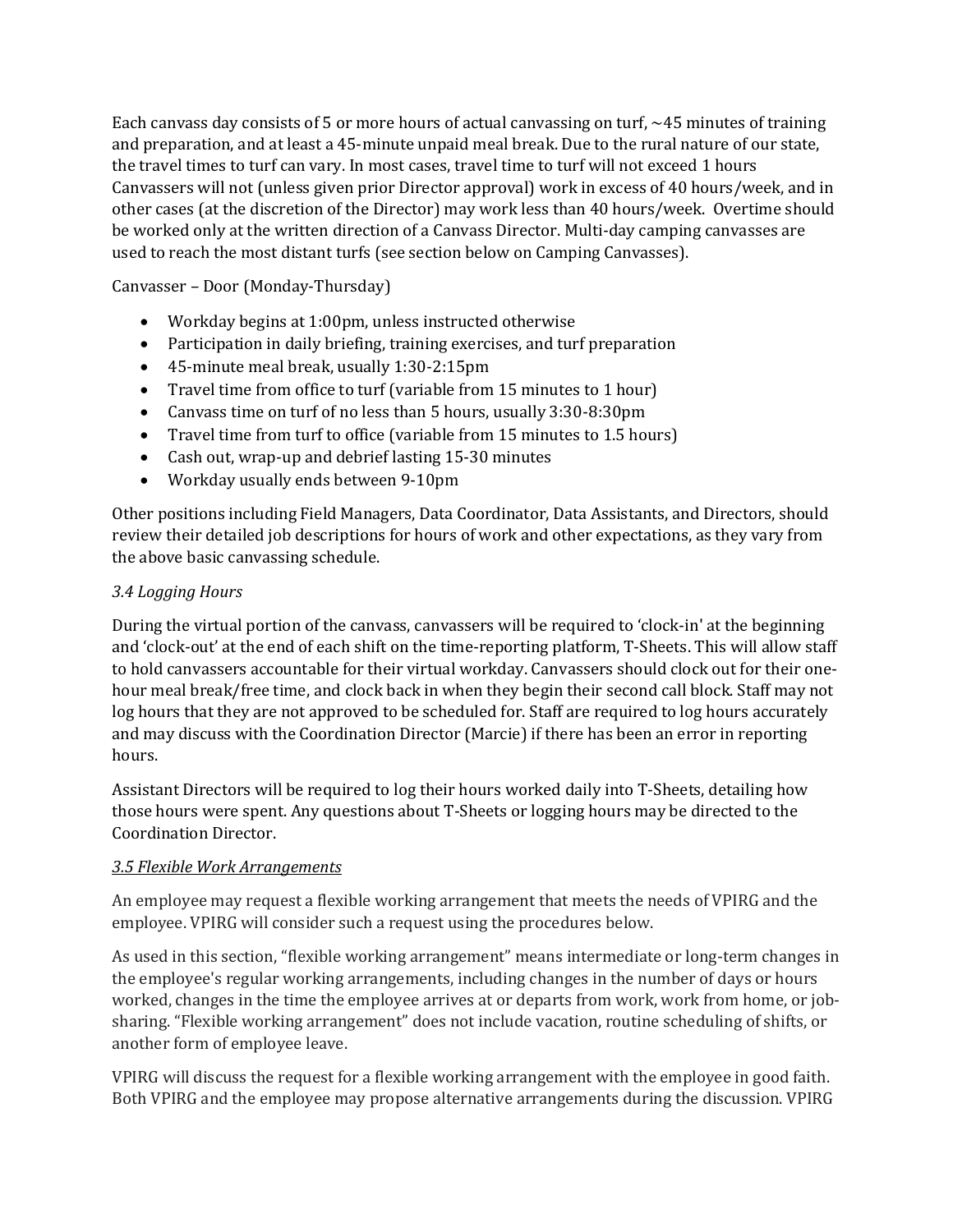will consider the employee's request for a flexible working arrangement and whether the request could be granted in a manner that is not inconsistent with its business operations or its legal or contractual obligations.

As used in the above paragraph, "inconsistent with business operations" includes:

- the burden on VPIRG of additional costs:
- a detrimental effect on aggregate employee morale unrelated to discrimination or other unlawful employment practices;
- a detrimental effect on the ability of VPIRG to meet member demand;
- an inability to reorganize work among existing staff;
- an inability to recruit additional staff;
- a detrimental impact on the organization's quality or performance;
- an insufficiency of work during the periods the employee proposes to work; and
- planned structural changes to the business.

VPIRG will notify the employee of the decision regarding the request. Requests shall be submitted in writing using a Reasonable Accommodation Request Form, VPIRG will state any complete or partial denial of the request in writing. VPIRG may not retaliate against an employee for exercising their rights under this policy. Nothing in this policy will affect any legal rights an employer or employee may have under applicable law to create, terminate, or modify a flexible working arrangement.

#### *3.6 Performance Standard*

The performance standard ("quota") for VPIRG is to raise \$120 per calling shift and \$150 per door canvassing shift. Maintaining an average at or above quota is a key performance measure by which you will be judged. Canvassers who fail to reach or maintain the performance standard risk probationary actions up to and including termination, at the sole discretion a Fellow. More information about performance related warnings may be found below (*section 5.6).*

#### *3.7 Advancement*

Successful canvassers enjoy numerous opportunities to take on more responsibility and become more involved in our campaigns. If you excel in your work, attitude or demonstrate other valuable skills during the virtual canvass, depending on VPIRG's staffing and programmatic needs, you may be offered the opportunity to serve in the role of Trainer or be promoted to a Field Manager or Director position. Trainers will work with canvassers transitioning from the virtual to the doorcanvass, teaching them to improve their skills. Field Managers are responsible for running campaigns in specific communities, training and managing staff, including providing input into personnel decisions, and working with the Canvass Directors on office-wide projects.

If you are given the opportunity to serve as a Trainer, or if you are promoted to be a Field Manager or Director, you will go through additional training to prepare you for those roles/positions. If you are promoted to be a Field Manager or Director, you will receive a job description that outlines the expectations, pay, and additional responsibilities.

Through VPIRG's Fellows Program you may be considered for a year-round position at VPIRG's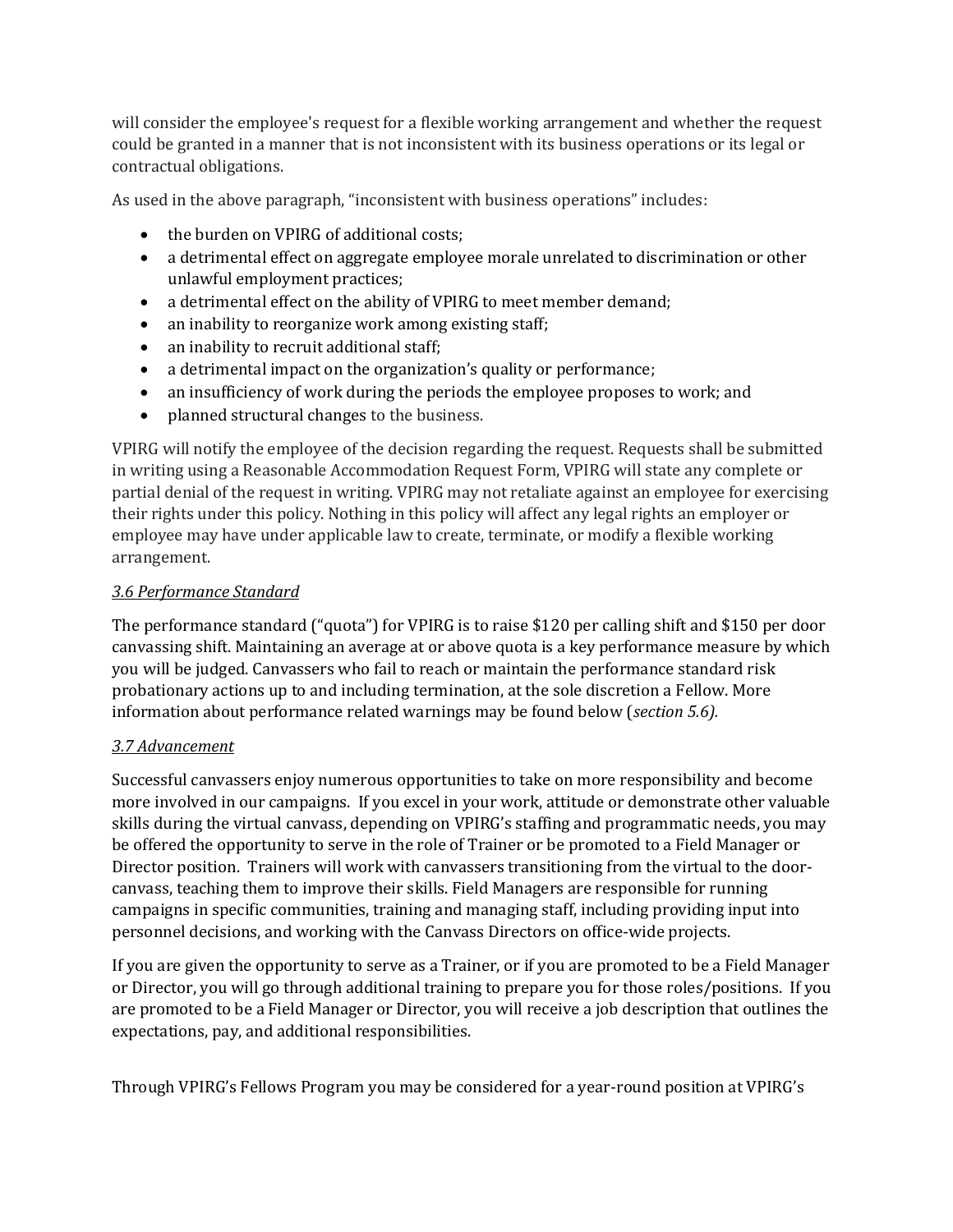Montpelier office, which includes directing the Canvass office in the summer. See current Fellows for more information.

#### *3.8 Social Functions and Volunteer Activities*

A key component of good canvassing is a strong sense of teamwork. Often, as a result of the long hours and hard work that canvassers put into their work and the campaigns they work on, strong bonds and friendships form. VPIRG encourages strong teamwork by sponsoring social activities and events for staff throughout the summer. These include group dinners each Wednesday and occasional campaign-related activities and events such as rallies, media events, or tours of the State House. These events are voluntary and so are not required, are not compensable, and will not be factored into performance evaluations of staff. These are opportunities for staff to participate in and network with others in the broader community of activists and organizers working to make Vermont a better place and in some cases provide an opportunity to gain experience in more advanced organizing skills.

Canvass staff members participating in VPIRG-sponsored events acknowledge that these are not required work activities and do not constitute compensable time. Canvass staff members agree to release VPIRG from any liability that may arise as a result of participation in such events and must comply with VPIRG's Standards of Conduct, as set out in sub-section 5.2 of this Manual.

### **4. Employee Relations and Management**

### *4.1 Operating Principles*

VPIRG encourages open communication among all employees. We hope you will feel free to identify issues of concern, and make suggestions and recommendations about any aspect of VPIRG and our operations. Employees are encouraged to offer direct and honest feedback to co-workers in a timely and respectful manner. Likewise, employees are expected to be open to the insights and wisdom of others.

### **VPIRG Operating Principles**

- Honest, open, direct, compassionate communication
- Demonstrate respect
- Practice forgiveness
- Take personal responsibility
- Freedom to disagree
- Assume good intentions and recognize impacts
- Challenge ideas not people
- Support collective goals
- Support decision making process
- Honor agreements
- Listen to learn

### *4.2 Standards of Conduct*

To protect the reputation and good standing of the organization and to ensure that the public can continue to have complete confidence in the integrity of VPIRG's work, all staff members will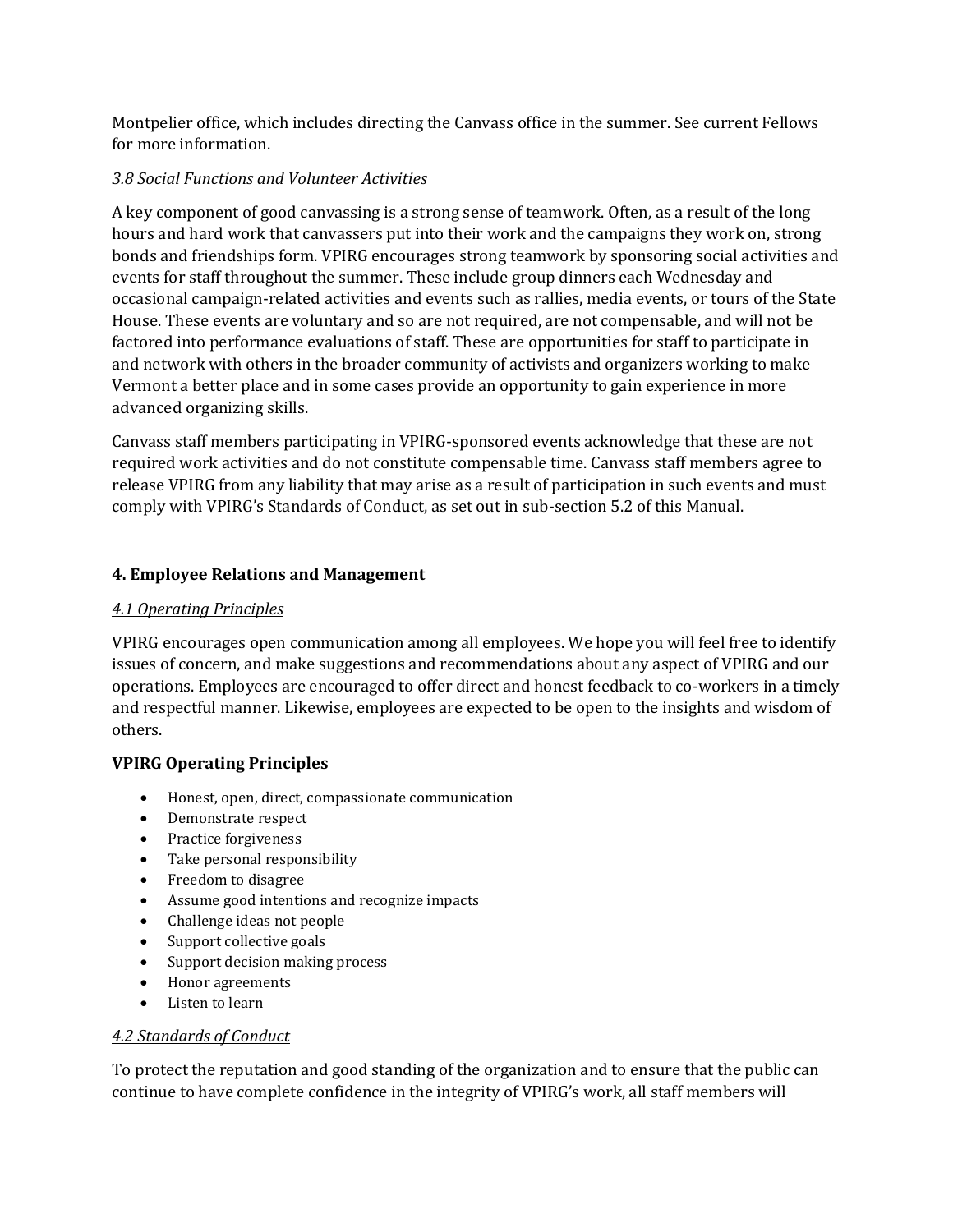respect and adhere to the rules of conduct set forth in this policy. These rules are illustrative rather than comprehensive. Where a situation is not covered by the standards set forth in this policy, supervisors shall apply the principles set forth in determining whether the conduct is proper.

Cases of unprofessional or unethical behavior may be cause for corrective and/or disciplinary action, up to and including termination and/or prosecution.

- Staff members shall refrain from any conduct which tends to bring VPIRG into disrepute or reflects discredit upon them as a member of VPIRG or that tends to impair the operation, efficiency or integrity of VPIRG or the staff member.
- Staff members shall refrain from public criticism of VPIRG's operation, rules and policies or such conduct which reflects adversely upon VPIRG. This rule is not intended to restrict a staff member's freedom of expression or to limit healthy internal debate and discussion. Good faith criticisms, complaints and concerns should be promptly and professionally raised with one of the Canvass Directors. If you don't feel comfortable sharing feedback directly, you can use the online form at www.vpirg.org/feedback.
- Discourtesy to the general public, other staff members or persons affiliated with VPIRG and other unprofessional conduct is prohibited.
- Disorderly conduct during work time, including fighting, interfering with the work of another or threatening, abusing or coercing other staff members, including managers, administrative staff, visitors or persons affiliated with VPIRG is prohibited.
- Violations of VPIRG's policies, including but not limited to, our non-discrimination (EEO), harassment, safety, drug and alcohol, confidentiality, trade secret and technology policies is prohibited.
- Staff members are to perform reasonable job duties, even if not part of the job description, as assigned by their supervisor.
- Staff members are to respect the confidentiality of sensitive information, including member and donor information. Such information should not be repeated, discussed, or removed from the work area except for legitimate work reasons.
- Staff members are to respect the property of others and of VPIRG, and to use VPIRG property only for legitimate work purposes (e-mail, facsimile machines, computers, copiers, cell phones and other equipment).

# *4.3 Partisan Activity and Activism Outside of VPIRG*

VPIRG is a non-partisan organization. While VPIRG established a coordinated political action committee (PAC) called VPIRG Votes in early 2020, the activities of that entity are separate from the VPIRG virtual canvass. VPIRG staff members shall notify a Fellow of plans to engage in partisan activity outside of VPIRG. During "canvass hours" (when a canvasser is on the clock), canvassers cannot engage in any partisan political activity, including expressing a personal opinion regarding a candidate or party.

Examples of activities that would be allowed, while actively employed by VPIRG, without getting prior approval, assuming reasonable discretion on the part of the employee:

- Placing a political sign or bumper sticker on one's own car or property
- Stuffing envelopes, databasing and other "behind the scenes" campaign activities
- Making phone calls on behalf of a candidate or party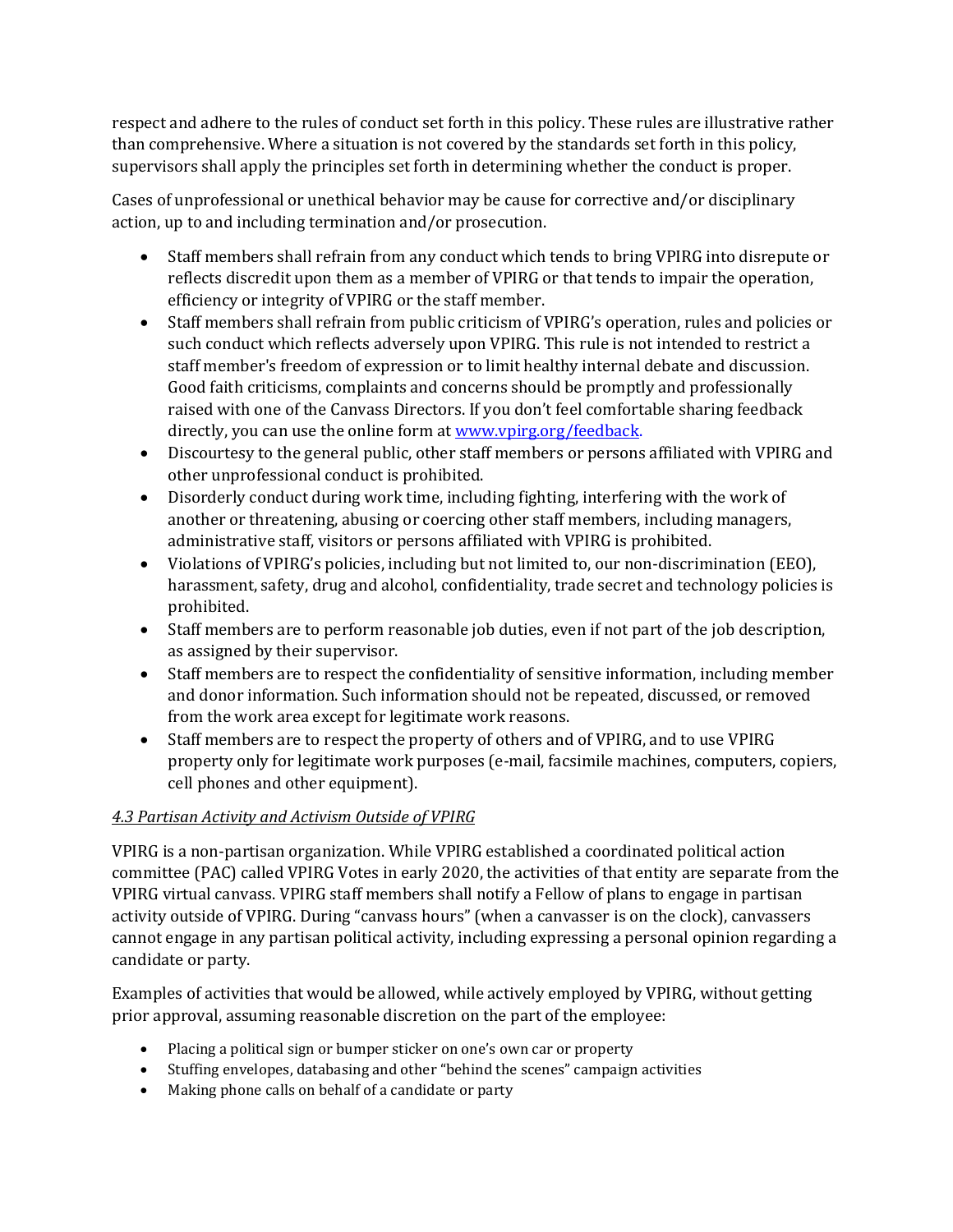- Door knocking on behalf of a candidate or party. Note: **Canvassers are prohibited from door knocking turf that they have canvassed for VPIRG**, to avoid any association between VPIRG activities/staff and partisan activities.
- Making a campaign donation to a political candidate or political party
- Attending a political fundraising event open to the public, but not playing a public role at that event (such as speaking or being named as part of the host committee)

When engaging in any of the above activities, canvassers shall not wear any visible VPIRG logo or identifying clothing such as the uniform t-shirt and should not bring up their employment by VPIRG. If asked about their employment or VPIRG specifically, they should acknowledge their employment but stress that their partisan activities are done strictly in their free time.

### *4.4 Conflict Resolution and Complaint Procedures*

We strive to create a welcoming culture and workplace where everyone feels valued and is respected. Employees play a key role in maintaining the work environment we aim to achieve by communicating directly, openly and honestly with supervisors and coworkers.

When possible, it's best to raise questions or concerns before they become serious problems. If you are feeling negatively impacted by the actions of another colleague, or perhaps by an interaction on the phone, talking through it is better than bottling it up. The canvass directing team is responsible for ensuring that all staff are provided the training and support needed to succeed in their job and are treated with respect. Employees are encouraged to approach a director for informal discussion of any challenges with other members of staff, with personal performance challenges, or concerns about their health and well-being. If your concern is with an Assistant Director, you should address concerns with a Fellow. If your complaint is regarding a Fellow, the Associate Director is available to hear your concerns.

Still, conflicts and disagreements may arise. Whenever possible, we encourage staff to work through disagreements or conflict directly and respectfully, and in accordance with VPIRG's other operating principles. If that approach does not feel either safe or constructive, employees should seek the assistance of a Canvass Director, who will work with the employee to propose steps to resolution.

If an employee feels that they have been treated unfairly or inequitably or is dissatisfied with an action taken which has impacted them, they can make a complaint via Incident Report Form. The employee has the right to end the process at any time. The process shall be as follows:

 An employee who has a complaint on any matter has the right to and is encouraged to meet with a Canvass Director. An employee shall submit their complaint in writing via Incident Report Form to a Fellow for review by the Associate Director. The Associate Director shall, in conference with the employee, Fellows, and other parties, determine whether the severity of the grievance warrants investigation in accordance with the Procedures to Prevent Harassment or may be addressed through a progressive discipline approach. Generally, the entire process will not exceed two weeks from the time the employee makes their complaint and will be binding on all parties. In the event that a Fellow or Associate Director are a party to the problem, the employee should inform the Executive Director of the issue, who shall make the final determination on a course of action within 30 working days.

#### *4.5 Progressive Discipline Policy*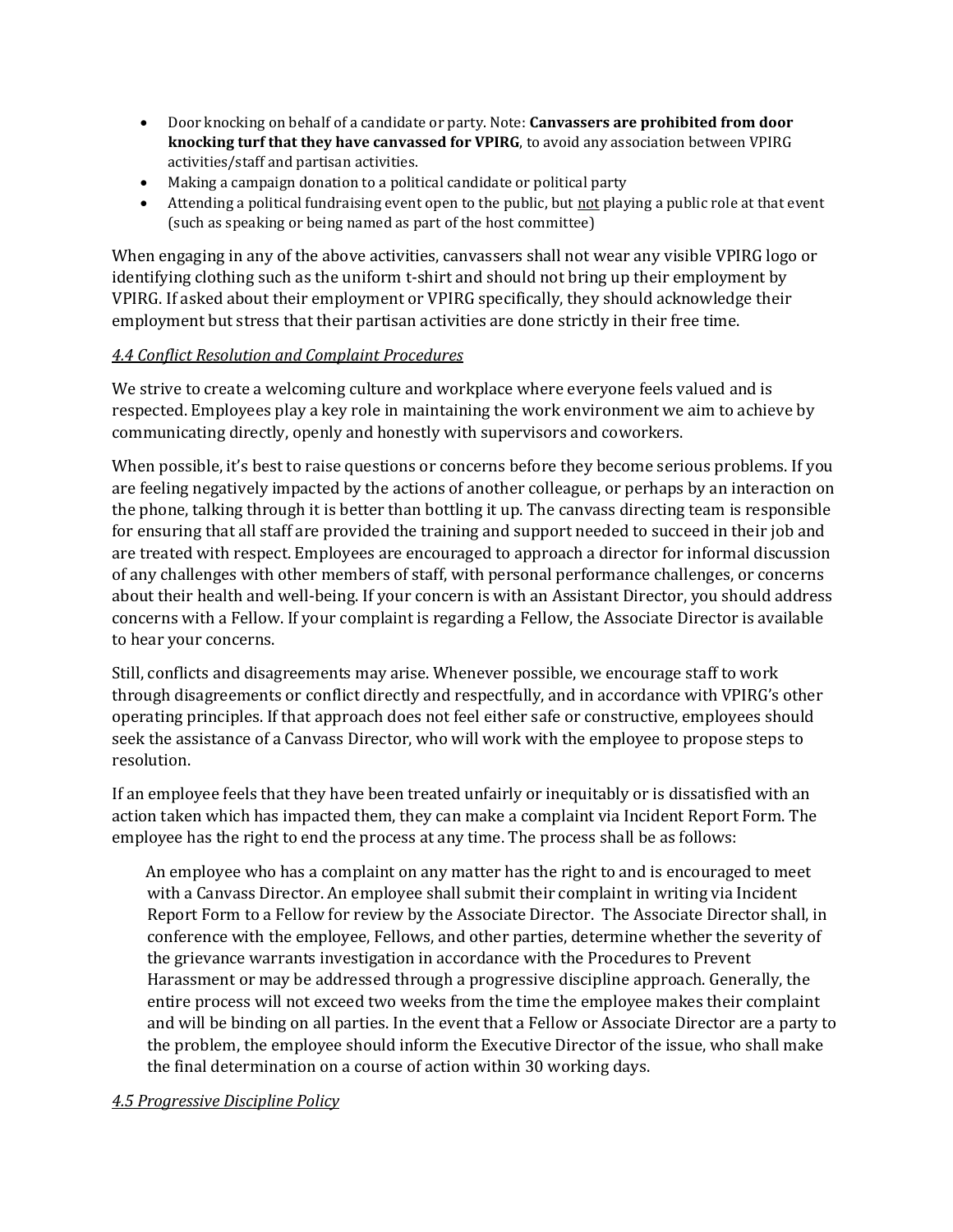VPIRG is committed to a work environment in which employees receive clear messages when their performance needs to improve, or a behavior or action is not in line with our shared principles. We generally use a policy of progressive discipline to address performance concerns. Under this policy, employees who are not performing at the level they need to typically receive an initial conversation about what needs improvement and benchmarks for expected progress. If performance measures or behavioral expectations still are not met, a formal verbal warning will be given clearly outlining the requirements that need to be met. Employees often make significant improvements in a very short time frame, in which case the directing team works to continue increasing the employee's skills and job performance. Where sufficient improvement has not been made employment may be terminated. Also, VPIRG is an at-will employer and while it will generally take disciplinary action in a progressive manner, it reserves the right, in its sole discretion, to decide what disciplinary action will be taken in a given situation, including termination without prior warnings.

### *4.6 Fraternization Policy*

Staff at VPIRG often develop close friendships and sometimes relationships. For these purposes, we refer to "relationship" as a consensual romantic or sexual interaction be it brief or ongoing. To protect all of our employees, to ensure relationships are and remain consensual, and to ensure that being in a relationship with a coworker does not negatively impact job performance or the work environment for colleagues, VPIRG has created these guidelines.

- As supervisors, Canvass Directors are in positions of power, authority and/or supervision of Field Managers and Canvassers. Thus, VPIRG prohibits Canvass Directors from any inappropriate touching, flirting, sexual relationships or any otherwise sexualized behavior with these employees. Directors are discouraged from conducting themselves in any way that may be construed as seeking a relationship. Canvass Directors do frequently meet oneon-one with staff to check-in. These meetings should be held in a public place or at the office. A Canvass Director may notify the Associate Director and request an exemption for a relationship with another staff member prior to the start of the summer, but should expect to follow guidelines laid out below.
- Similarly, Field Managers have supervisory duties for the canvassers in their crew. Field Managers are required to notify a Canvass Director of any relationship with another member of staff, and they must understand that they will not be permitted to have a canvasser with whom they are in a relationship in their crew or on their camping trips (except for an all-staff, week-long trip if one is held). Field Managers are prohibited from any inappropriate touching, flirting, sexual relationships or any otherwise sexualized behavior with canvassers during work time, including on camping trips.
- If any two staff members are in a relationship when beginning employment or start a relationship with another non-directing member of staff, they should:
	- o Ensure it doesn't interfere with their work-related responsibilities.
	- $\circ$  Keep personal matters, including public displays of affection or talking about relationship issues, out of the office.
	- o Notify a Director of the relationship and expect to be in separate crews.
	- $\circ$  Understand that a Director may check back in with the employees to ensure that the relationship remains consensual and does not conflict with the ability to do their jobs.
	- o Notify a Director if the relationship ends.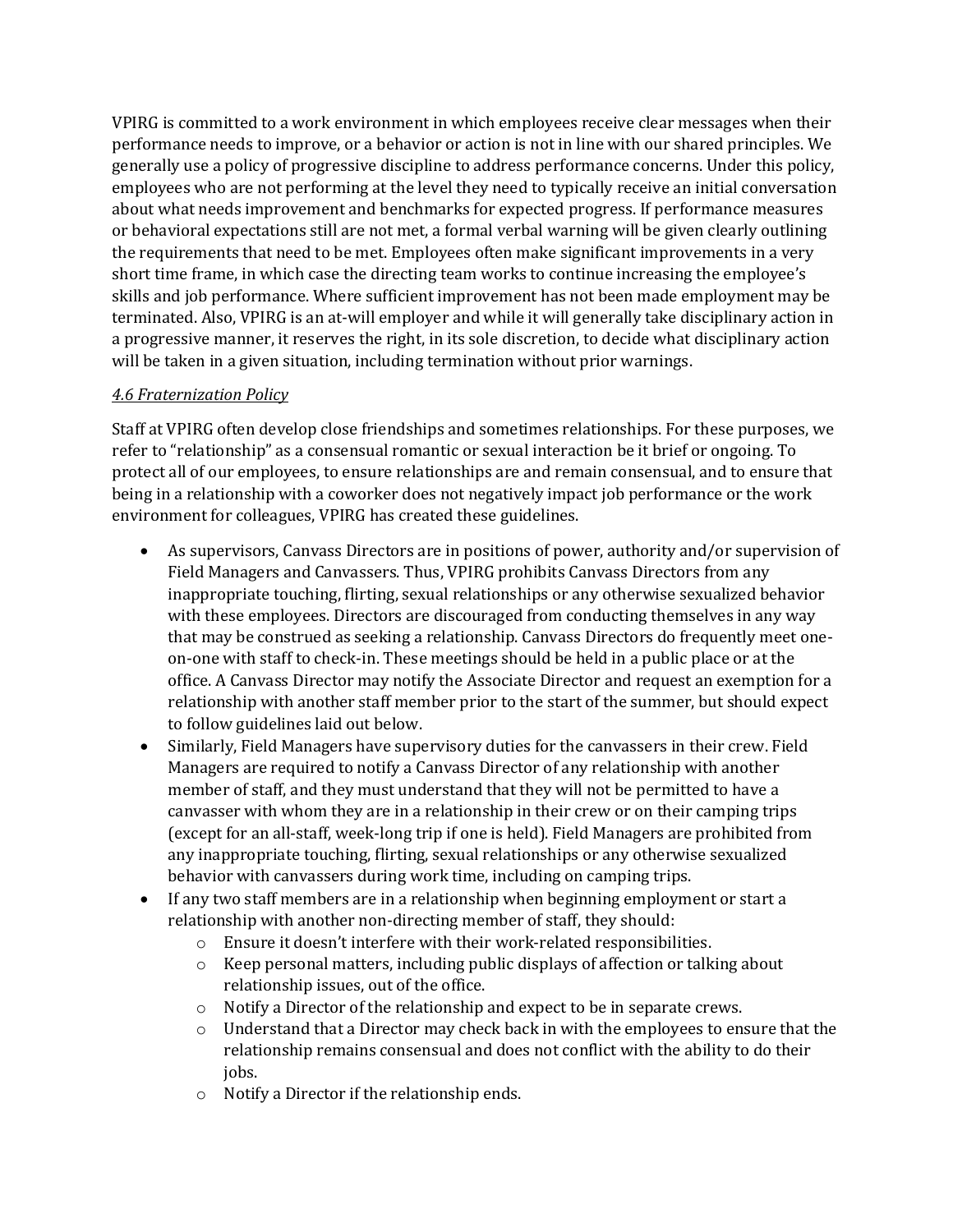### *4.7 Non-discrimination and harassment*

As noted above, VPIRG expects that everyone associated with our organization will always treat each other with respect and courtesy and to conduct themselves so as to provide a work environment that is free of discrimination and harassment. Any such person who engages in any form of harassment during or after work hours, while connected in any way with VPIRG, will be in violation of this policy and will be subject to appropriate discipline. If you experience or witness discrimination or harassment, you must report the situation right away.

Actions, jokes, or comments based on an individual's race, color, ancestry, religion, sex, gender identity, sexual orientation, age, marital/civil union status, national origin, citizenship, place of birth, military/uniformed service or veteran status, disability, genetic information, physical or mental condition, having a positive test result on an HIV related blood test or other legallyprotected classification, or on any other ground unrelated to job performance **will not be tolerated**.

It is against the policies of VPIRG, and illegal under state and federal law, for any employee to sexually harass another employee. VPIRG is committed to providing a workplace free from this unlawful conduct. It is a violation of this policy for an employee to engage in sexual harassment.

### **Definition of Harassment:**

Harassment is unwelcome verbal, non-verbal (e.g., suggestive posters, text messaging, emails, social media, inappropriate access to or use of technology) or physical conduct where:

- Submission to such conduct is made either explicitly or implicitly a term or condition of employment;
- Submission to or rejection of such conduct by an individual is used as a component of the basis for an employment decision affecting that individual, or
- Such conduct interferes with employee's work or creates an intimidating, hostile or offensive work environment.

In determining whether an intimidating, hostile or offensive work environment occurred the conduct must be severe or pervasive enough that a reasonable person would find that it creates an abusive working environment and that the person in the environment subjectively perceives the environment to be abusive.

Prohibited harassment includes both intended conduct and conduct that was not intended to harm anyone. Harassment may occur between members of any gender(s) or sex(es).

#### **Examples of Harassment:**

- Verbal suggestive or degrading comments, insults or threats, jokes, name calling, unwanted flirtations or degrading words used to describe someone or a group of people.
- Non-verbal suggestive or derogative objects or pictures on books, walls, or clothing, suggestive, obscene or insulting sounds, gestures, leering, mimicry and graffiti and other writings of a degrading nature.
- Physical unwanted contact including offensive touching, pinching, brushing up against someone or assault.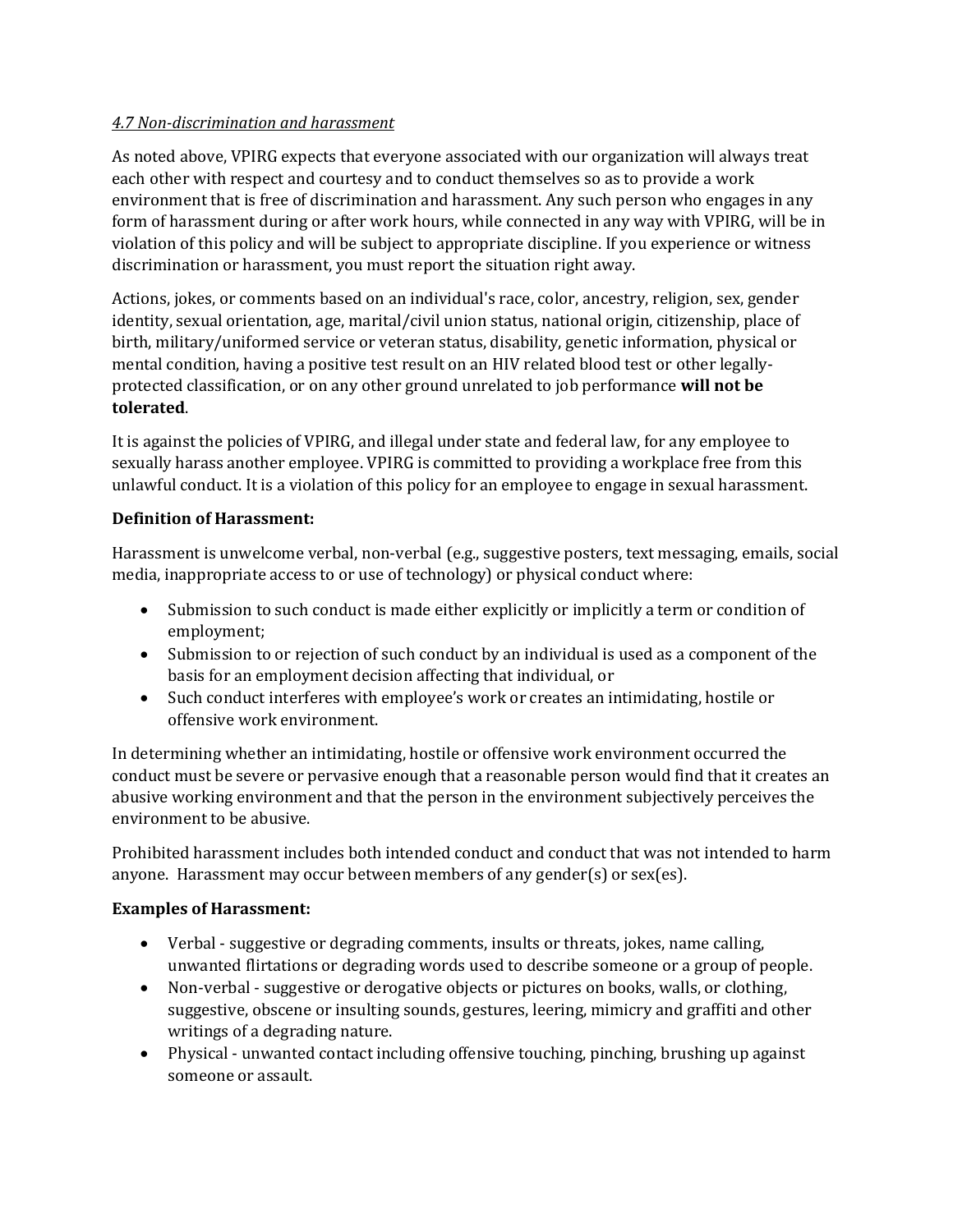• Computer or electronic applications usage – accessing sites that are in conflict with the VPIRG's vision, mission and values (examples of this would be accessing sites or exchanging emails where the usage of, language or content is: 1) sexually explicit or suggestive or 2) involves violence or hate crimes toward a protected class or classes, etc. This list is not intended to be exhaustive but indicative of items which would be in violation of the VPIRG's policy.)

### **What is "sexual harassment"?**

Sexual harassment is a form of sex discrimination and means unwelcome sexual advances, requests for sexual favors, or other verbal, written or physical conduct of a sexual nature when, as with general harassment:

- Submission to that conduct is made either explicitly or implicitly a term or condition of employment;
- Submission to or rejection of such conduct by an individual is used as a component of the basis for employment decisions affecting that individual; or
- The conduct has the purpose or effect of substantially interfering with an individual's work performance or creating an intimidating, hostile, or offensive working environment.

Examples of sexual harassment include, but are not limited to the following, when such acts or behavior come within one of the above definitions:

- either explicitly or implicitly conditioning any term of employment (e.g. continued employment, wages, evaluation, advancement, assigned duties or shifts) on the provision of sexual favors;
- touching or grabbing a sexual part of an employee's body;
- touching or grabbing any part of an employee's body after that person has indicated, or it is known, that such physical contact was unwelcome;
- continuing to ask an employee to socialize on or off duty when that person has indicated they are not interested;
- displaying or transmitting sexually suggestive pictures, objects, cartoons, or posters if it is known or should be known that the behavior is not welcome;
- continuing to write sexually suggestive notes or letters if it is known or should be known that the person does not welcome such behavior;
- referring to or calling a person a sexualized name if it is known or should be known that the person does not welcome such behavior;
- regularly telling sexual jokes or using sexually vulgar or explicit language in the presence of a person if it is known or should be known that the person does not welcome such behavior;
- retaliation of any kind for having filed or supported a complaint of sexual harassment (e.g. ostracizing the person, pressuring the person to drop or not support the complaint, adversely altering the person's duties or work environment, etc.);
- derogatory or provoking remarks directed against a person on the basis of their sex or sexual orientation;
- harassing acts or behavior directed against a person on the basis of their sex or sexual orientation; or
- off-duty conduct which falls within the above definition and affects the work environment.

#### **What you should do if you believe you have been harassed**

Any employee who believes that they have been the target of sexual harassment, or who believes they have been subjected to retaliation for having brought or supported a complaint of harassment, is encouraged to directly inform the offending person or persons that such conduct is offensive and must stop. If the employee does not wish to communicate directly with the alleged harasser or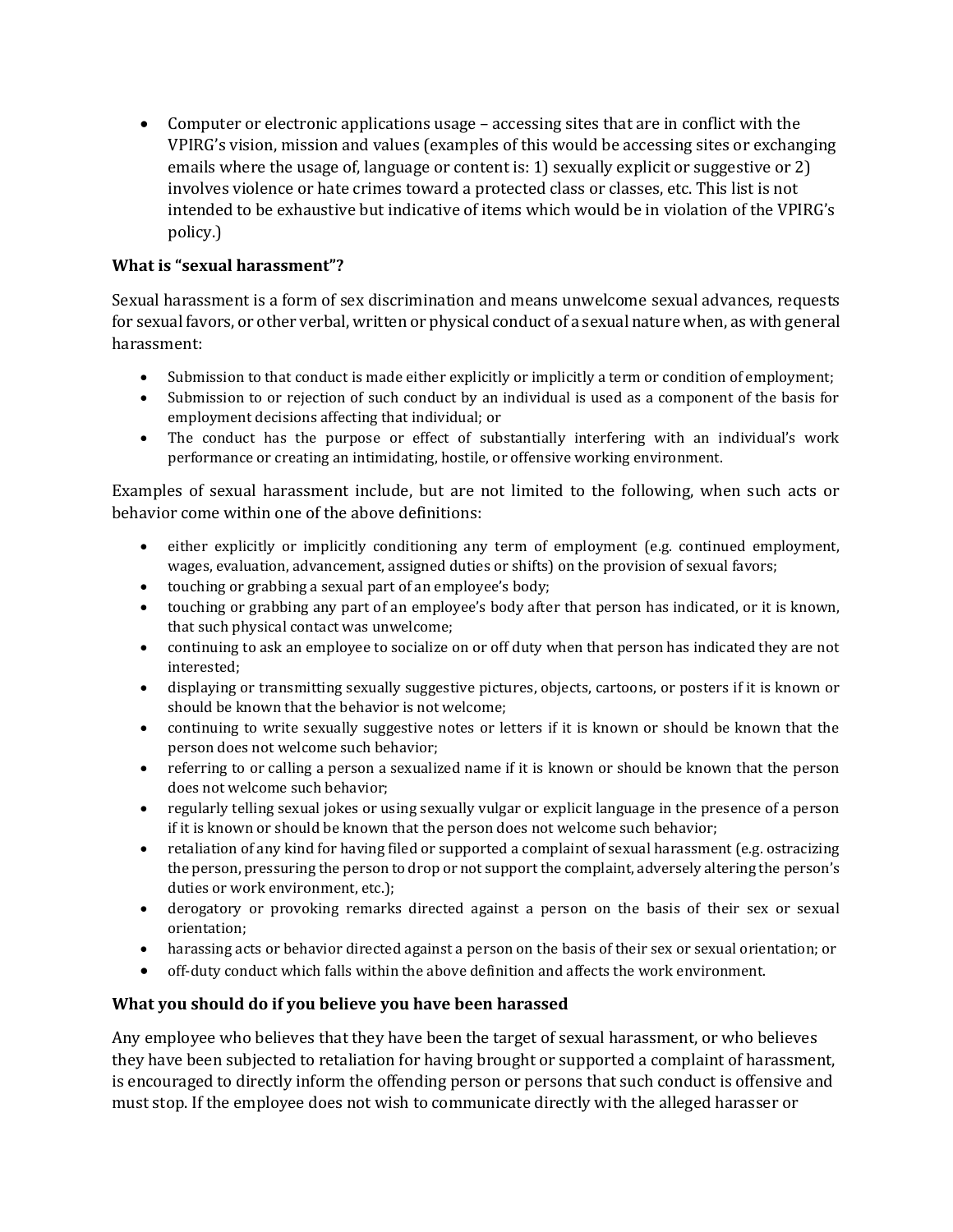harassers, or if direct communication has been ineffective, the person with the complaint is encouraged to report the situation as soon as possible to a Fellow. It is helpful to an investigation if the employee keeps a diary of events and the names of people who witnessed or were told of the harassment, if possible.

### **What the employer will do if it learns of possible harassment based on the legally-protected classifications listed above.**

In the event VPIRG receives a complaint of harassment, or otherwise has reason to believe that harassment is occurring, we will take all necessary steps to ensure that the matter is promptly investigated and addressed. VPIRG is committed, and required by law, to take action if we learn of potential harassment, even if the aggrieved employee does not wish to formally file a complaint. Every supervisor is responsible for promptly responding to, or reporting, any complaint or suspected act of harassment. Supervisors or employees should report to a Fellow, who are "designated employees".

A designated employee is one who has completed training in VPIRG's procedures and protocols and is committed to being a resource for all employees on topics of harassment and discrimination. The Associate Director is responsible for ensuring all designated employees follow the protocols outlined below, and provide the support, confidentiality and respect due to all parties during an investigation of harassment.

Failure by a supervisor to appropriately report or address such harassment complaints or suspected acts of harassment shall be considered to be in violation of this policy.

Upon notification of a harassment complaint, the designated employees will initiate the following procedures:

### **Ensure Complaint Documented**

If the complaint is oral, the designated employee(s) shall promptly reduce the complaint to a written report using the Incident Report Form. This report shall include details, including the time, place and nature of the alleged conduct and the identity of the complainant, alleged perpetrator, any witnesses and any other relevant information. The report will be submitted to the Associate Director and kept in the confidential working investigation file, to be viewed only by authorized staff on a need to know basis.

### **Review & Plan**

The Associate Director will review the complaint and create an action plan for resolution and/or further investigation. The Associate Director will determine whether the information alleges conduct which may constitute harassment. If so, then the Associate Director and another designated employee shall conduct proceed with an investigation as outlined below. In addition, a plan for interim measures, informed by the preferences of the complainant, shall be made.

#### **FORMAL INVESTIGATION PROCEDURES:**

### **Notify:**

The Associate Director or designated employee(s) will notify in writing both the complainant and accused individual that: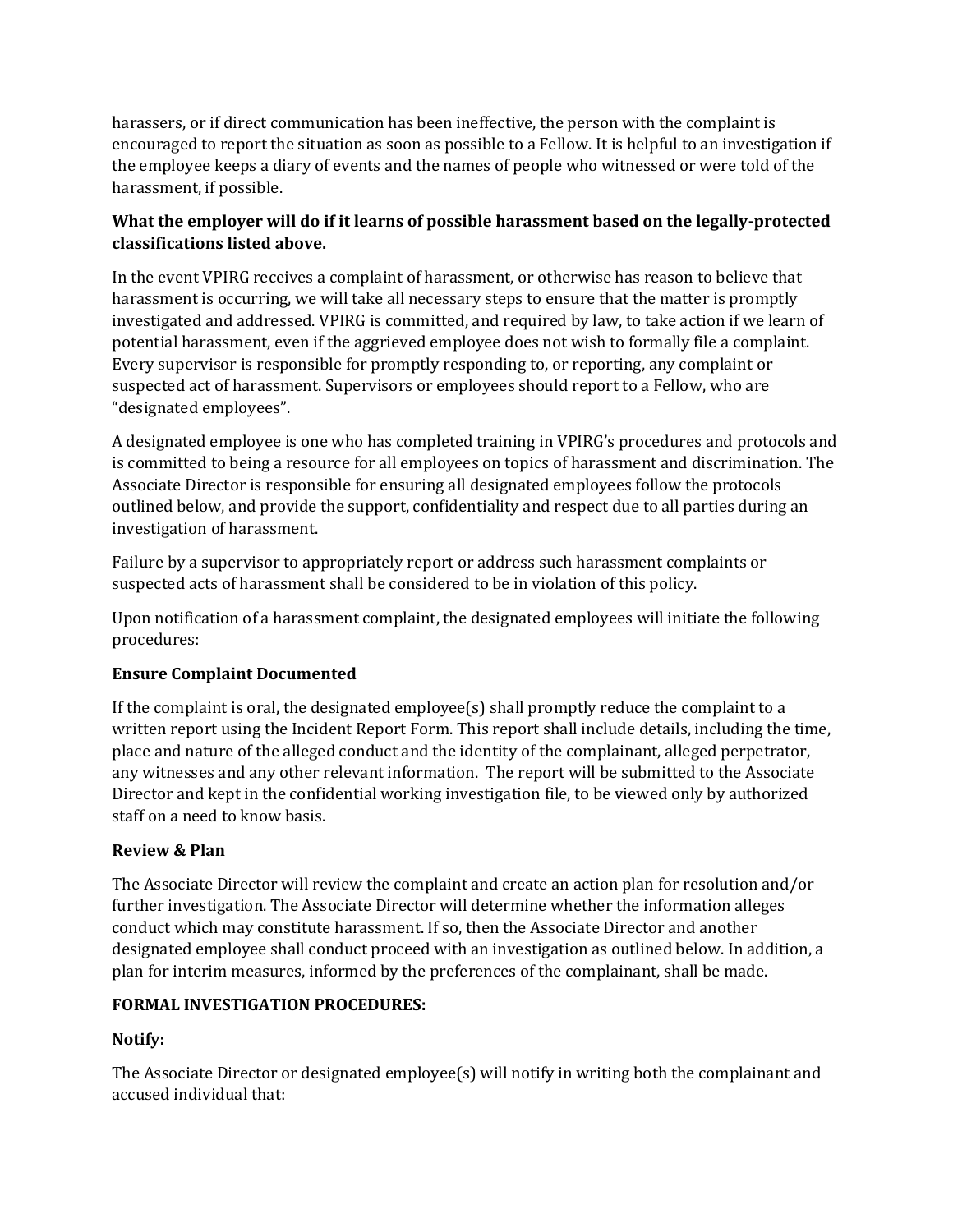- 1. an investigation has been initiated;
- 2. retaliation is prohibited;
- 3. all parties have certain confidentiality rights; and
- 4. they will be informed generally and in writing of the outcome of the investigation, although the complainant will not be informed of any specific employment action taken against the accused individual.

#### **Initial Interviews**

An interview of the alleged victim will be conducted as soon as possible following receipt of the complaint. The interview will ideally be conducted by two designated employees, one of which will be the Associate Director if at all possible. The interviewee may request an alternate interviewer at any time by notifying the Associate Director. The interview will be held in a safe and private place. The interviewers will seek input on interim measures to ensure the employee's safety and wellbeing during the investigation, such as separating the employees (if the complaint is regarding another employee) or taking a day or more off of work. An interview will then be held with the accused individual in accordance with these same procedures. These initial interviews will be held as soon as possible (within 48 hours if at all possible) following the initial complaint.

#### **Further Investigation & Witness Interviews:**

Both the complainant and the alleged perpetrator will have the right to identify witnesses and other evidence in support of their positions. Designated employees will conduct witness interviews as well as additional facts or available evidence will be documented in the confidential working investigation file. Follow-up interviews with the complainant and/or the accused may be requested. All employees are required to maintain confidentiality and cooperate fully with all aspects of the investigation.

#### **Prepare Investigation Report:**

The Associate Director shall prepare a final written report to include a statement of the findings of the investigator(s) as to whether the allegations have been substantiated, and as to whether the alleged conduct constitutes harassment or other violations of canvass policies. This report will be provided to the Executive Director for assessment and determination of any disciplinary action.

Generally, the documents resulting from the harassment complaint and the resulting investigation will not be stored in any individual personnel file. Instead, such documents are stored in the confidential working investigation file that is accessible only by the VPIRG management on a need to know basis.

#### **Standard Used to Assess Conduct:**

In determining whether conduct constitutes a violation of this policy, the Executive Director shall consider the surrounding circumstances, the nature of the behavior, past incidents or past or continuing patterns for behavior, the relationships between parties involved and the context in which the alleged incidents occurred. Evidence and witness interview notes will be reviewed. The organization will also consider the impact of off-work conduct on the work environment where direct harm to the welfare of organization can be demonstrated or the conduct can be shown to pose a clear and substantial interference with another employee's ability to do their job. Whether a particular action constitutes a violation of VPIRG policy requires determination based on all of the facts and surrounding circumstances.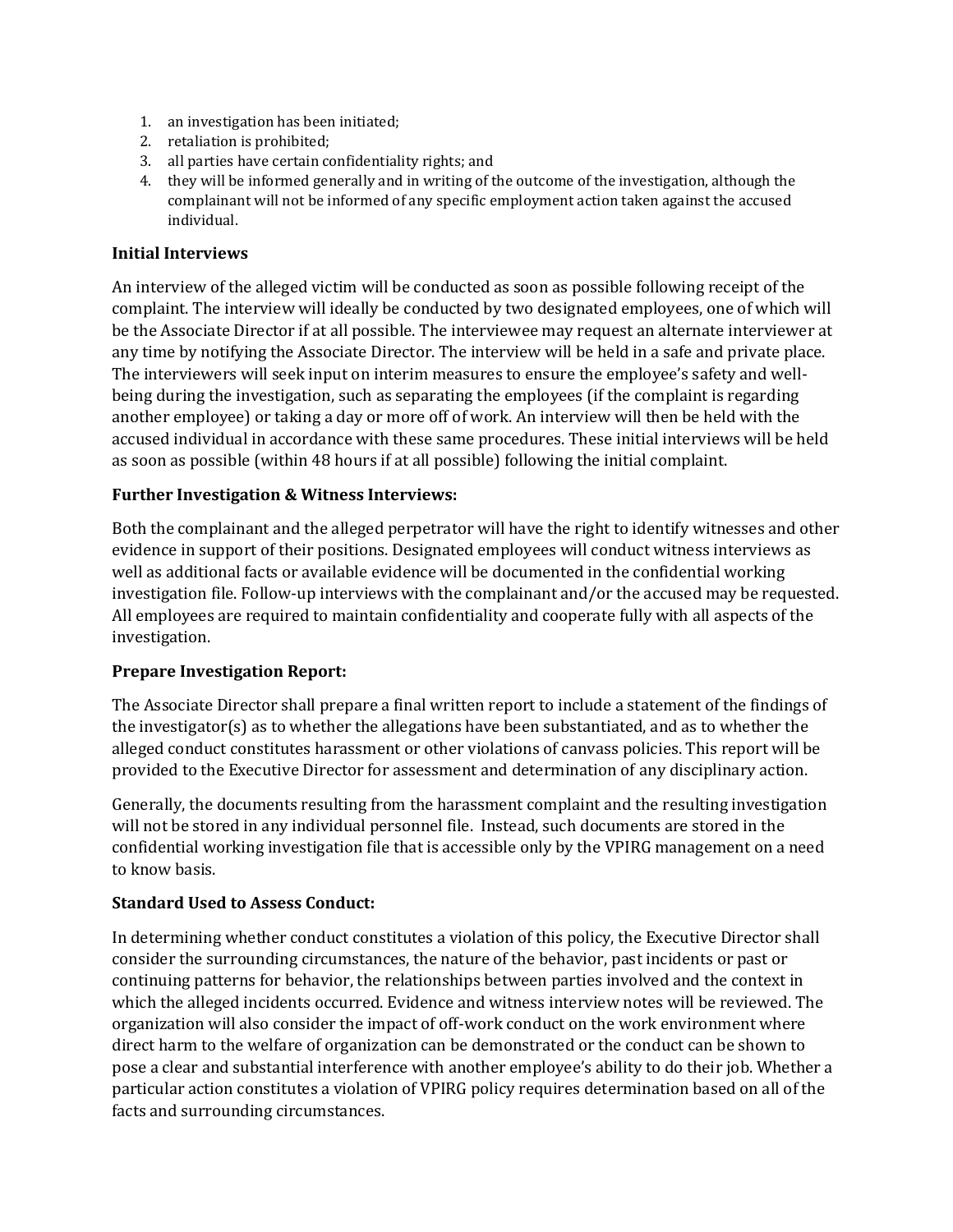#### **False Complaint:**

Any person who knowingly makes a false accusation regarding harassment may be subject to disciplinary action. There shall be no adverse action taken against a person for reporting a complaint when the person has a good faith belief that harassment occurred or is occurring.

### **Disciplinary Action:**

If the allegation of harassment is found to be credible, the Executive Director will determine appropriate corrective action. The Executive Director or their designee will inform the victim and the accused person generally of the results of the investigation, although the victim will not be notified as to any employment action taken against the person accused. Any employee, supervisor, or agent who has been found by the employer to have harassed another employee will be subject to sanctions appropriate to the circumstances, ranging from verbal warning up to and including dismissal.

If the complainant is dissatisfied with this employer's action, or is otherwise interested in doing so, they may file a complaint by writing or calling any of the following state or federal agencies:

- Vermont Attorney General's office, Civil Rights Unit, 109 State Street, Montpelier, VT 05602, Tel (802) 828-3171. Complaints should be filed within 300 days of the adverse action.
- Equal Employment Opportunity Commission, 1 Congress St, Boston, MA 02114, Tel (617) 565-3200 or 565-3204. Complaints must be filed within 300 days of the adverse action.

Both of these agencies conduct impartial investigations, facilitate conciliation, and if it finds that there is probable cause or reasonable ground to believe sexual harassment occurred, it may take the case to court. Although employees are encouraged to file their complaints of sexual harassment through this employer's complaint procedure, an employee is not required to do so before filing a charge with these agencies.

In addition, a complainant also has the right to hire a private attorney, and to pursue a private legal action in state court within 3 or 6 years, depending upon the types of claims raised.

#### *4.8 Conflicts of Interest*

The purpose of this policy is to ensure that decisions about VPIRG policy, operations and the use or disposition of VPIRG assets are made solely in terms of the benefits to VPIRG and are not influenced by any private profit or other personal benefit to the individuals affiliated with VPIRG who take part in the decision. In addition to actual conflicts of interest, board members and staff are also obliged to avoid actions that could be perceived or interpreted as being in conflict with VPIRG's interest.

Conflicts of interest may occur when VPIRG enters into transactions with not-for-profit organizations as well as those that are undertaken with profit-making entities. The best way to deal with this problem is to make known one's connection with organizations doing business with VPIRG, or organizations that are affected by policies that VPIRG advocates on, and to refrain from participation in decisions affecting transactions between VPIRG and the other organization. Such relationships do not necessarily restrict transactions so long as the relationship is clearly divulged and non-involved individuals affiliated with VPIRG make any necessary decisions.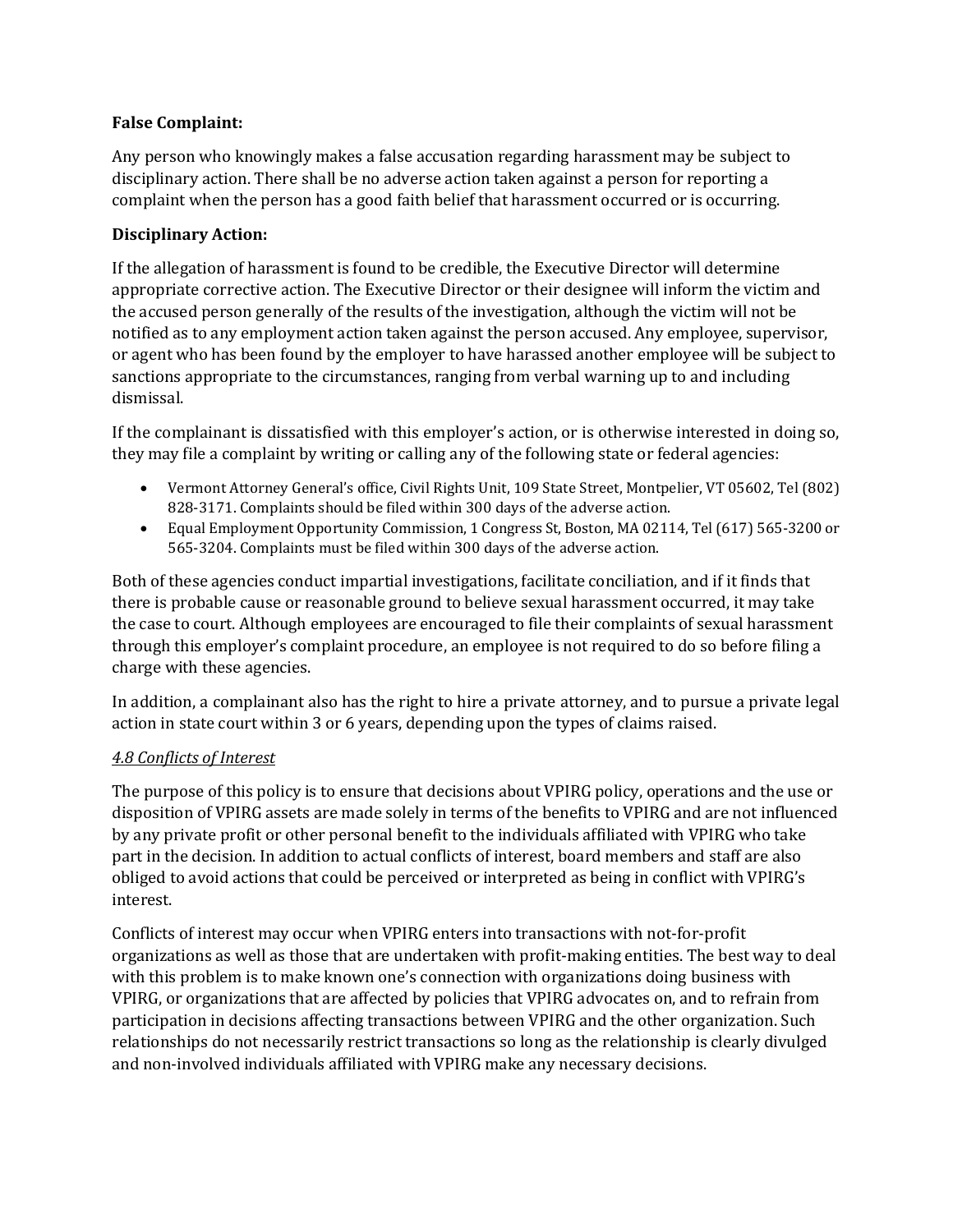Any staff member who may be involved in a VPIRG business transaction or policy decision in which there is a possible conflict of interest shall promptly report the possible conflict to a Fellow, who will in turn report the possible conflict to the Executive Director. If the possible conflict involves the Executive Director, the possible conflict shall then be reported to the President of the Board of Trustees.

The Executive Director or, where applicable, the President of the Board, after receiving information about a possible conflict of interest, shall take such action as is necessary to assure that the transaction or policy decision is completed in the best interest of VPIRG without the participation in discussion or decision-making by the person who has the possible conflict of interest. The Executive Director may, at their sole discretion, invite the person who has the possible conflict of interest into staff discussion on the issue where such participation is deemed valuable to the organization. (This does not mean that the purchase or other transaction or policy decision must necessarily be diverted, but simply that persons other than the one with the possible conflict shall make the judgments involved and shall control the transaction.)

Upon joining the staff, each staff member shall sign an acknowledgement form confirming receipt, understanding and commitment to this policy. A written record of any report of possible conflict and of any adjustments made to avoid possible conflicts of interest shall be kept by the Executive Director or, where applicable, the President of the Board.

### **Definitions**

- 1. "Involved in a VPIRG business transaction" means initiating, making the principal recommendation for, or approving a purchase or contract; recommending or selecting a vendor or contractor; drafting or negotiating the terms of such a transaction; or authorizing or making payments from VPIRG accounts. That language is intended to include not only transactions for VPIRG's procurement of goods and services, but also for the disposition of property, and the provision of services or space by VPIRG.
- 2. A "policy decision" means decisions by the Board of Trustees or the staff that affect the adoption of organizational positions related to VPIRG's advocacy agenda. These could relate to supporting or opposing particular legislation, initiating litigation, initiating educational, research or organizing projects, and publication or distribution of certain materials. "Policy decisions" may or may not involve the allocation of organizational resources to advance that decision.
- 3. A "possible conflict of interest" exists when an individual affiliated with VPIRG is a trustee, director, officer, employee, proprietary, or partner of an organization which is in some direct way affected either financially or operationally by policy decisions made by the VPIRG trustees or staff.

A "possible conflict of interest" is deemed to exist where the Trustee or staff member, or a close relative, or a member of that person's household, is an officer, director, employee, proprietary, partner, or trustee of, or, when aggregated with close relatives and members of that person's household, holds 1% or more of the issued stock in the organization which seeks to do business with VPIRG. A possible conflict is also considered to exist where such a person is (or expects to be) retained as a paid consultant or contractor by an organization which seeks to do business with VPIRG. Whenever a transaction will entail a payment of money or anything else of value to the official, member, to a close relative, or to a member of that person's household, a possible conflict of interest would have to be presumed.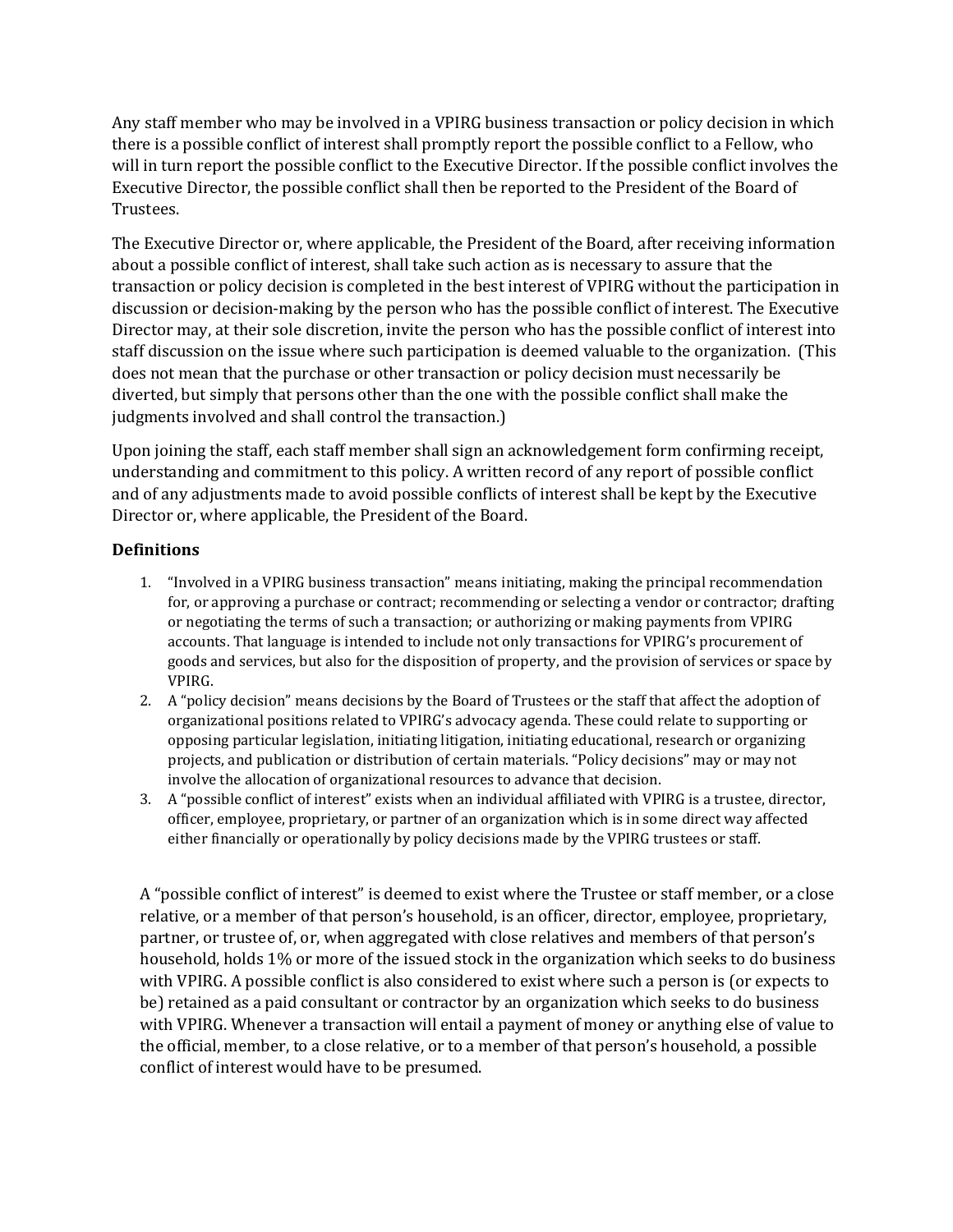A "possible conflict of interest" exists when an individual affiliated with VPIRG has an interest in an organization which is in competition with a firm seeking to do business with VPIRG if the individual's position gives them access to proprietary or other privileged information which could benefit the firm in which they have an interest.

A "possible conflict of interest" exists when an individual affiliated with VPIRG is a trustee, director, officer or employee of a not-for-profit organization which is seeking to do business with or have a significant connection with VPIRG or is engaged in activities which could be said in a business context to be "in competition with" the programs of VPIRG.

This policy statement shall be provided to each staff member. Each staff member will be asked to sign an acknowledgement concerning the reporting of potential conflicts of interest.

#### *4.9 Nepotism*

No applicant may be hired for a position that is supervised directly by another employee of their immediate family. In some cases, an applicant may not be hired for a position that is supervised by the supervisor of an employee who is a member of the applicant's immediate family. Immediate family is defined as: children (natural, step or adopted), parents, grandparents, grandchildren, inlaws, or co-habitating partner. Exceptions to this policy require written approval from the Executive Director.

#### *4.10 Confidentiality*

It is VPIRG's policy that information concerning the internal business affairs of the organization, including, but not limited to, organizational processes, technologies, records, personnel information, donor information, consultant or contractor information, and data, represent confidential proprietary information which are assets of VPIRG that each employee has a continuing obligation to protect ("Confidential Information").

Confidential information is not to be discussed with anyone outside the organization except where required as part of an employee's work, and only discussed within the organization as necessary for the performance of one's duties. In addition, employees have a responsibility to avoid unnecessary disclosure of non-confidential internal information about VPIRG, our employees, our board members, our members and donors, and other stakeholders. This responsibility is not intended to impede normal business communications and relationships, but is intended to alert employees about their obligation to use discretion to safeguard internal organizational affairs. Employees may be required to execute separate confidentiality and/or non-disclosure agreements as a condition of their employment.

The financial information of contributors is confidential. You may not retain it and you may neither use nor disclose it for any purpose other than that for which it was intended. You may be held financially responsible for any lost income, or for impeding the performance of another canvasser. Violation of any of these policies can result in termination.

#### *4.11 Trade Secrets and Non-Compete Terms*

During your training for this position and employment in it, canvass staff members will learn trade secrets of VPIRG, developed for the exclusive use by VPIRG for its benefit. All related training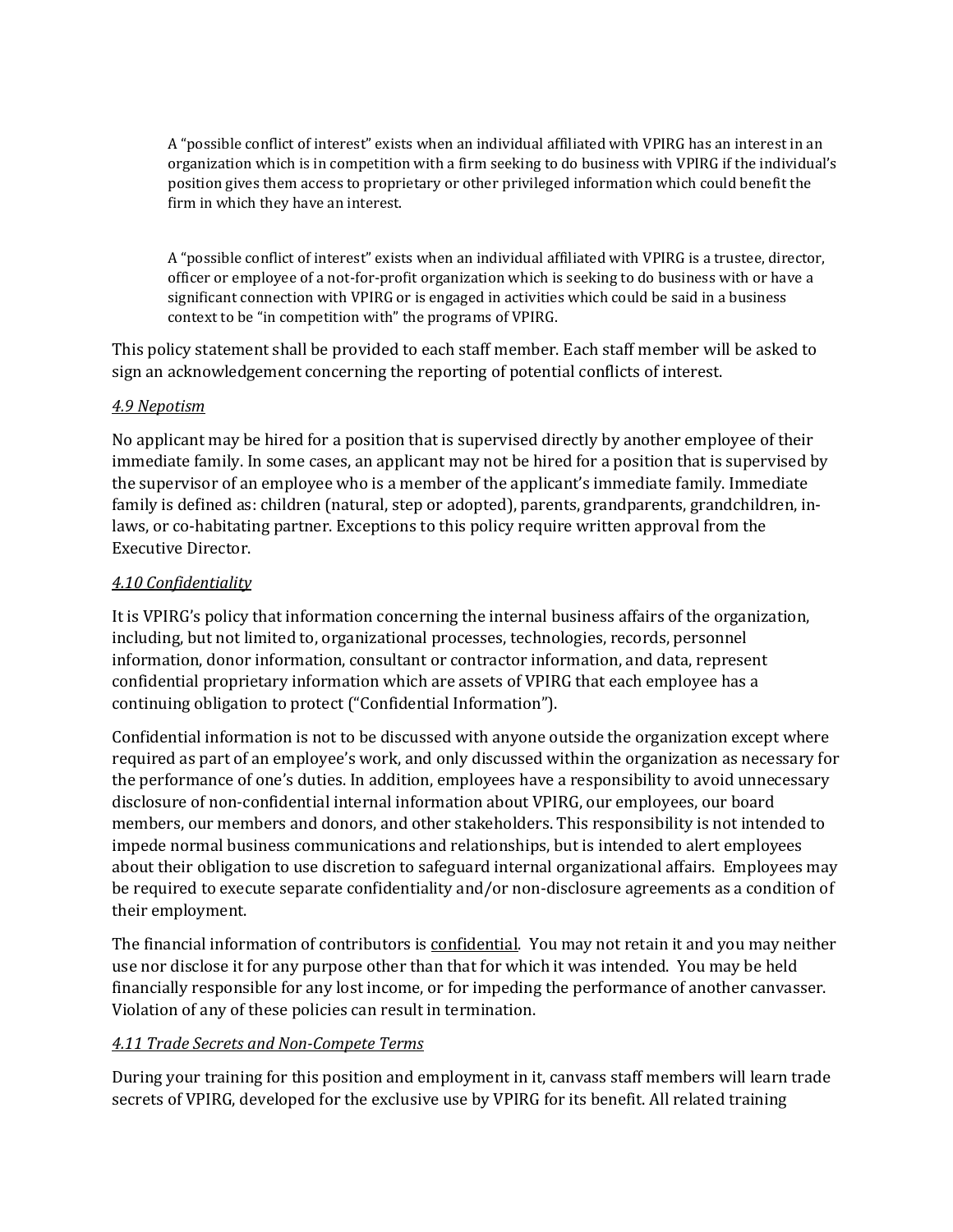materials, manuals and systems were developed at great expense and effort of VPIRG. Any and all memos, forms, programs, materials, procedures and/or practices, whether or not contained in clearly marked manuals, are highly confidential and constitute the confidential information and trade secrets of VPIRG. Disclosure of confidential information and/or trade secrets outside of VPIRG could cause irreparable harm or damage.

All VPIRG staff members must agree to keep confidential and not disclose trade secrets and confidential information. They must also agree not to use these trade secrets and confidential information for their own or others' benefit. Further, they agree not to copy, transmit or transfer materials from any manuals or training materials except as necessary for the performance of their job with VPIRG.

All staff members must agree for one year following termination of employment with VPIRG not to be employed by any other organization in a management or supervisory capacity in connection with a street, door-to-door or other citizen outreach campaign, except as may be approved in writing by the Executive Director of VPIRG. Further, staff members agree for one year following termination of employment with VPIRG not to seek out and induce, on their own account or for any other entity, any employee of VPIRG to leave their employment or to breach their covenants not to complete and not to disclose trade secrets and confidential information.

These trade secret and non-compete terms are severable agreements. If any agreement is found to be unreasonable, then the parties intend that agreement to remain in force to the extent reasonable, and other agreements remain fully in force.

By signing off on the Trade Secrets/Non-Compete line on the signatory page of these policies, you indicate your agreement to the terms and policies as outlined above.

### **5. General Operations and Policies**

### *5.1 Return of Property*

Employees are responsible for VPIRG equipment, property and work products that may be issued to them and/or are in their possession or control, including but not limited to:

- Computers, tablets, electronic media, cell phones and equipment
- Intellectual property (e.g., written materials, work products)
- Promotional and educational materials (e.g., brochures, reports, banners)
- Personal network contacts with donors and members that were developed during the period of employment with VPIRG.
- Bikes and rental trucks

In the event of separation from employment, or immediately upon request by the Canvass Directors or their designee, employees must return all VPIRG property that is in their possession or control. Where permitted by applicable law(s), VPIRG may withhold from the employee's final paycheck the cost of any property, including intellectual property, which is not returned when required, but only down to a limit of Vermont's minimum wage for non-exempt employees. VPIRG also may take any action deemed appropriate to recover or protect its property.

### *5.2 Office operations*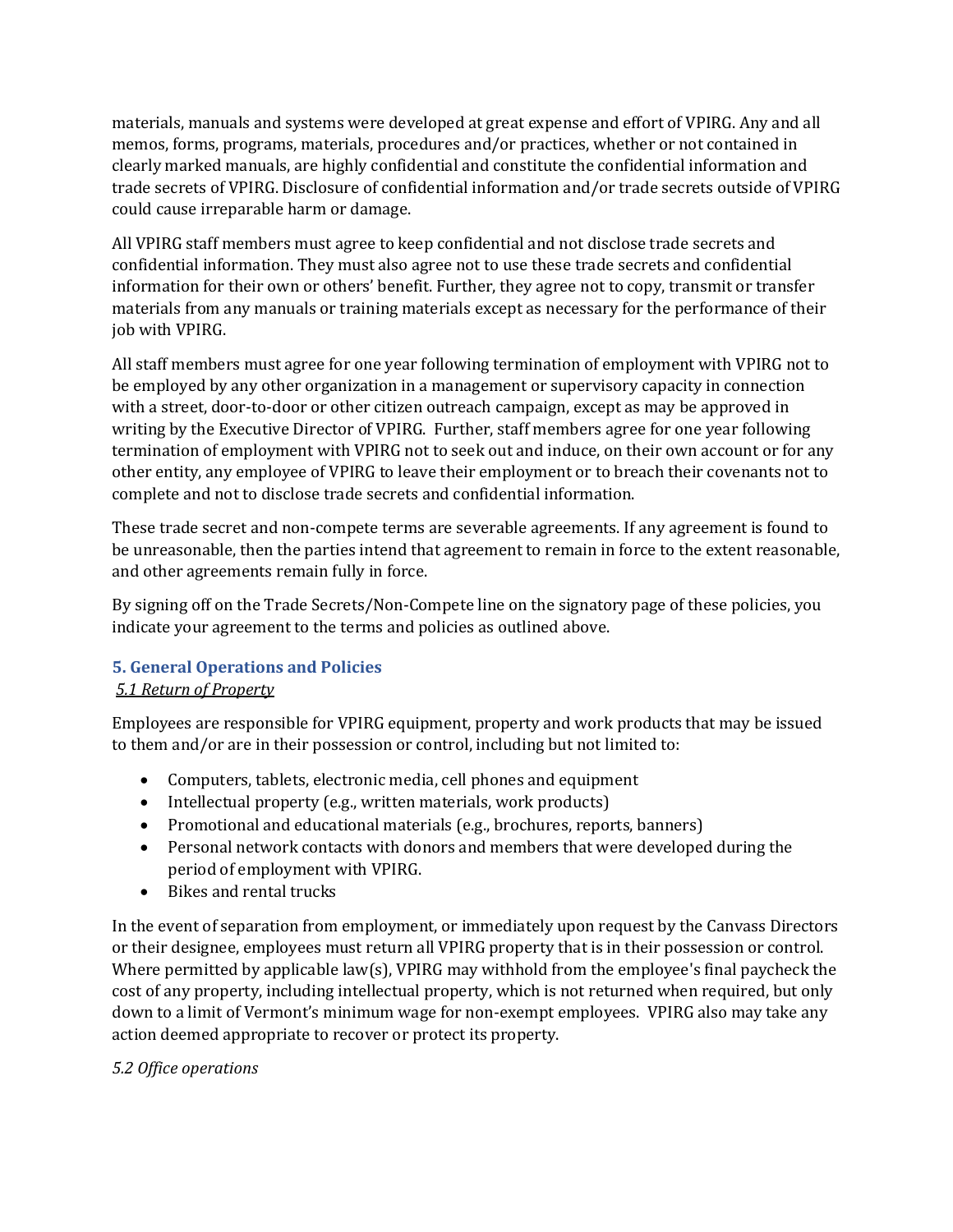The Canvass Office is located at 94 Colchester Ave., Burlington, VT. Beginning in July, the office will generally be open Monday-Thursday from 9:00 am until 11:00 pm and Friday from 9:00 am until 5:00 pm. The office is closed on Saturdays and Sundays. Canvassers are expected to arrive at the office and be ready to start their work day promptly at 1:00pm (unless otherwise instructed).

Canvassers are expected to treat the office with respect at all times. Canvassers should not store personal items at the office overnight. VPIRG is not liable for damage or theft to any property left in/at the office, including bikes. Canvassers are expected to be mindful of noise levels in the office, as we do not wish to disturb other building tenants. Canvassers are expected to leave the office promptly after cashing out.

As per our lease agreement, we must ensure that noise levels and property damage are kept at an absolute minimum. We not only have a neighbor who operates above our space, but neighbors on both sides who either run a business or live there. We, and the landlords, understand that with a high-pace environment, noise levels might elevate throughout the afternoon. However, there is a zero-tolerance policy for unnecessary screaming or shouting that might disturb others whom we share the space.

In the case that damage is done to the property in anyway, you must inform a Canvass Director so we can promptly inform the landlords. This will not threaten your position in the canvass in any way, as long as it was accidental, but we must ensure that the property owners of any serious damage the moment it occurs.

### *5.3 Parking*

There are parking spots at the office. Most are reserved for rental trucks and Directors. Personal car drivers may temporarily use the parking lot behind the office, but may not park overnight or throughout the day if they are not driving to turf.

### *5.4 Dress*

Once the door canvass begins, you will receive uniform VPIRG T-shirts with our organizational logo for canvassing use only. Weather permitting, you are required to wear this uniform T-shirt while canvassing. You may not smoke while wearing any organizational apparel.

#### *5.5 Environmental Practices*

As an organization committed to protecting the environment, VPIRG supports the purchase of environmentally friendly, recycled and/or renewable products whenever possible. To this end, staff shall consider these options for purchases whenever possible. While budget constraints must be considered, it shall be the preference of VPIRG to choose the products and/or services that offer the greatest possible environmental benefit. This may include but is not limited to the following types of purchases and/or behaviors:

- Paper products encouraging the use of post-consumer recycled paper
- Cleaning supplies minimizing the use of harsh chemicals in favor of natural cleaners
- Temperature control reducing the use of heating/cooling systems within tolerance and turning off air conditioners or turning down the heat during non-work hours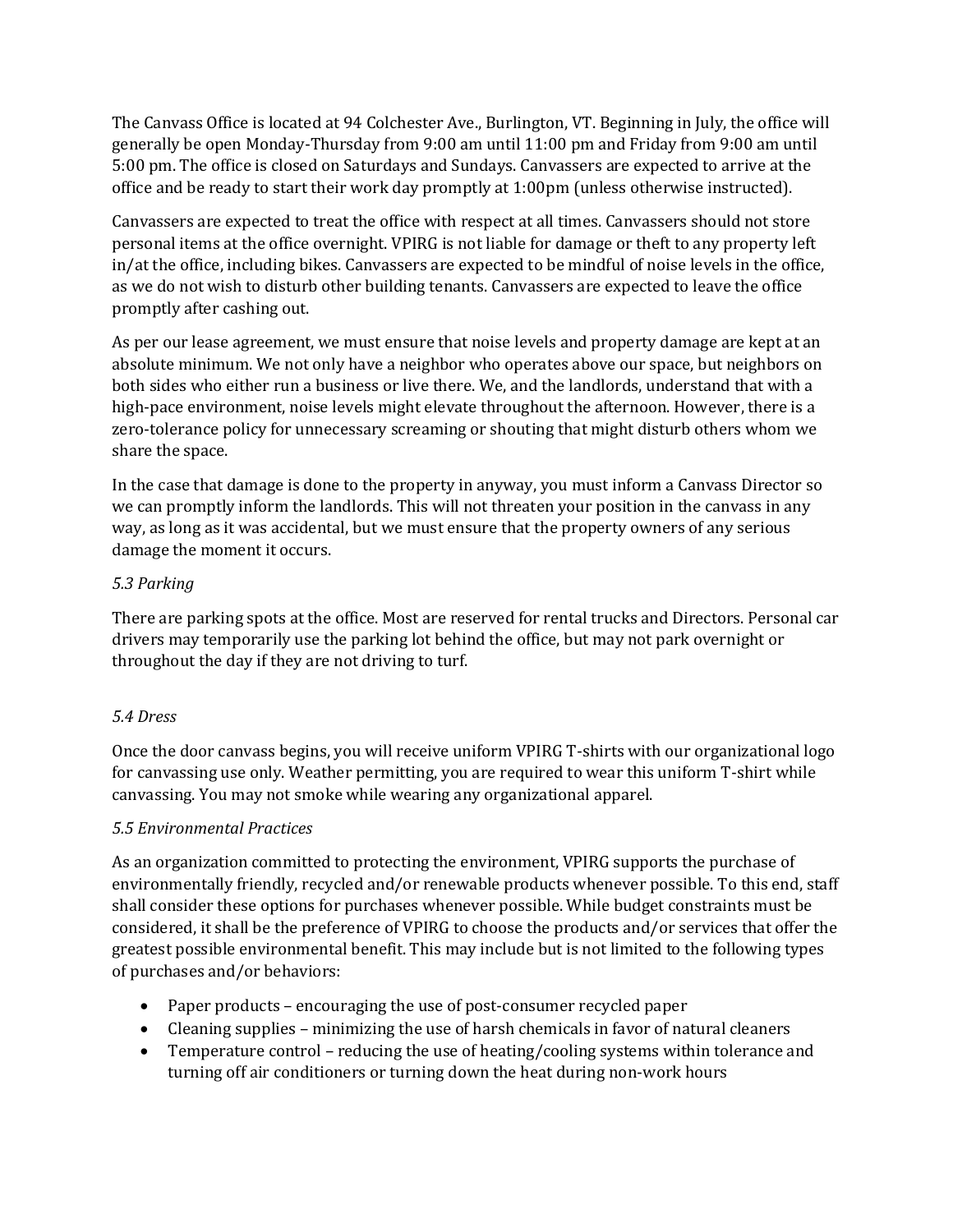- Conservation practices ensuring that equipment, lights, and other electronics are turned off when not in regular use
- Appliances and equipment seeking high standards of energy efficiency in all new purchases of appliances and equipment
- Proper use of recycling and composting waste disposal options.

### **6. Compensation**

## *6.1 Pay Periods*

The canvass pay period is a 1-week cycle that runs from Saturday through Friday. Seasonal canvass staff are paid every Friday for the week prior; year-round canvass staff are paid on the standard twice monthly schedule. Therefore, you will not receive your first paycheck until your second Friday on staff. If a holiday falls on a scheduled payday, you should expect to be paid the following Monday. Staff are encouraged to sign up for direct deposit, as there will be no option for timely pickup due to the Governor's Stay Home Stay Safe order. If you are unable to receive checks by Direct Deposit, you may have your checks mailed to you.

## *6.2 Base Pay*

- **Canvassers:** Canvassers will be paid a Base Pay rate of \$13/hour. Canvassers in good standing are also eligible to earn canvasser incentive pay.
- **Veteran Canvassers:** Veteran canvassers will be paid a Base Pay rate of \$14/hour, eligible to earn canvasser incentive pay.
- **Field Managers:** Field managers will be paid a Base Pay rate of \$15/hour with an opportunity for incentive pay.
- **Senior Field Manager:** Senior Field manager will be paid a Base Pay rate of \$15.50/hour with an opportunity for incentive pay.
- **Data Assistant:** The Data Assistant will be paid an hourly rate, determined by the Executive Director or their designee.
- **Assistant Canvass Directors (non-Fellows):** Assistant Canvass Directors (non-Fellows) will be paid a weekly salary, determined by the Executive Director or their designee.
- **Canvass Directors (Fellow):** Assistant Canvass Directors who are Fellows will be paid a semi-monthly salary, determined by the Executive Director or their designee.
- **Bike Technician:** Bike Technicians will be paid an hourly rate, determined by the Executive Director or their designee.

**Overtime:** Nonexempt employees shall be paid one and one-half times their regular rate of pay for all hours actually worked in excess of 40 hours in one work-week. Overtime must be approved by the **Coordination Director prior to being incurred.**

Holidays and time taken off for personal reasons do not count towards hours worked in a work week. The VPIRG workweek is defined as the seven consecutive 24 hour periods starting Saturday at 12:01 a.m. and ending Friday 12:00 p.m.

### *6.3 W-2 and Final Paychecks*

VPIRG will mail your W-2 form for the previous calendar year each January to the address you provide on your W-4 form. If your address changes, please fill out a new W-4 form or email the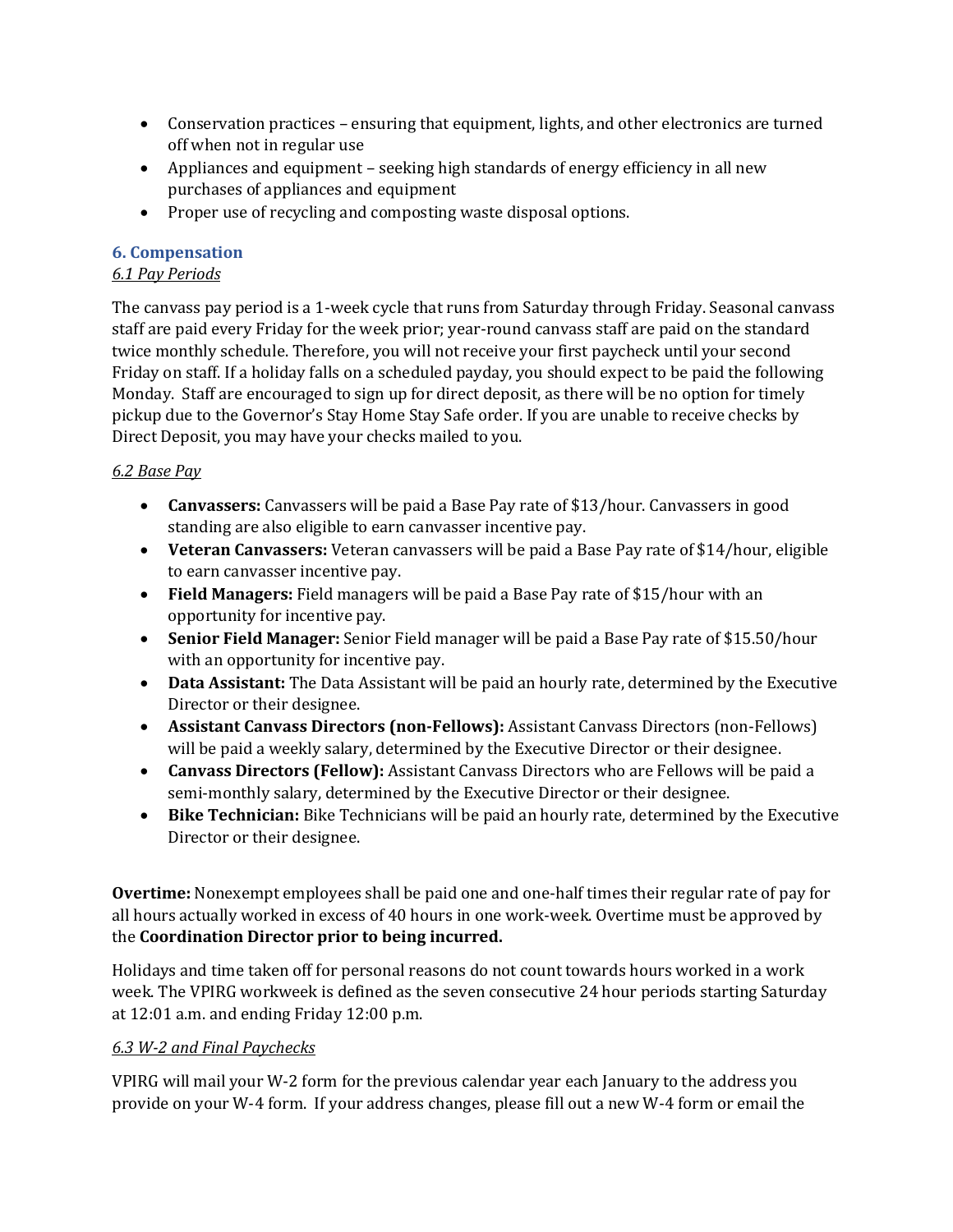change to accounting@vpirg.org. If you do not receive your W-2 by the end of January, please request a copy by emailing accounting@vpirg.org.

#### *6.4 Questions About Pay*

When paychecks are created, a detailed description of pay is prepared and available for review at any time. Any employee who has questions about pay should address questions to the Coordination Director (Marcie).

#### *6.5 Incentive Pay*

See attached incentives schedule relevant to your position.

### *6.6 Driver Pay*

VPIRG appreciates when canvassers elect to use their personal vehicle to drive a team to turf. Drivers using personal cars for canvass travel to turf should observe all driving policies (see below) and stay within established mileage limits for turf sites. Drivers will be compensated for miles driven, within established limits, at a rate of \$0.56/mile to cover gas, maintenance, wear and tear. Drivers will receive an additional \$5/day for their service. Canvassers who pay for gas for canvass rental cars will be reimbursed based on actual gas costs documented with receipts.

### *6.7 Worker's compensation*

VPIRG shall pay the entire cost of Workers' Compensation for all employees. Employees should report any work-related injury they have suffered to the Field Manager immediately and to a Canvass Director as soon as possible upon returning to the office.

### **7. Attendance and Leave Time**

#### *7.1 Attendance*

### *Virtual Canvass:*

You are expected to be on Microsoft Teams for the entirety of your scheduled shifts, with everything you need to be ready for the day. If you are going to be unavoidably late or absent, you must call the Coordination Director (Marcie) by 10:00 a.m. Canvassers who fail to provide advanced notice of an absence will be considered not in good standing. Two unexcused absences will result in termination, at the discretion of the Fellows.

### *Door Canvass:*

You are expected to be at the office on time for your scheduled shifts, with your clipboard and materials ready for canvassing. If you are going to be unavoidably late or absent, you must call the Coordination Director (Marcie) by 10:00am. Canvassers who fail to provide advanced notice of an absence will be considered not in good standing and will lose one day of incentive pay. Three unexcused absences will result in termination, at the discretion of the Canvass Directors.

Always come to work prepared for the weather. We will work in bad weather, including rain. A Canvass Director, or in certain cases the Field Manager, may deem conditions unsafe for canvassing (i.e. hail). If a canvasser has traveled to turf prior to the work day being cancelled due to unsafe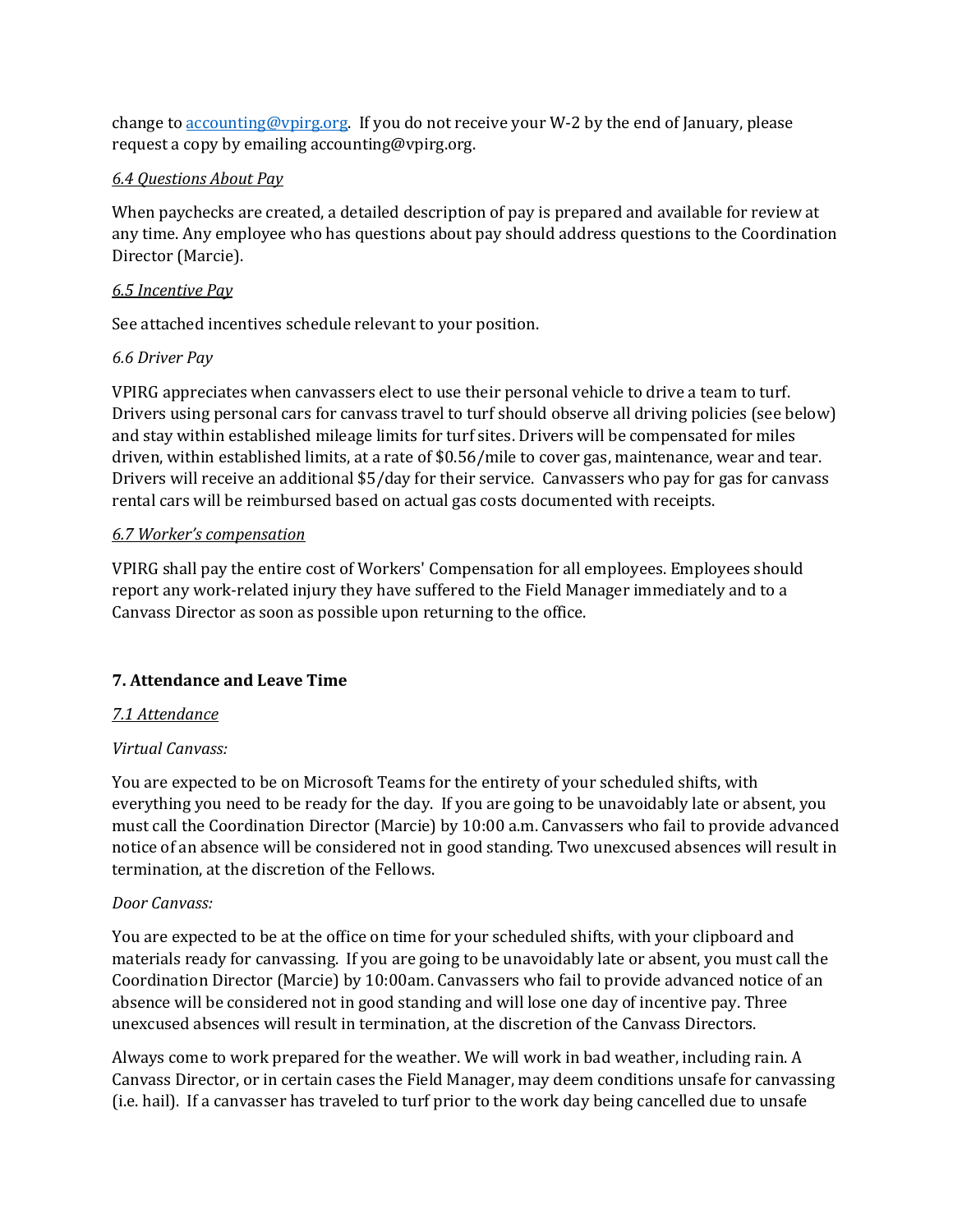conditions, the canvasser will be compensated at the Base Pay rate for the portion of that day they work prior to returning to the office and clocking out.

### *7.2 Vacation/Leave Time*

During the door canvass, in recognition of a four day work-week, our expectation is that employees will take advantage of the three day weekend for any vacation time or personal needs, unless a nonexempt employee wishes to use a personal day for one of the reasons enumerated in this manual.

If additional time is needed, canvassers in good standing may request one day off per every 16 days (4 weeks) worked. Time off requests shall be submitted to the Coordination Director for prior approval. Approval of excused absences are made solely at the discretion of the Fellows. Excessive lateness or absenteeism may result in disciplinary action. This may include suspension or termination. Time taken off for a personal reason (even if excused) by a nonexempt employee shall not be paid. The first strike for excessive time off is losing 3 days of socialized incentive pay. The second strike is losing 6 days of socialized incentive pay.

### *7.3 Holidays*

The virtual canvass will not be operating on Memorial Day (Monday, May 31st). This is an unpaid holiday for all seasonal staff.

### *7.4 Personal leave*

Exempt employees are expected to work as much as is necessary to perform their jobs well. Personal days are intended to be used as necessary when illness, appointments or other unforeseen personal matters requiring one's absence arise.

Staff members are required to request personal days off **in writing in advance** to the Coordination Director (Marcie) for prior approval. In the case of emergencies or short-notice need to use a personal day, the staff member must notify the Coordination Director via phone by 10:00 a.m.

### *7.5 Family leave*

VPIRG adheres to all federal and state laws regarding family leave. Paid family leave is not available to seasonal or temporary employees. Employees with questions about family leave should speak with the Associate Director.

### **8. Technology**

#### *8.1 Computers and other equipment*

This section sets forth some important rules relating to the use of VPIRG's computer, data and communications systems. These systems include computers provided to and/or used by employees, centralized computer equipment, all associated software, and VPIRG's data, telephone, voice mail, electronic mail, and online communication systems.

VPIRG has provided these systems to support its mission. No use of these systems should ever conflict with the primary purpose for which they have been provided, VPIRG's ethical responsibilities or with applicable laws and regulations. Each user is personally responsible to ensure that these guidelines are followed. In the case of a network emergency where the critical operations of office systems may be compromised, VPIRG retains the right to immediately access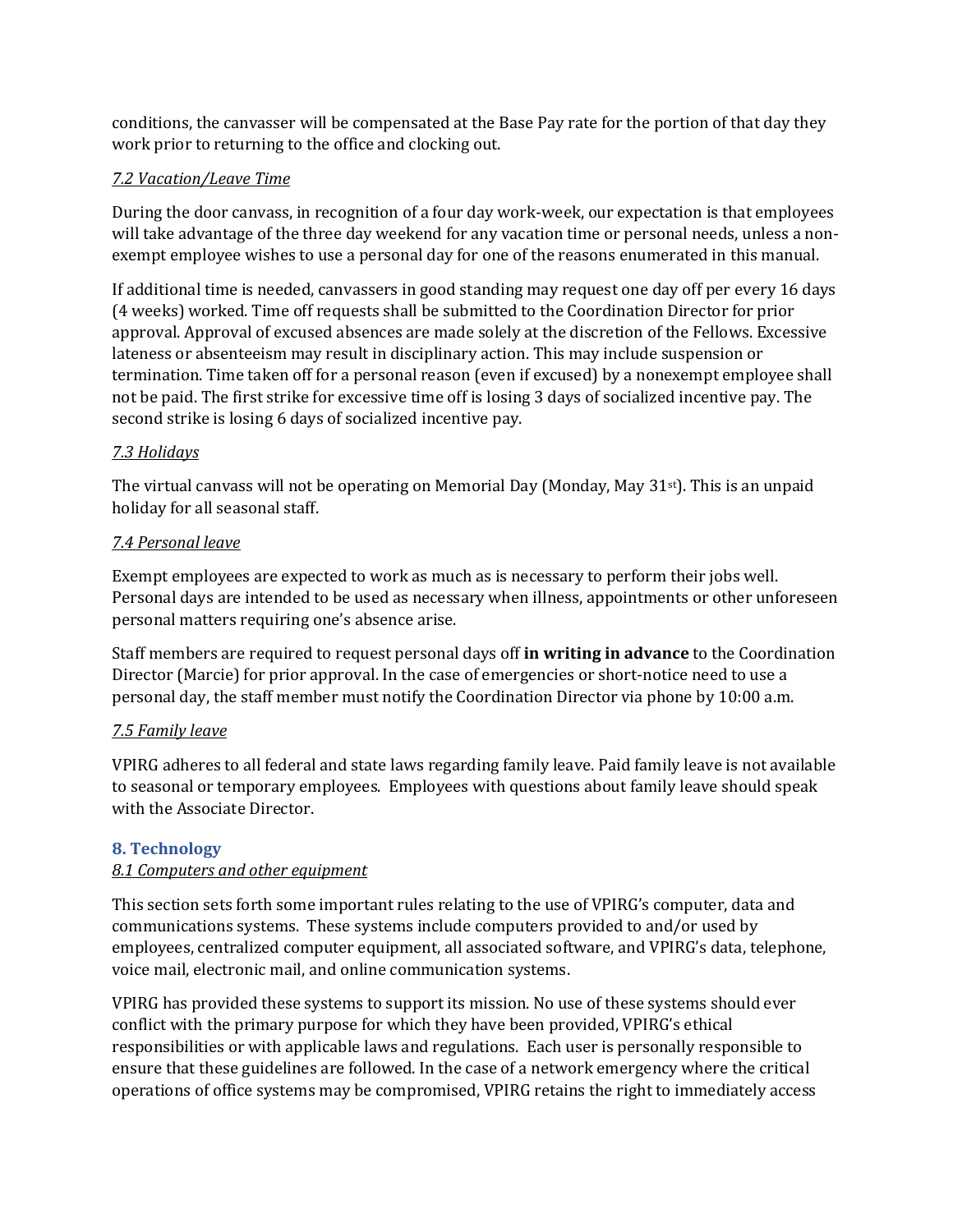and/or delete without prior notification any and all personal files residing on the office network or equipment.

All data in VPIRG's computer and communication systems (including documents, other electronic files, e-mail and recorded voicemail messages) are the property of VPIRG. VPIRG may inspect and monitor such data at any time. No individual should have any expectation of privacy for messages or other data recorded in VPIRG's systems. This includes documents or messages marked "private," which may be inaccessible to most users but remain available to VPIRG. Likewise, the deletion of a document or message may not prevent access to the item or completely eliminate the item from the system.

VPIRG's systems must not be used to create or transmit material that is derogatory, defamatory, obscene or offensive, such as slurs, epithets or anything that might be construed as harassment or disparagement based on race, religion, creed, color, national origin, age, gender, gender identity, sexual orientation, disability, genetic information, marital/civil union status, ancestry, uniformed service/veteran's status, having a positive test result on an HIV blood test and/or any other legallyprotected classification. Similarly, VPIRG's systems must not be used to solicit or proselytize others for commercial purposes, causes, outside organizations, chain messages or other non-job-related purposes.

VPIRG reserves the right to periodically audit its systems, including servers, desktop computers, email and Internet access, to determine whether there is evidence of abuse or misuse. In the event that a staff member has been found to misuse or abuse the technology, networks or systems provided by VPIRG, these rights may be limited or revoked, including limiting access to files, services or programs. Employees who abuse or misuse any VPIRG technology will be disciplined, up to and including immediate termination.

#### *8.2 Personal Electronic Devices*

VPIRG has a supply of 'loaner phones' that will be sent to all canvassers and Assistant Directors that do not have phone numbers with an (802) area code. If you have your own cellular phone or smart phone, you may use it for Hustle texting but please use the loaner phone for phone calling.

In each case, if you are connected to VPIRG's IT system or have access to confidential VPIRG information (i.e. member contact information), you must notify the Communications and Engagement Director, who will supply guidelines for the security settings required for devices with access to VPIRG information. This will ensure that security measures as required by VPIRG are in place, which may include but are not limited to strong passwords, automatic locking after periods of inactivity, antivirus and protective software, coordinating any required routine backups of data, compliance with encryption requirements, separation of work and personal data, and remote wiping of the device. Devices that store data to internet resources (iCloud, etc.) should not store VPIRG email, calendaring, or texting.

Registration and use of a personal electronic device by an employee for the purpose of carrying out VPIRG work also requires consent from the Communications and Engagement Director, in consultation with the Executive Director and the Associate Director, to access, inspect, monitor and delete VPIRG work data from the employee's device. Employees may be required to surrender their registered, approved personal devices used for work for VPIRG's inspection and removal of VPIRG data and records at any time (including for the purposes of an internal or external investigation,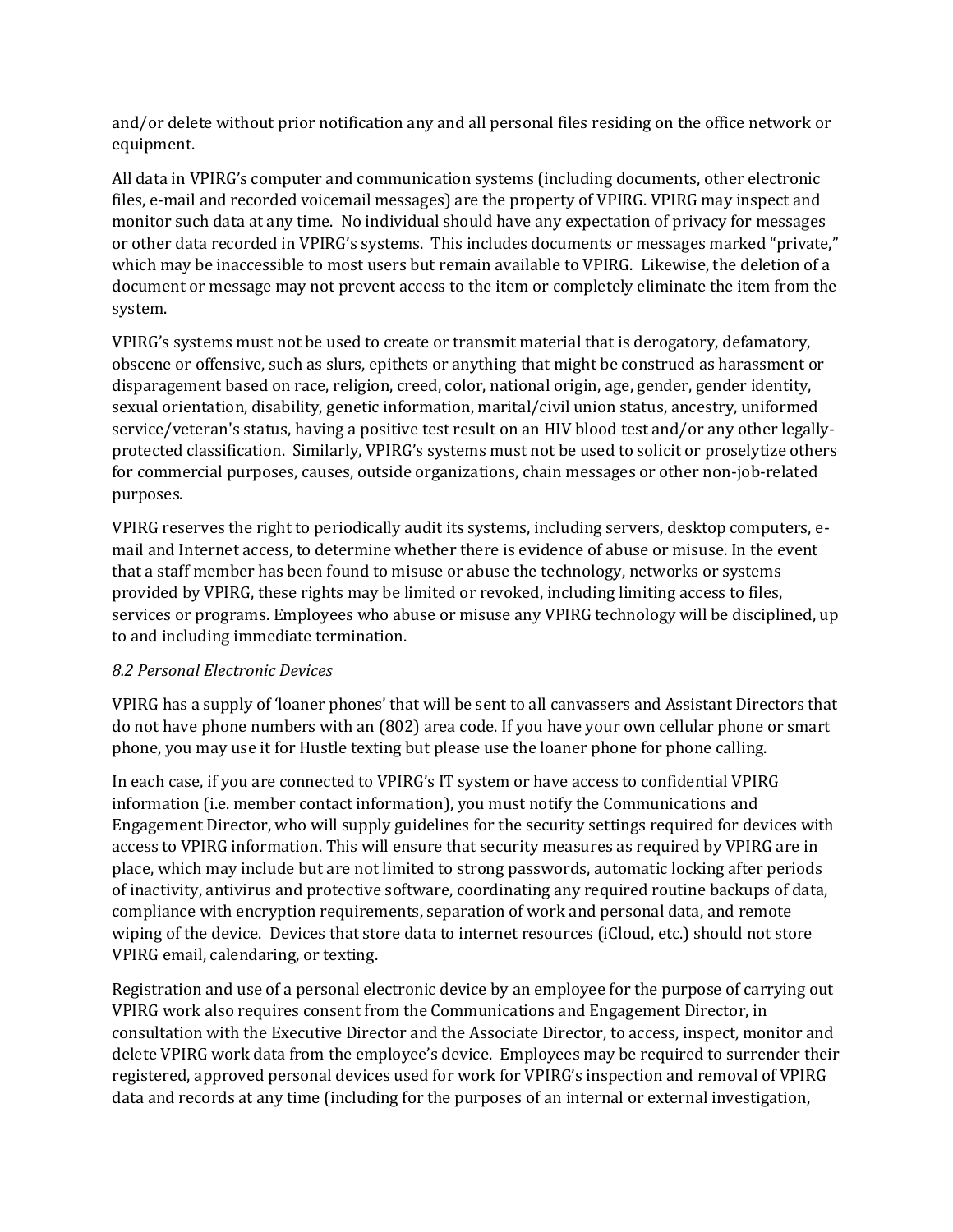litigation preservation, discovery of documents, or IT servicing) and at the termination of employment to ensure that all VPIRG data is removed.

If an employee loses a personal electronic device registered and approved for purposes of carrying out VPIRG work, it is critically important to advise the Communications Director of that fact immediately.

After VPIRG's registration and connection requirements are met, an employee may not use a personal device via unsecured Wi-Fi hotspots or share the device with others.

Hourly employees must not use their devices for work purposes, e.g., exchanging emails, outside of regular work hours without the specific written permission of their supervisor as such use often constitutes compensable work time.

Employee use of a personal electronic device to carry out VPIRG work is a privilege, not a right, and the Communications and Engagement Director may refuse to grant this privilege if, in their sole discretion, the device in question is not suitable for connection with the VPIRG's IT system or for other reasons as directed by management. The Communications and Engagement Director may also revoke the privilege if an employee fails to comply with this policy, and there may be disciplinary consequences for such policy violations up to and including the termination of employment.

If, after meeting these requirements, an employee elects to use a personal device, then the employee consents to have VPIRG data removed from the device upon request by the Communications and Engagement Director and to cooperate with VPIRG in doing so.

All staff members who will be using their personal devices while working for VPIRG are required to agree to the below policies.

- 1. VPIRG is not responsible for the cost of any routine maintenance or repairs necessary due to normal wear and tear of my personal device (i.e. cellular phone, laptop, tablet).
- 2. VPIRG will not cover the costs of any damage to or theft of my personal device that occurs when this property has been left outside the office either during or outside of work hours.
- 3. VPIRG will not cover the cost of damage to my personal device that was not handled properly, included drops resulting in shattered screens or any water damage.

### *8.3 Software and intellectual property*

VPIRG computer networks and systems provide access to authorized licensed software and services. Use of these systems should be consistent with end user licenses and/or fair and acceptable use policies. Users are responsible to respect copyright agreements and intellectual property ownership. Any material that is the work of another, whether explicitly copyrighted or not, should not be distributed by a user without appropriate acknowledgement and/or permission of the creator; unless permission has been granted by the owner of copyright protected materials, distribution of copyright protected material via the VPIRG network or computer systems is prohibited. Staff shall not install unlicensed software on their computers or use VPIRG equipment to access content or files without proper authorization. Staff violating these rights will be subject to disciplinary actions and are fully liable for any legal action taken on behalf of the intellectual property owners.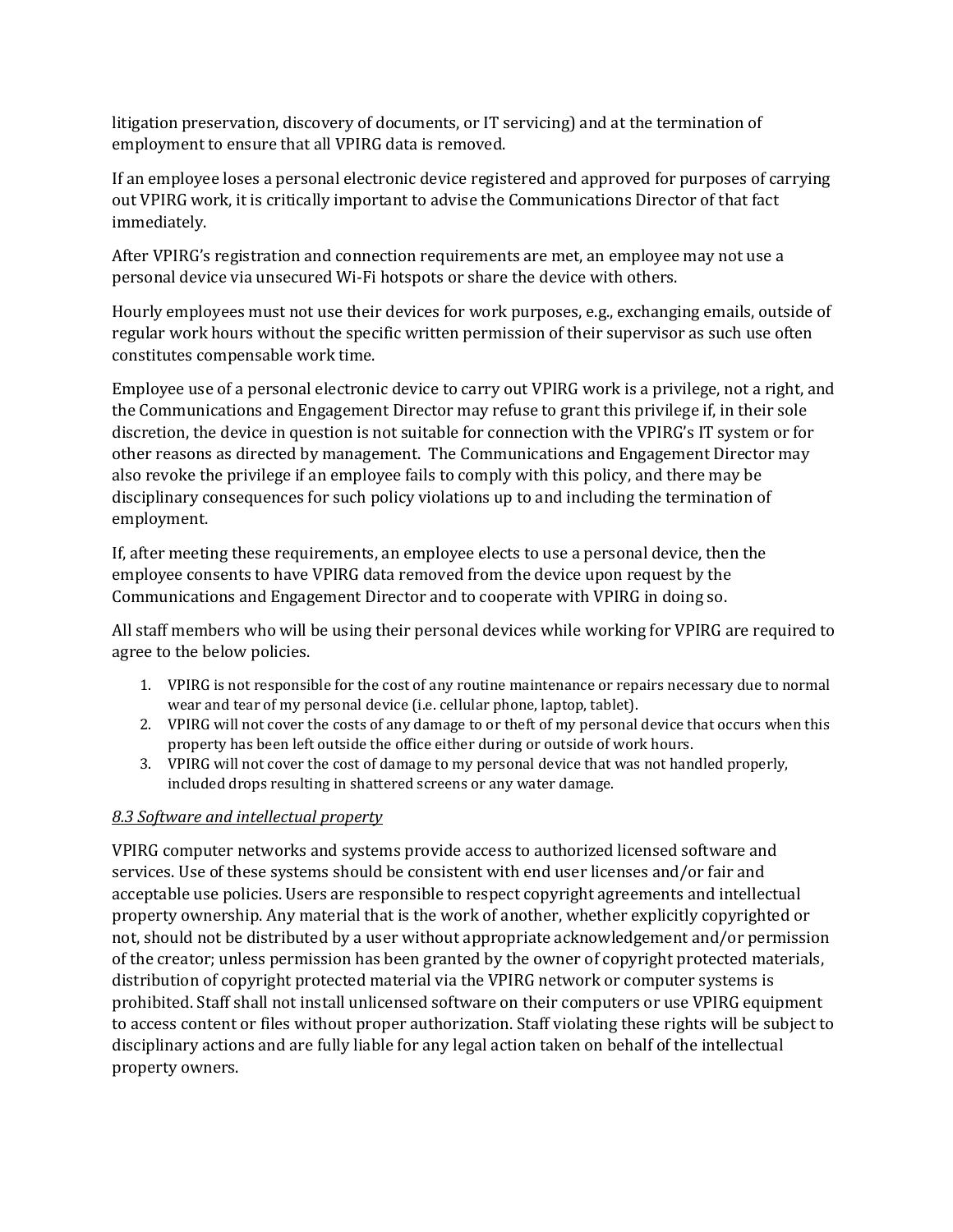All VPIRG network resources and computers and other VPIRG-issued and supported electronic devices are the property of VPIRG. By using these resources, computers, machines and electronic devices belonging to VPIRG, employees waive any and all privacy rights that they may have when they use these resources, computers, machines or devices. VPIRG owns all information and communications created, received or stored on any system, network, computer and mobile device provided or supported by VPIRG. VPIRG has the right to access, monitor, review and retain all communications and information created, received or stored on any system, network, computer and mobile device provided or supported by VPIRG, including emails, texts and other web activities, and by using these resources, computers, machines and devices, employees consent to such actions by VPIRG. Use of VPIRG's systems, networks, computers and mobile devices provided or supported by VPIRG is subject to VPIRG policies and all applicable laws.

### *8.4 Email*

All staff will be issued a VPIRG email address. The purpose of this policy is to ensure the proper use of VPIRG's email system. All messages distributed via VPIRG's email system, even personal emails, are property of VPIRG. VPIRG has the right to access, monitor, review and retain all communications and information created, received or stored on any system, network, computer and mobile device provided or supported by VPIRG, including emails, texts and other web activities, and by using these resources, computers, machines and devices, employees consent to such actions by VPIRG. Passwords should not be given to other people and should be changed once per quarter. Email is a business communication tool and users are obliged to use this tool in a responsible, effective and lawful manner. Although by its nature email seems to be less formal than other written communication, the same laws apply. Any communications that would be improper or illegal on any other medium are equally so on the computer: libelous material, obscene messages, harassment, forgery, threats, etc. Users must take the same care in drafting an email as they would for any other professional communication. Confidential information should not be sent via email.

### *8.5 Internet*

Computer access to the Internet is provided to employees to support its mission. No use of the Internet should conflict with the primary purpose of VPIRG, its ethical responsibilities or with applicable laws and regulations. Each user is personally responsible to ensure that these guidelines are followed. Serious repercussions, including termination, may result if the guidelines are not followed.

VPIRG may monitor usage of the Internet by employees, including reviewing a list of sites accessed by an individual. No individual should have any expectation of privacy in terms of their usage of the Internet. In addition, VPIRG may restrict access to certain sites that it deems are not necessary for business purposes.

VPIRG's connection to the Internet may not be used for any of the following activities:

• The Internet must not be used to access, create, transmit, print or download material that is derogatory, defamatory, obscene, or offensive, such as slurs, epithets, or anything that may be construed as harassment or disparagement based on race, color, national origin, sex, sexual orientation, age, disability, medical condition, marital status, or religious or political beliefs.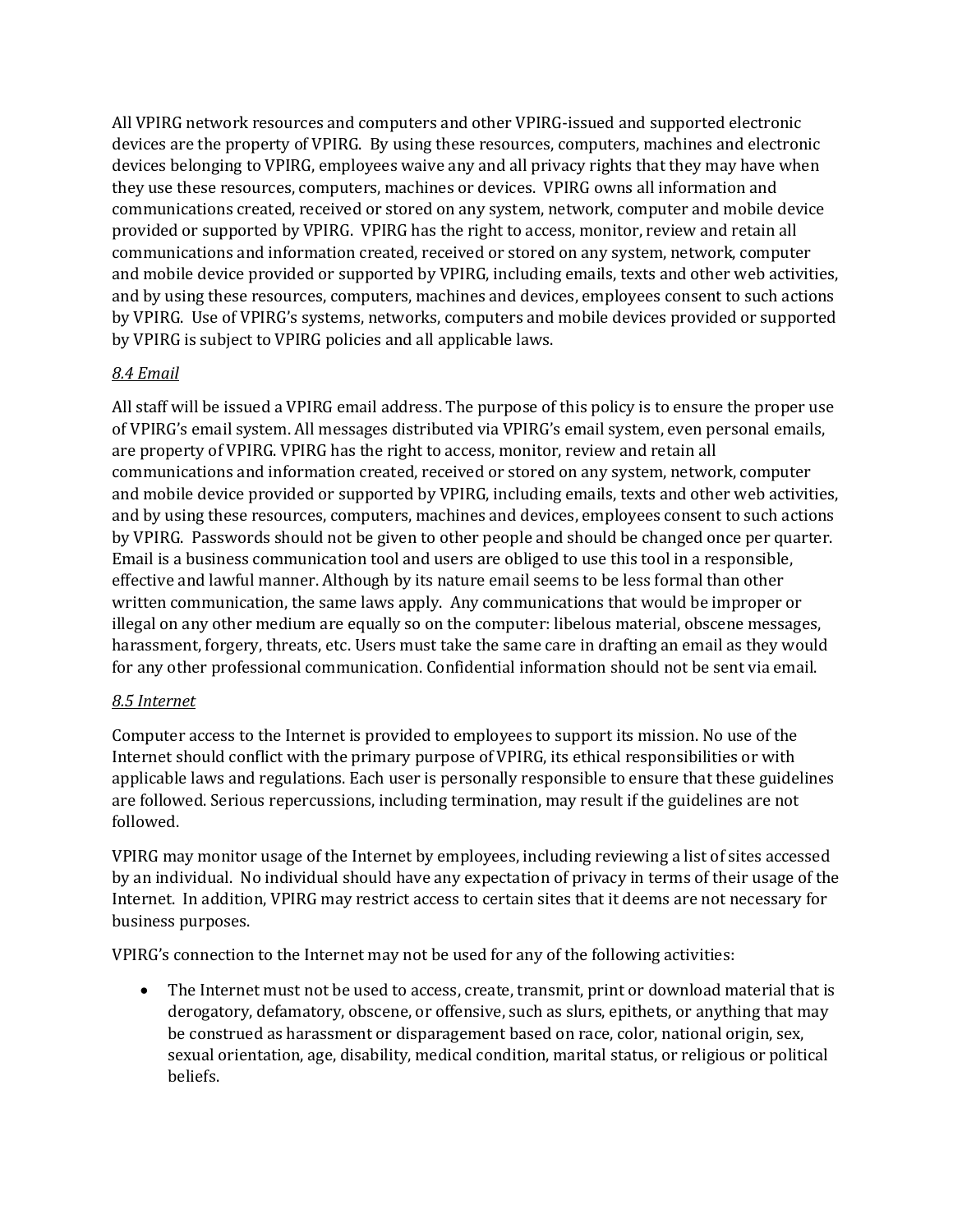- The Internet must not be used to access, send, receive or solicit sexually-oriented messages or images.
- Downloading or disseminating of copyrighted material that is available on the Internet is an infringement of copyright law. Permission to copy the material must be obtained from the publisher.

#### *8.6 Information security*

Information security and the security of the networks and systems of VPIRG is the shared responsibility of all users. Users assume personal responsibility for the use made of their computer accounts. This responsibility begins with selecting a secure password, and involves maintaining the confidentiality of that password and changing the password regularly in order to assure the continued security of your account. To that end, users shall take care in the creation and rotation of network and email passwords. Passwords should contain a mix of numbers and letters and should not be written down and displayed near one's computer. Users are expected to change their passwords at least once per quarter. If you believe that someone has made unauthorized use of your account, you should change your password immediately and report the incident to your supervisor immediately.

All passwords for computer-based networks and systems including email must be made known to VPIRG management upon request. The use of passwords to gain access to the computer system or to secure specific files does not provide users with an expectation of privacy in the respective system or document.

#### **9. Separation**

#### *9.1 Layoffs*

Layoffs resulting from position elimination due to reorganization or financial considerations shall be determined by the Executive Director. Any employee so affected shall be given as much notice as possible.

#### *9.2 Termination*

VPIRG is an at-will employer. Employees, including temporary and seasonal employees, may be terminated at any time with or without notice. No employment contract or agreement shall undermine or otherwise alter the at-will arrangement.

#### **10. Finances and Reimbursement**

#### *10.1 General expenses*

VPIRG seeks to conduct its operations in a fiscally sound, equitable and prudent manner. The Associate Director manages the overall operating budget for the organization, the canvass budget and program budgets. **Employees are required to get approval from a Canvass Director prior to incurring costs. VPIRG is not responsible for costs incurred without prior approval. All reasonable work-related expenses incurred directly by VPIRG staff members will be reimbursed upon submission of a properly completed expense report form to the Coordination Director (Marcie)** including the submission of original invoices or receipts. Reimbursement requests are due within one week of costs being incurred. If requests for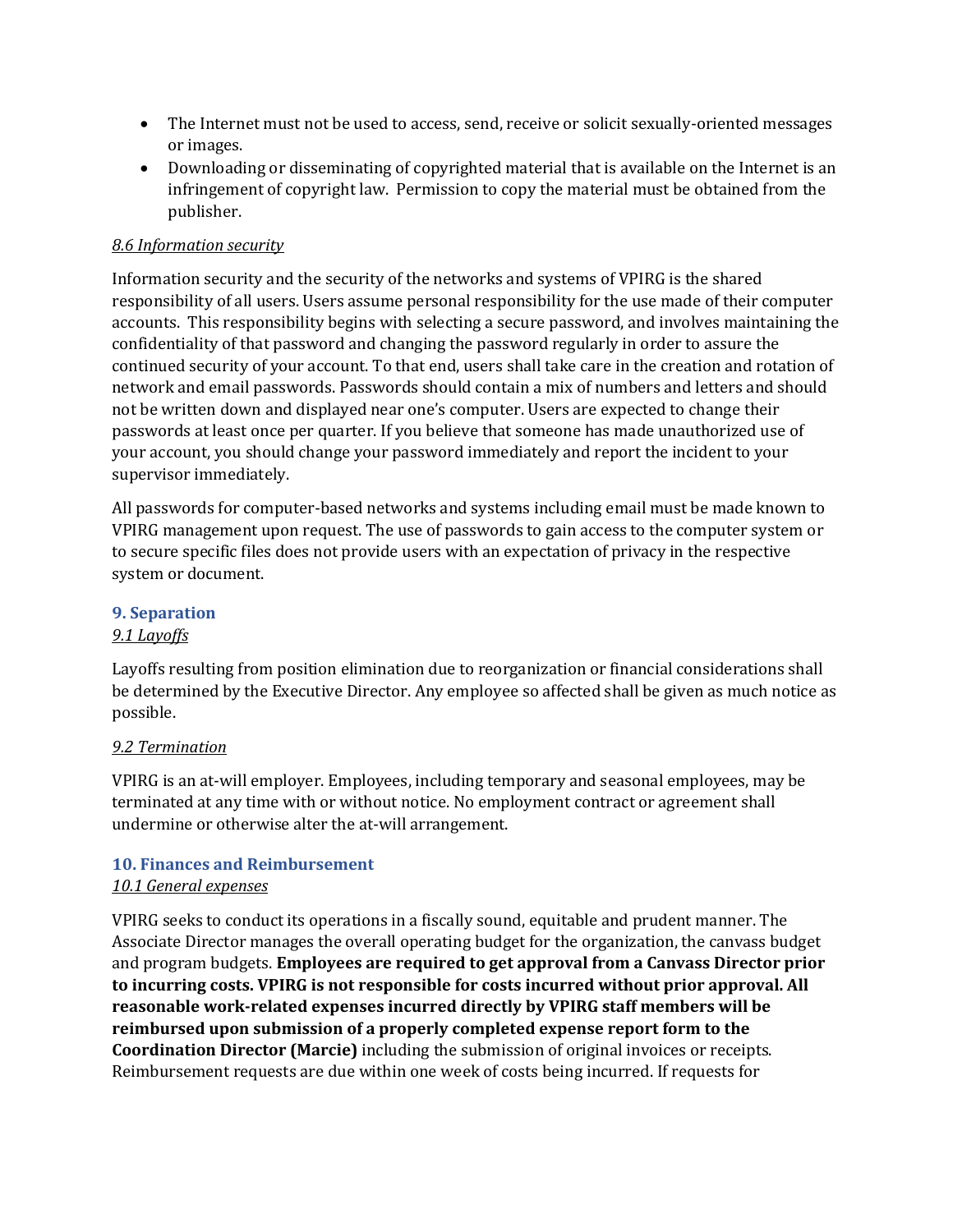reimbursement are made after this timeframe, reimbursement of costs is at the discretion of the Canvass Directors. Reimbursement checks are issued every week, coinciding with pay days.

### *10.2 Travel*

VPIRG employees will be reimbursed for mileage on a per mile basis for business use of their private vehicles. The rate for reimbursement is set by the Executive Director and periodically updated to reflect inflation. For 2021, canvass mileage will be reimbursed at a rate of \$0.58/mile. This is intended to cover gas, insurance, overhead costs and wear and tear of personal vehicle use. Employees will also be reimbursed for tolls and parking fees, when substantiated by receipts. VPIRG is not liable for parking fines or traffic tickets incurred while using either a personal vehicle or a canvass rental vehicle being used for VPIRG business. VPIRG does not reimburse for mileage driven to and from work at the start or end of a workday.

Personal car mileage expenses are captured each night as part of the sign-out process. Personal car mileage should be reported at the end of every canvass day when a canvasser cashes out with their Field Manager. The Field Manager shall record the daily mileage, driver, and vehicle on the daily crew sheet. If personal car mileage is reported after this timeframe, reimbursement of costs is at the discretion of the Canvass Directors. Reimbursement requests for tolls, parking fees, or rental car gas are due within one week of costs being incurred. If requests for reimbursement are made after this timeframe, reimbursement of costs is at the discretion of the Canvass Directors. Reimbursement checks are issued every week, coinciding with pay days.

### **11. Bike Policies**

### *11.1 General Bike Safety Policies*

VPIRG canvassers frequently canvass on bicycles in more rural parts of Vermont where it would be impractical to walk from door to door. All canvassers are required to be able to safely operate a bicycle and should expect to be assigned to a "bike turf" on any given canvass day.

These bike safety policies apply to all VPIRG staff. Staff members are required to inform a Director immediately if they become aware of any violation of these policies by VPIRG staff. Failure to abide by these policies may result in disciplinary action, legal action and/or termination.

- **1. Employees are required to wear safety helmets at all times when biking for canvass purposes**.
- 2. Employees are required to observe traffic, bike and pedestrian laws at all times.
- 3. Employees are responsible for ensuring the safety of their bike equipment prior to use. If you have any concerns about the safety of equipment, you should bring it to the attention of a Canvass Director immediately and in all cases before leaving the canvass office for turf.
- 4. Employees should not operate cell phones (including texting) while operating a bicycle. If you need to make a call or send a message, pull over and stop.

#### *11.2 VPIRG-provided Bike Policy*

While VPIRG encourages employees to utilize their personal bikes for canvassing (see below), VPIRG maintains a small fleet of its own bikes for use by canvassers as needed. If a canvasser is using a VPIRG-issued bike, they will be assigned a specific bike for use. The canvasser is responsible for ensuring the working condition of the bike prior to departing for turf. If the canvasser has any concern about the working condition of the bike, they should alert the Logistics Director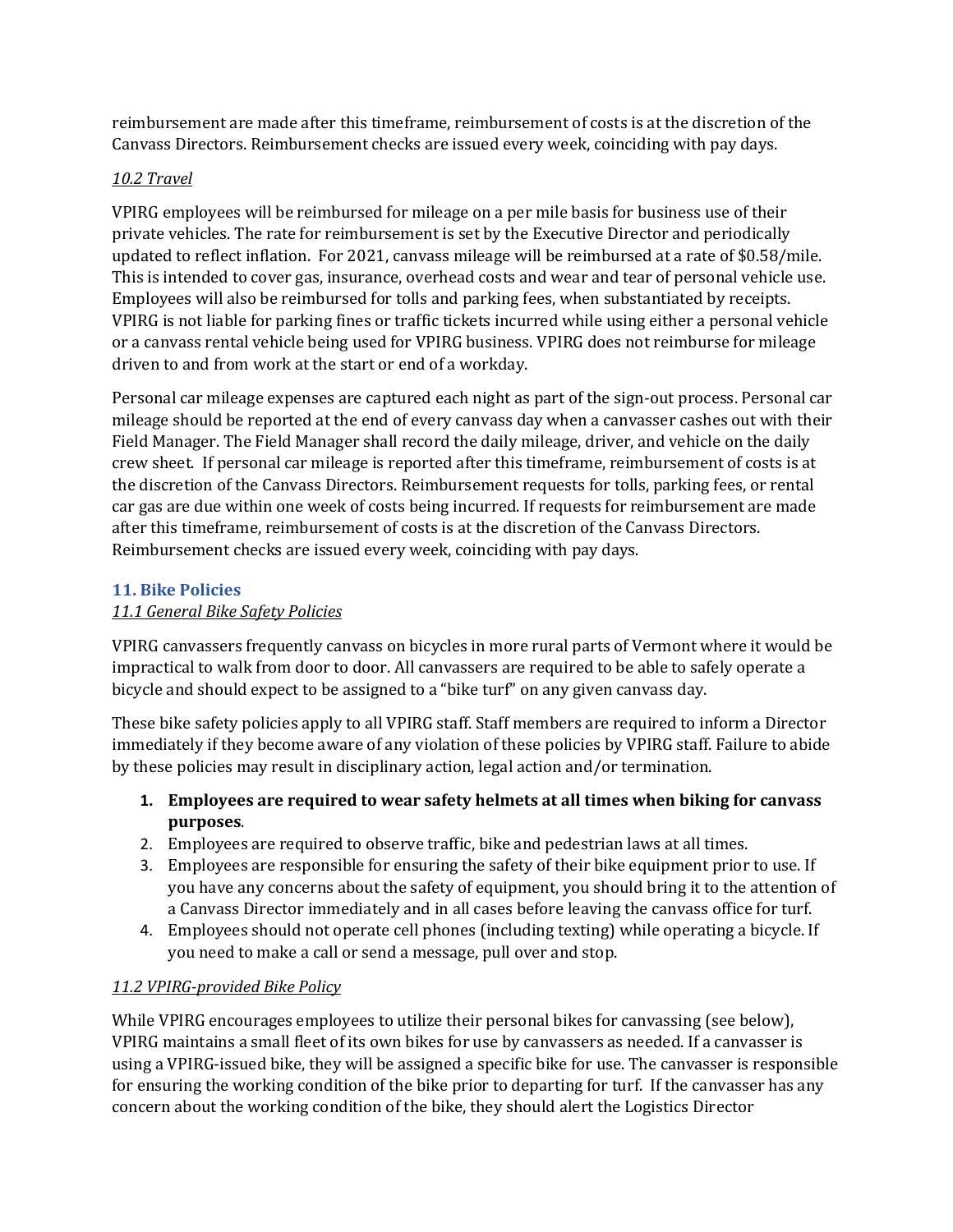immediately. A Director will either verify the working condition or issue you a different bike in working condition.

Any accidents involving a VPIRG bike should be immediately reported to the canvasser's FM and to a Canvass Director upon return to the office. At the end of the canvass day, the canvasser will be responsible for returning the bike to VPIRG garage as part of the sign out process. At that time, the canvasser will be asked to report the condition of the bike, noting any mechanical problems and/or need for repairs. Accidents happen and reasonable wear and tear is expected. This verification process enables VPIRG to flag bikes needing service before they end up on turf. A Director will verify the condition of the bike the following day, and work with the Bike Technician to maintain the fleet and provide repairs as needed. If any unreported damage is found, a Canvass Director will be notified. Failure to report damage to VPIRG bikes may result in disciplinary action, including the revocation of incentive pay, at the discretion of a Canvass Director.

#### *11.3 Personal Bike Policy*

VPIRG owns and maintains a number of bicycles for this purpose, but canvassers can also choose to use their own bicycle for canvassing. If you choose to use your own, bike, thank you – if canvass staff members did not offer to ride their bikes on turf, VPIRG would not be able to reach as many Vermonters as we do.

All staff members who will be using their personal bikes and or/bike racks while working for VPIRG are required to agree to the below policies.

1.VPIRG is not responsible for the cost of any routine maintenance or repairs necessary due to normal wear and tear of my bicycle and/or bicycle rack.

2. VPIRG will not cover the costs of any damage to or theft of my bicycle and/or bicycle rack that occurs when this property has been left outside the office either during or outside of work hours.

3. VPIRG will cover the cost of damage to my bicycle and/or bicycle rack that occurs during car transport to and from canvassing turf, only if the bicycle and bicycle rack were loaded properly onto the vehicle on which they were traveling, as determined by a Canvass Director. I understand that VPIRG will not cover any losses to equipment that was not loaded properly.

4. VPIRG may reimburse/compensate canvassers, up to a maximum amount of \$200, for repairs of accidental damage or loss of a personal bike used for canvassing, assuming all policy guidelines have been followed. Determination of reimbursement/compensation is at the discretion of the Canvass Directors.

#### **12. Driving Policies**

VPIRG canvass teams often drive to the turf they will canvass. Over the course of the summer, VPIRG canvassers will log many hours travelling around the state. VPIRG provides rental cars for canvass teams to use to travel to turf for canvassing purposes. VPIRG also allows and encourages the use of personal vehicles to transport canvass teams to turf. This brings a measure of efficiency and comfort to canvass travel and helps keep down costs.

#### *12.1 Driver Authorization*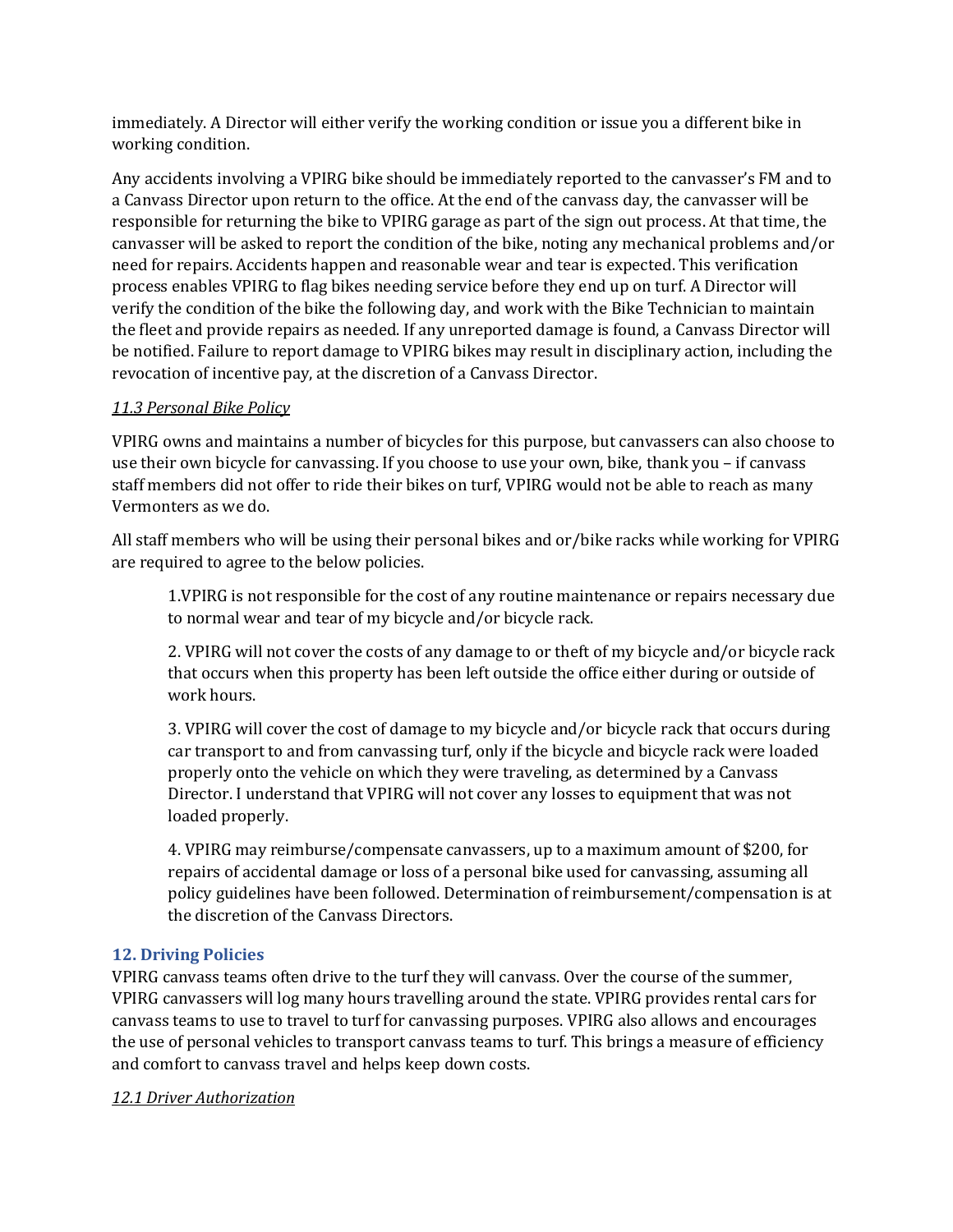In order to be eligible to drive as part of canvass work, an employee must first receive written authorization from a Canvass Director. Authorization is given to employees in good standing who have completed the Driver Authorization Form and provided the required documentation, including a copy of their valid driver's license, enabling VPIRG to certify that they have a reasonably unblemished driving record. Because of insurance purposes, VPIRG retains the right to prohibit a staff member from driving as part of their work duties. If the employee intends to use their personal vehicle, they must also provide a copy of the vehicle registration and proof of insurance. Furthermore, all drivers must initial the Driving Policy Acceptance of Terms on the signatory page of these policies. Drivers understand and will allow for periodic inspections of their vehicles by VPIRG staff in order to make sure that they meet VPIRG standards for safety.

### *12.2 Motor Vehicle Safety Policies*

These motor vehicle safety policies apply to all VPIRG staff, including both drivers and passengers. Staff members are required to inform a Director immediately if they become aware of any violation of these policies by VPIRG staff. Failure to abide by these policies may result in disciplinary action, legal action, and/or termination.

- 1. Vehicles, both rental cars and personal cars, may only be operated for canvass purposes by employees who have completed the driver authorization form and have been authorized by a Canvass Director.
- 2. Drivers must be at least 18 years old for personal cars and at least 21 years old for rental cars.
- 3. Drivers must obey all laws governing the operation of motor vehicles at all times.
- 4. Any and all use of cell phones, including texting, is strictly forbidden by drivers while operating a vehicle. If you need to make a call, stop the car in a safe and legal location off the road. All handheld cell phone usage while driving is illegal under Vermont state law.
- 5. The use of marijuana, drugs or alcoholic beverages in any vehicle, and the driving after consumption of or under the influence of marijuana, drugs or alcohol, is prohibited for drivers and passengers and will result in immediate termination.
- 6. Drivers and passengers must wear seat belts at all times, whether or not mandated by state law. Driving privileges will be revoked for any driver refusing to enforce this requirement.
- 7. No driver may operate a vehicle for more than four consecutive hours without a break.
- 8. In the event of weather conditions that may present driving hazards, employees should consult local or state police departments for information concerning road conditions and weather-related hazards. If in doubt, an employee who is driving should stop the car in a safe and legal location off the road, ensure the safety of all passengers, and telephone their supervisor as soon as possible.
- 9. Drivers should never operate a vehicle through flooded road conditions. If a road becomes flooded or unpassable, an alternative route should be sought.
- 10. Whenever possible, every vehicle should have a designated navigator to assist the driver. If a driver needs to consult a map or directions, they should pull over to do so in a safe and legal location off the road.
- 11. Drivers should not lead or take part in any skills-building or training while driving.
- 12. Drivers must operate vehicles with headlights on at all times.
- 13. Rental cars and personal cars being used for canvass purposes should be used solely for work-related purposes and only transport canvass employees only during these times.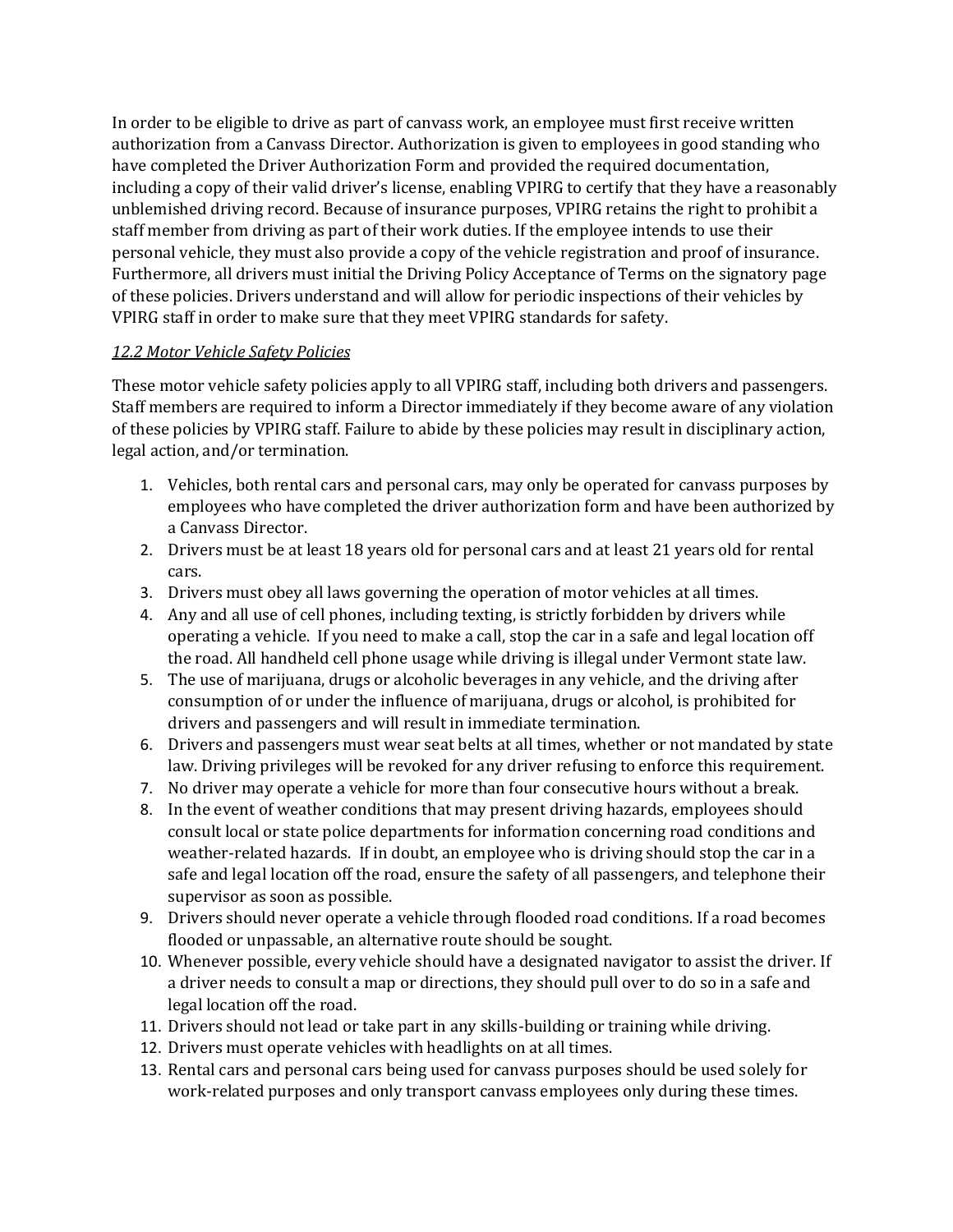- 14. Reckless or dangerous driving will not be tolerated. If a canvass staff member is found to have driven dangerously and/or violated these driving policies, they may be subject to disciplinary action up to and including termination.
- 15. VPIRG is not liable for any parking tickets or moving violations incurred by an employee while driving for the canvass. The driver remains solely liable for any fines or penalties incurred.

### *12.3 Use of Personal Cars*

Licensed canvassers who own personal cars that are properly registered and insured are encouraged to consider using their personal vehicle for canvass travel. In recognition of this decision, VPIRG will compensate approved canvass drivers for use of their personal vehicle at a rate of \$0.56/mile driven, within established travel limits for each destination. This compensation is intended to cover the cost of gas, regular maintenance and repairs, depreciation and insurance. Personal car drivers will also receive an additional \$5/day for their service.

Prior to the use of a personal vehicle for canvass travel, the employee must complete the Driver Authorization form and be approved by VPIRG as an authorized driver. In addition, the employee is required to provide VPIRG the car's registration and proof of insurance. A Canvass Director will conduct an initial physical inspection of the vehicle to be used to ensure it is in good, safe working condition, registered and insured. The Canvass Directors will conduct periodic physical inspections and re-verification of insurance and registration status throughout the summer to ensure continued compliance.

**Canvassers who allow their personal car to be used for canvassing purposes are responsible for any and all damages or liability that arises as a result of the use of their car**. By initialing the Personal Car Use Acceptance of Terms on the signatory page of these policies, the canvasser acknowledges and agrees to the following terms:

- The employee will only provide their car for use if it is registered, up-to-date with all legally-required inspections, safety equipment is in good working order, and the car in general is in good working condition.
- The employee acknowledges that they are under no obligation to allow their car to be used, nor will they receive any special considerations other than the compensation noted in these policies.
- The employee acknowledges that if they are not the listed owner of the vehicle (i.e. the vehicle is owned by their parent(s)), the employee certifies that they have received approval from the vehicle's owner to use the vehicle for canvassing purposes.
- The employee certifies that their vehicle is properly insured for these purposes and agrees that their personal insurance will be primary to any insurance carried by VPIRG.
- The employee should notify their insurance company that they will be using their vehicle for work. They should ensure that their insurance will cover their vehicle if there is damage while it is used for work-related activities.
- The employee acknowledges that VPIRG's insurance will not cover damage to the employee's vehicle. They will need to rely on their own insurance for damage to their vehicle.
- VPIRG is not responsible for the cost of any routine maintenance or repairs necessary due to wear and tear of an employee's car that occurs during work.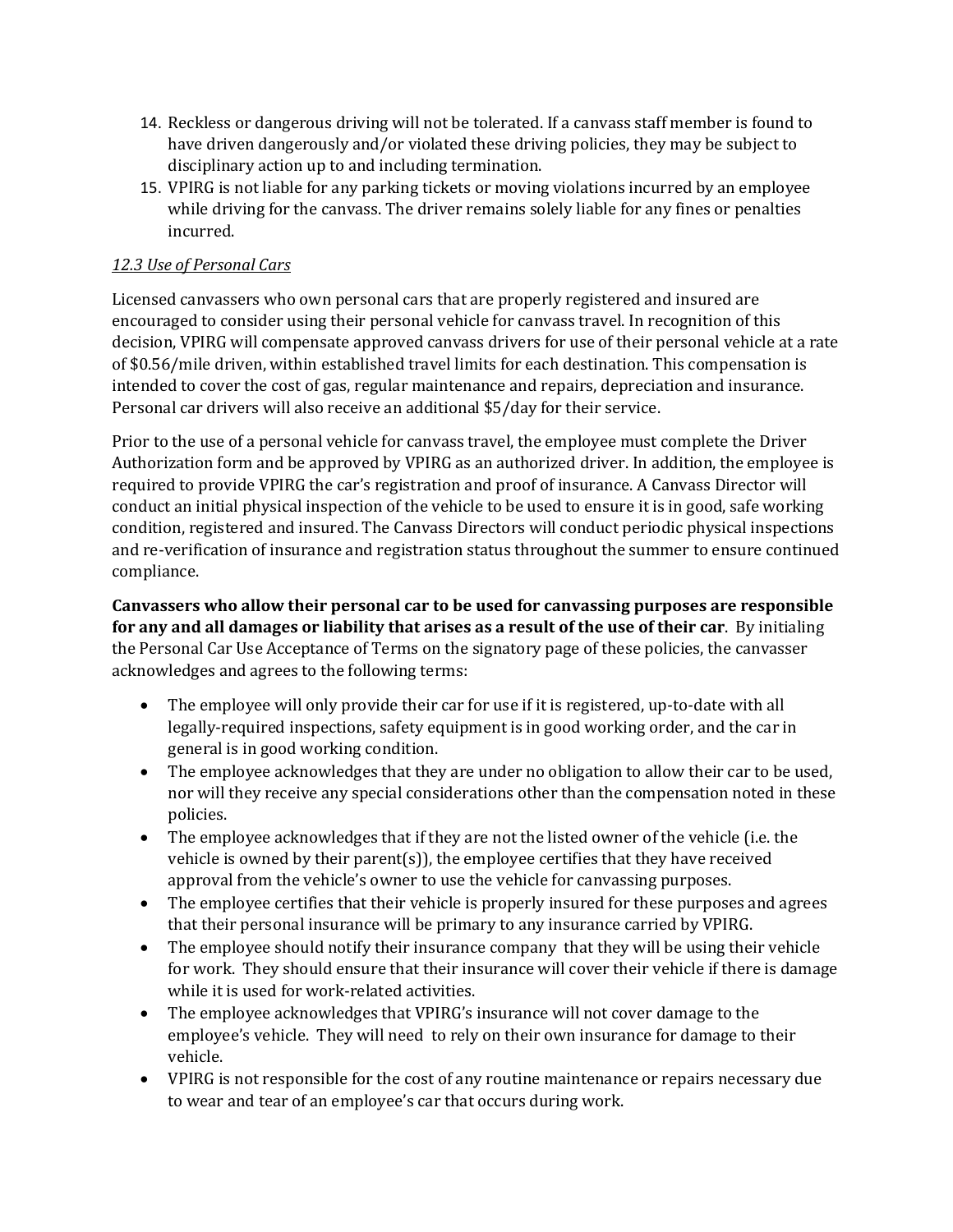- Employees who drive their personal vehicles should use their own judgement about road conditions. They should not drive on any roads that they feel could damage their personal vehicle.
- **VPIRG will not cover the costs of any damage to or theft of an employee's car and/or bicycle rack that occurs when the employee's car is used for work or during a VPIRG camping trip.**

### *12.4 Use of Rental Cars*

In addition to personal cars, many crews will travel to turf in cars rented explicitly for this use by VPIRG. VPIRG is liable for any damage to these rental vehicles, and while we have insurance, without proper care and oversight, damage to rental vehicles due to misuse and neglect could quickly run into the thousands of dollars. In order to prevent that, Field Managers and rental car drivers are held responsible for the proper use of and care for rental vehicles used to transport their crews to turf. This includes, but is not limited to:

- Overseeing the careful loading and unloading of bikes and other equipment.
- Driving safely and responsibly (if they are the driver) or ensuring their crew's driver drives safely and responsibly.
- Ensuring the vehicle is parked in a safe and appropriate place while their crew is on turf.
- Ensuring their crew's behavior in the vehicle will not lead to potential damage.
- Ensuring that rental vehicles are used solely for work purposes.

When crews are sent off each day, a Canvass Director will visually inspect each rental vehicle with the FM and driver it is assigned to for the day and note any pre-existing damage, which the Director and FM/driver will sign off on. At the end of the day, the FM/driver is responsible for returning the vehicle in the same condition it left. Any damage incurred during the day should be reported immediately to a Canvass Director upon their crew's return. If there is no new damage to the vehicle, the FM/driver will sign off with a Canvass Director that that is the case as part of the signout process at the end of the night. Each morning, a Canvass Director will do a visual inspection of all rental vehicles taken out the previous day to confirm the FM/drivers' reports from the prior evening.

If any rental vehicles are damaged, the FM/driver responsible for the vehicle on the day in which the damage occurred will file an Incident Report Form with a Canvass Director immediately on the morning following the damage, or the next business day if the damage occurs on a Thursday.

The first time an FM/driver is responsible for damage to a vehicle, they will lose incentive pay for one day. After a second incident, the FM/driver will lose incentive pay for three days. If a third incident occurs, the FM/driver will lose incentive pay for five days, be immediately demoted, and incur other penalties at the discretion of the Canvass Directors. In extenuating circumstances where the damage was clearly outside the FM/driver's control (as determined by the Associate Director in Montpelier), these penalties can be waived or reassigned to other canvassers, as appropriate, at the discretion of the Associate Director. All of these policies also apply to directors driving rental vehicles.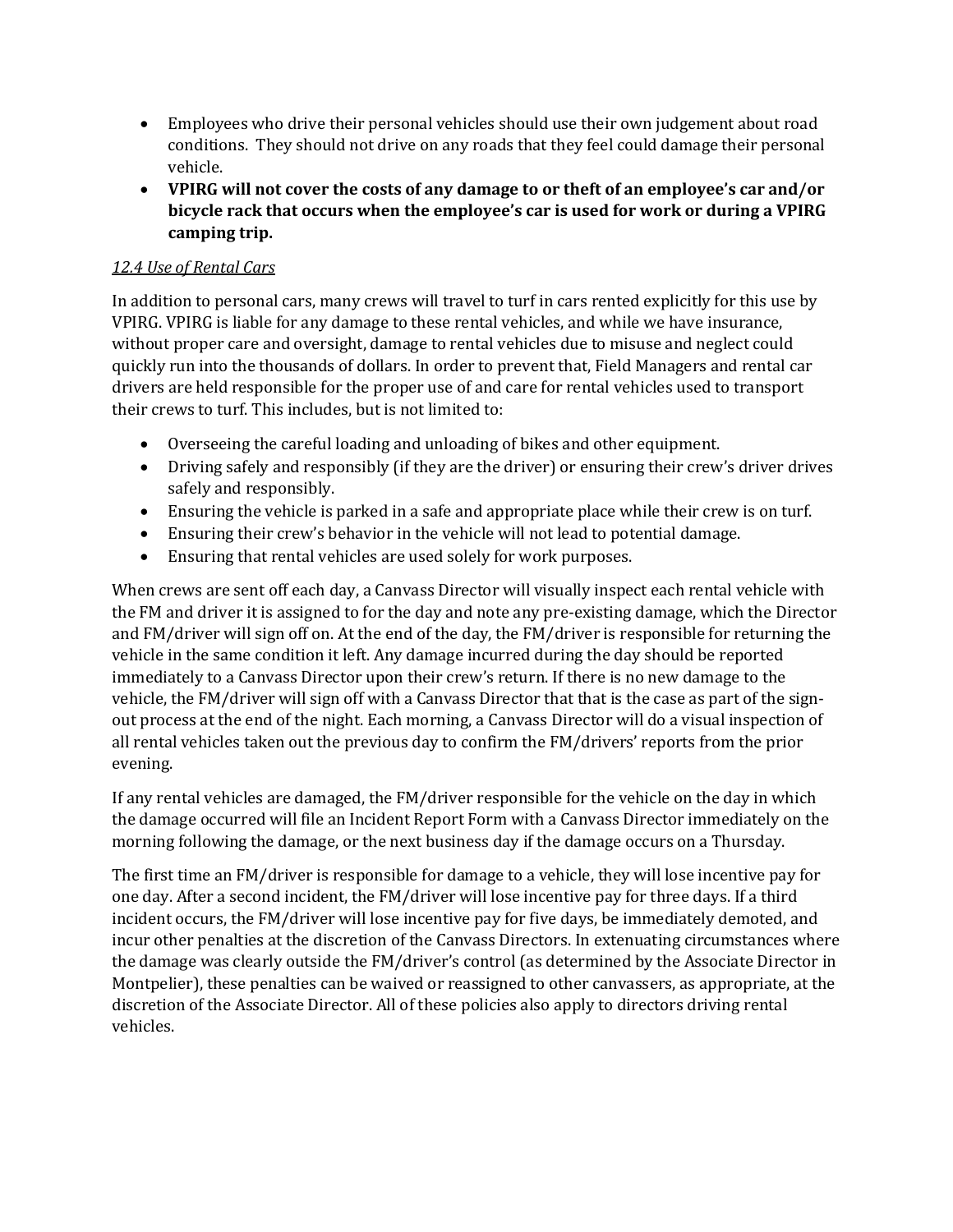#### **14. Health and Safety**

Safety is extremely important and safety rules must be strictly observed by all canvassers. All staff members are required to abide by safety measures and policies outlined here regarding driving, biking and camping canvasses. If you feel unsafe at any time, please report the problem to a Canvass Director. Failure to abide by or report possible violations of the policies referenced throughout this document may be grounds to disciplinary action, legal action and/or termination.

It is important to VPIRG that all employees be mindful of their own personal safety as well as the safety of their colleagues. The In-Directors (Director based in the home office on any given canvass day) are the Chief Safety Officers for the day and will be responsible for documenting and reporting any and all safety-related incidents to the VPIRG Canvass Director. The Field Manager or crew leader is the Field-based Safety Officer for their crew when traveling to/from and while on turf. The Field Manager/crew leader is responsible for enforcing compliance with all policies outlined herein.

Each Field Manager shall be equipped with a safety kit that they are required to bring daily to turf and on any camping trips. This kit may include: first aid kit and other supplies. Field Managers are responsible for distributing safety materials to all canvassers and ensuring that all crew members have a working cell phone prior to dropping off canvassers on turf.

### *14.1 Avoiding and reporting dangerous situations*

VPIRG puts the safety of its employees first. The most important policy that we have when it comes to safety is "if you don't feel safe, leave immediately". This applies to all situations: growling dogs, uninviting homes, aggressive people, anything. As a canvasser, you must know that your safety is valued far and above any possible contribution you may receive or interaction you might have.

Every canvasser must have a charged cell phone and know the phone numbers of their driver, FM and the In-Director for the day. VPIRG has a supply of flip-phones should staff not have a working cell phone for the day. In a situation where a canvasser feels the area they are in is unsafe, or they are injured in any way, the canvasser should immediately call the FM, describe their situation, and tell the FM precisely where they are. The FM will contact the driver immediately, who will stop canvassing and come pick the canvasser up. Both the driver and the FM will have maps of the area and know the quickest route for pick up.

All incidents on turf relating to safety or accidents must be immediately relayed to the FM who in turn will contact the In-Director and Canvass Director immediately. In the event of an accident, the canvasser must fill out paperwork with a Canvass Director as soon as possible upon returning to the office, but in any case within 48 hours. A Canvass Director will work with employees to file an Incident Report Form and a for worker's compensation form if necessary.

All employees will also be provided an emergency contact card that contains the contact information for all directors, the Burlington canvass office and the Montpelier office in case of an emergency.

### *14.2 Preventing injury*

The best way to avoid injury is to abide by all policies outlined in these personnel policies. While not all accidents can be prevented, VPIRG policies have been designed to minimize employee exposure to common dangers canvassers may face. Please refer to the bike and car policies for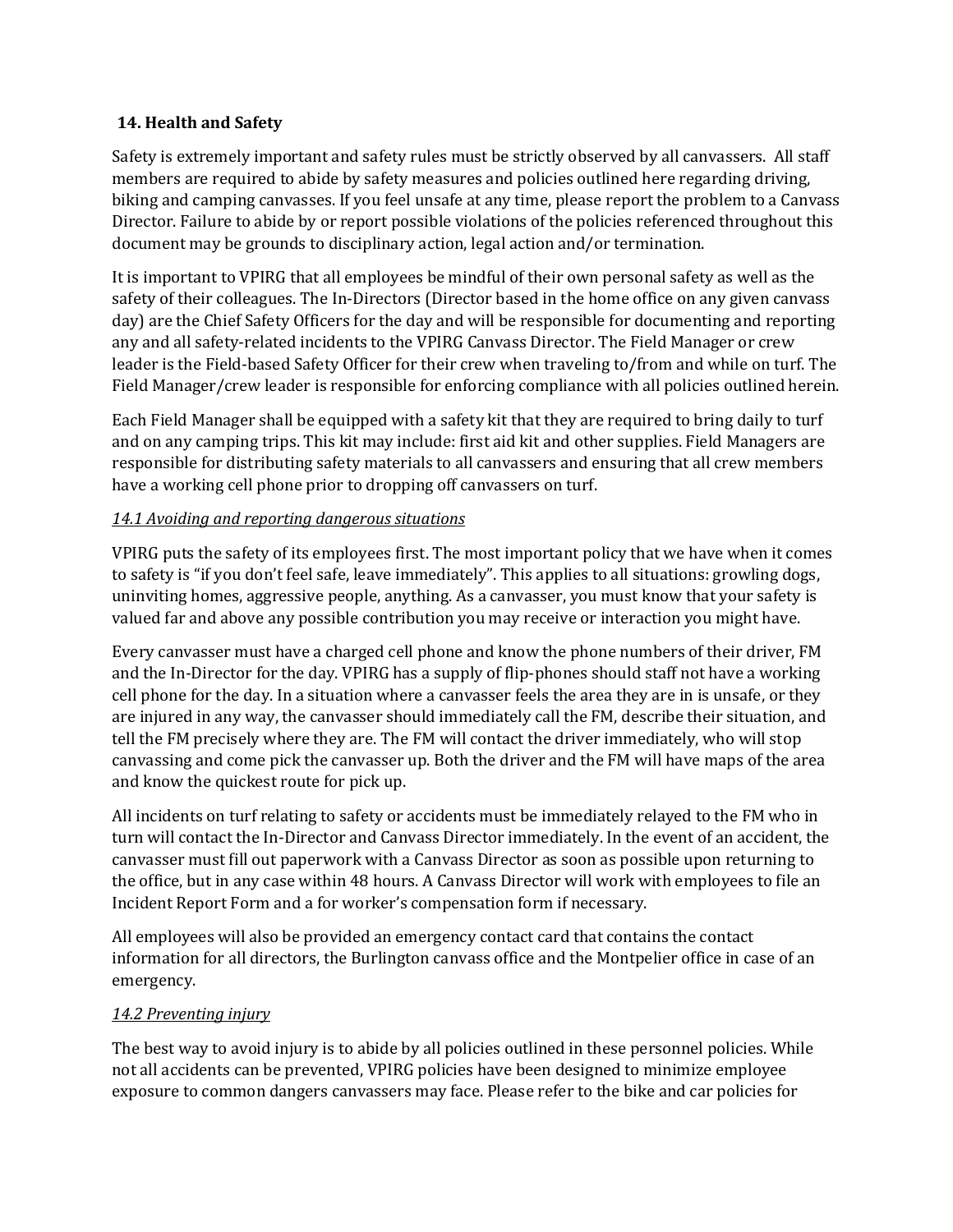specific guidance in these areas. Canvassers are required to fill out an Injury Report Form for any injuries that break the skin, regardless of severity.

All canvassers should fill out an Incident Report Form with a Canvass Director if they experience any of the following situations:

- Any injury incurred during work hours
- Any police interaction
- Personal bike/vehicle damages
- Dangerous/aggressive interaction at the door (need to mark the door "do not canvass" or DNC)
- Harassment or any form discrimination based on race, sex, sexual orientation, gender identity, or any other identity as a member of a protected class
- Any situation that a director(s) deem merit and incident report

All canvassers are required to watch the bike safety and dog interaction videos after their T2 day, and complete the T3 (Safety and Situational Awareness) training.

#### *14.3 Heat Exhaustion*

Heat exhaustion is caused by the loss of body salt, and sunstroke occurs when the body mechanism is not able to keep the system cool. Following are the symptoms and steps one should take to recognize and aid the victim.

**Heat Exhaustion:** The first signs are dizziness, weakness, headache, blurred vision, nausea and staggering. The face of the victim becomes pale and sweating is profuse, the pulse is weak and breathing shallow. If not given aide, the victim may become unconscious. Immediately remove the person to a place where air is circulating freely. Make the person lie down and keep them warm. If the person is conscious, add a teaspoon of salt to a pint of water and give to the victim in small sips.

**Sunstroke:** The victim develops a severe headache and the face is red, skin is hot and dry, there is no sweating, and pulse is very rapid. The fever may be 105 to 106 degrees F, and lead to convulsions, coma and sometimes in extreme heat, death.

A person with the above symptoms should see medical personnel immediately. While medical help is called for, place the person in the shade, loosen the clothing and cool the victim with the best means available. If the body temperature begins to drop dramatically, cover the person with a light blanket so that no convulsions or severe shivering occurs.

Sunstroke can be avoided by wearing lightweight, loose and well ventilated clothing. When working in severe heat, replace body fluids and salts lost through perspiration with adequate beverages prescribed for outside and hot work environments. Small snacks such as nuts or energy bars can be helpful as well.

#### *14.4 Dog Bites*

How do you avoid getting bit by a dog? Start by never approaching an unfamiliar dog, especially one that is tied or confined behind a fence or in a car. Don't pet a dog without letting it see and sniff you first. Never turn your back to a dog and run away. A dog's natural instinct will be to chase you. Don't disturb a dog while it's sleeping, eating, chewing on a toy, or caring for puppies. Be cautious around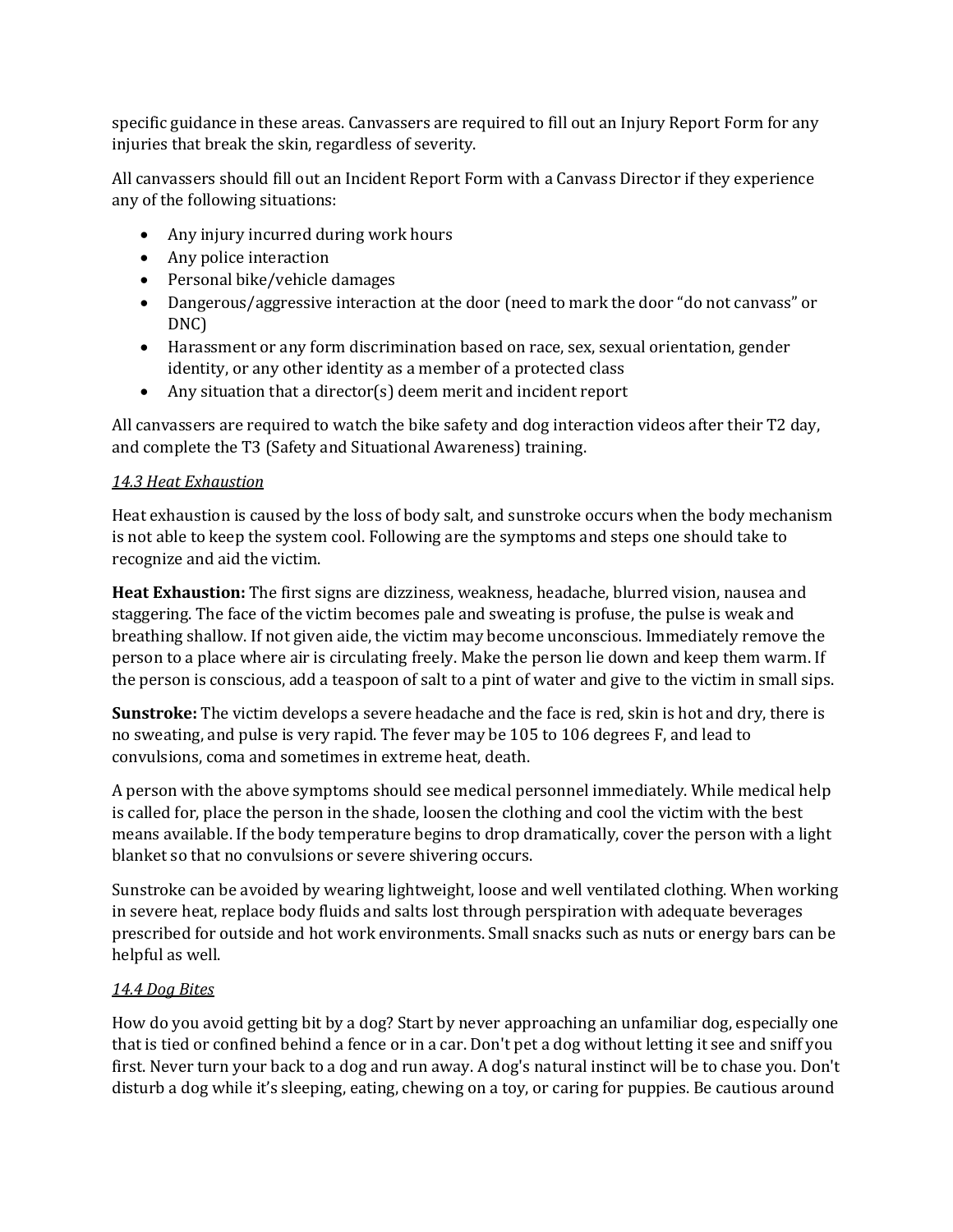strange dogs. Always assume that a dog who doesn't know you may see you as an intruder or a threat.

- Let the dog come to you on its own terms, don't approach a dog
- Never startle a dog in the yard
- Stay relaxed, keep your body loose, and smile—all signs you're not a threat to the dog
- If an owner is around, always ask before petting a dog
	- o If owner says it's ok, greet the dog by slowly extending your arm below the dogs head and give it the chance to sniff you
- Avoid direct eye contact with the dog
- Stand straight or squat down, never crouch over a dog
- Let the dog come to you on its own terms
- Never put your face near a dog's face, even if the owner is present, and gives permission to pet said dog.

## **Pay attention to the dog's body language**

Put a safe amount of space between yourself and a dog if you see the following signals indicating that the dog is uncomfortable and might feel the need to bite:

- tensed body
- stiff tail
- pulled back head and/or ears
- furrowed brow
- eyes rolled so the whites are visible
- yawning
- flicking tongue
- intense stare
- backing away

When putting space between yourself and a dog who might bite, never turn your back on them and run away. A dog's natural instinct will be to chase you.

### **What to do if you think a dog may attack**

If you are approached by a dog who may attack you, follow these steps:

- Resist the impulse to scream and run away
- Remain calm, hands at your sides, and avoid eye contact with the dog
- Once the dog loses interest in you, slowly back away until they are out of sight (don't turn your back on the dog)
- If the dog does attack, "feed" them your clipboard, jacket, purse, bicycle or anything that you can put between yourself and the dog

### **Protocol for a bite**

If you are bitten by a dog on turf, follow these steps:

• Assess severity of bite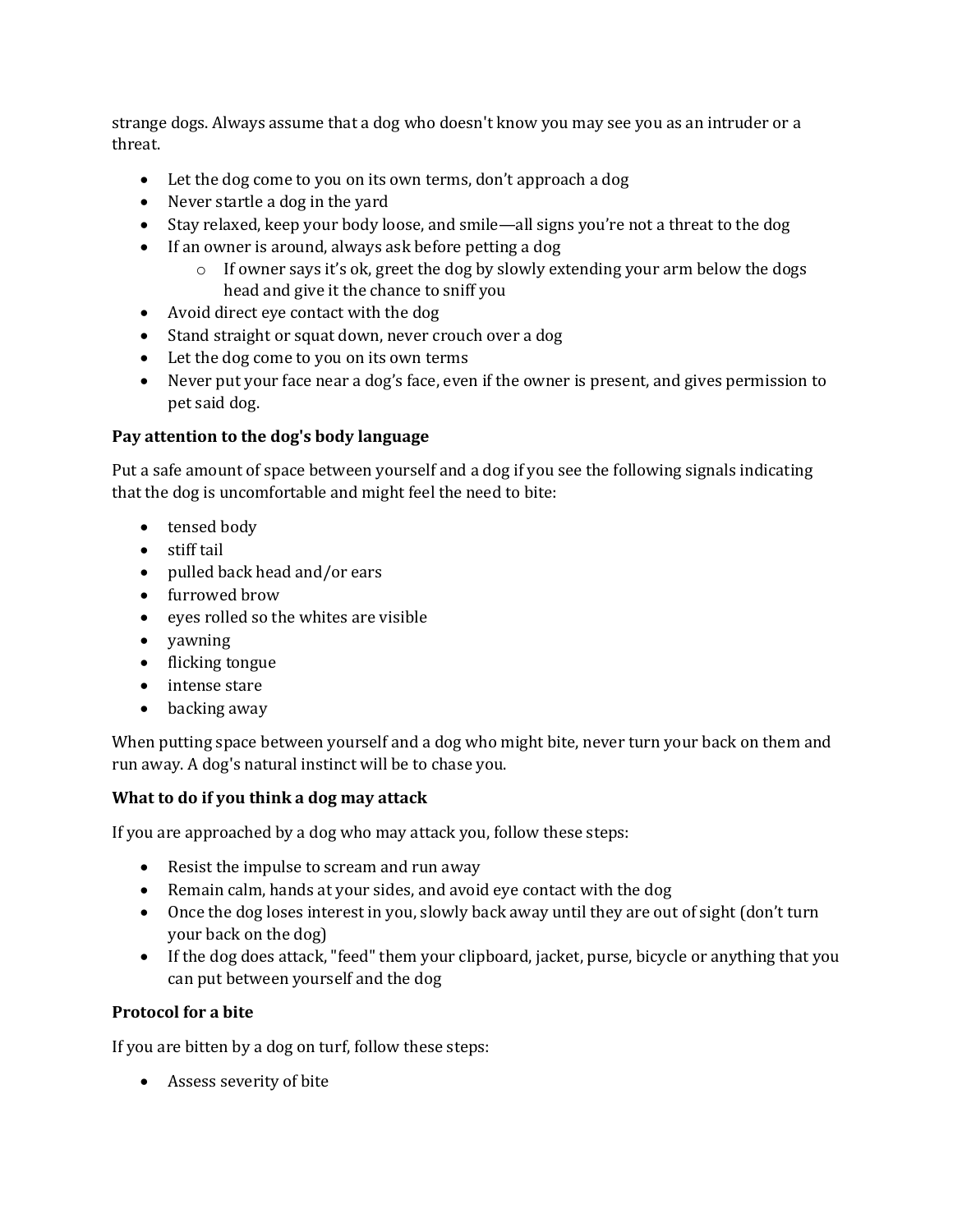- $\circ$  All injuries that break the skin, no matter how seemingly inconsequential, must be reported through an injury report form completed with assistance as needed by a Director.
- $\circ$  If bite is severe, immediately call FM or in-Director for help. If no cell-service, flag down pedestrian or get to nearest door and call for help. (In case of very serious injury call 911 immediately, then in-director)
- Immediately wash the wound with soap and water, and bandage. (Call FM for first aid kit.)
- Confirm with owner that dog has all its vaccines
	- $\circ$  If no owner around, make sure to mark down address and take down description of dog and report information on injury form later on
		- Director will call animal control to confirm dog is up to date on its vaccines
- Fill out Injury/Incident Report Form at end of the canvass day
- Seek medical attention as appropriate including, but not limited to, relevant inoculations if unable to determine dog vaccination history

### *14.5 Workplace Violence Protection*

VPIRG recognizes the increasing incidence of violence nationally and in the workplace. VPIRG is committed to ensuring the personal safety of all of its employees, to the extent possible, through procedures and training implementing this policy.

Employees must immediately report any threats of (or actual) violence, either direct or indirect, to a Canvass Director, Associate Director or the Executive Director. This includes threats by employees, members or members of the public. Any situations that may pose a danger to our employees or to VPIRG should be reported as soon as possible. For example, if there was a suspicious individual loitering in the entrance of our offices that should be reported. VPIRG will promptly and thoroughly investigate all reports of threats of (or actual) violence or potentially dangerous situations. All property and all areas situated on VPIRG's premises are subject to inspection by VPIRG managers at any time with or without notice.

### *14.6 Drug and alcohol use*

VPIRG realizes that the misuse of drugs, marijuana, and alcohol impairs employee health and productivity. Drug, marijuana, and alcohol problems result in unsafe working conditions for all employees and constituents. VPIRG is committed to maintaining a productive, safe, and healthy work environment, free of unauthorized or excessive drug, marijuana, and alcohol use. All staff are prohibited from drinking, using marijuana or other drugs while canvassing, even if offered by a member or person being canvassed.

Any employee involved in the unlawful use, sale, manufacturing, dispensing or possession of controlled substances or illicit drugs or the excessive use of alcohol on VPIRG premises or work sites, or working under the influence of such substances, will be subject to disciplinary action up to and including dismissal and referral for prosecution.

### *14.7 Weapons*

Employees are strictly forbidden from bringing weapons onto the VPIRG premises or with them while canvassing, on a camping trip, while attending any VPIRG events, whether or not it is during work time, or otherwise possessing them during work time. Weapons include, but are not limited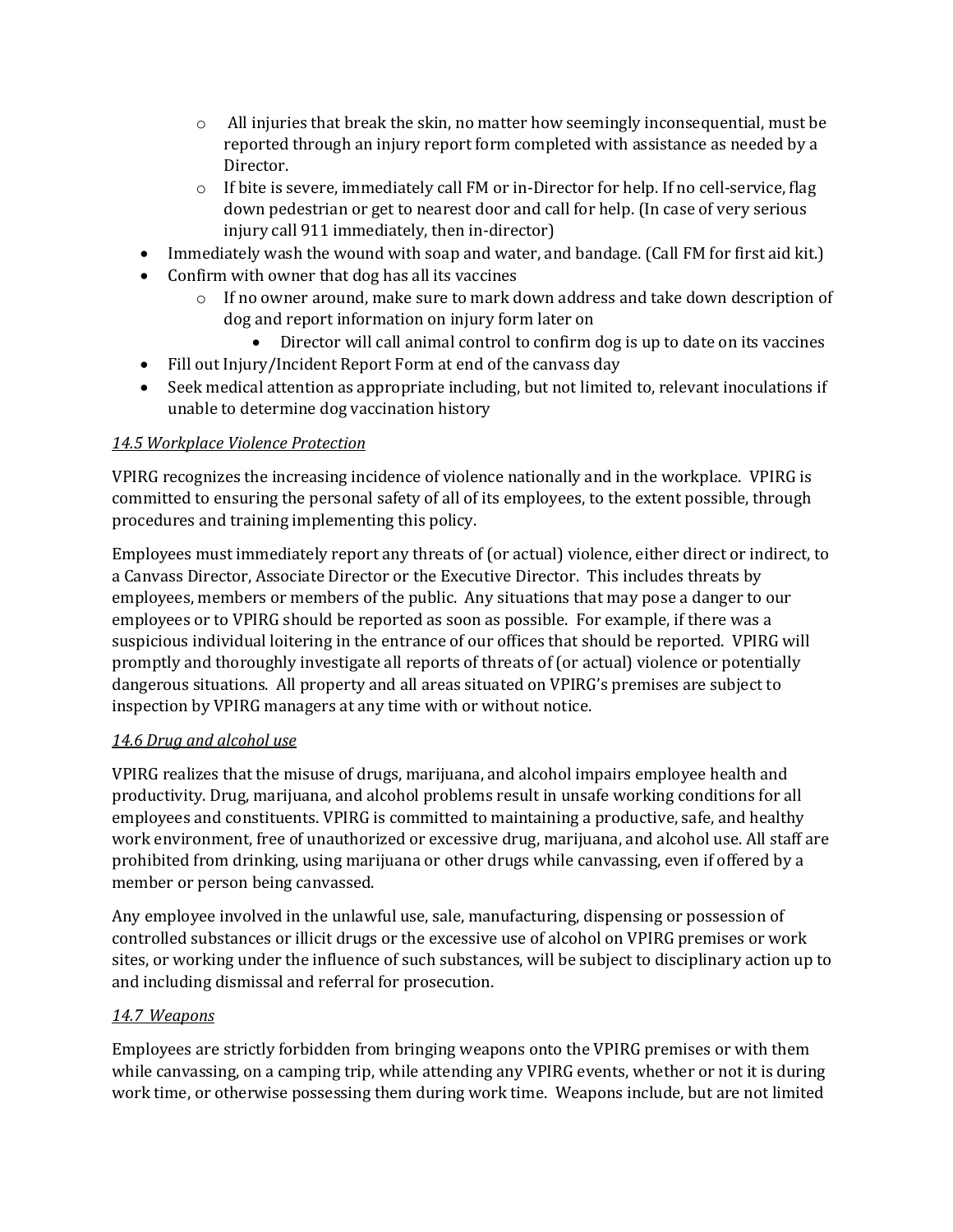to, a firearm, knives (other than pocket penknives or common table cutlery), other dangerous or any other deadly weapons and other destructive devices. This includes a prohibition against weapons in vehicles on VPIRG premises, while canvassing, on a camping trip, while attending any VPIRG events, whether or not it is during work time, or otherwise possessing them during work time.

### *14.8 Smoke-free environment*

VPIRG maintains a smoke-free environment. No smoking is permitted inside of the VPIRG offices, at VPIRG-sponsored functions, or in vehicles used to carpool to VPIRG work-related activities. Staff shall not smoke while wearing uniforms or clothing bearing the name and/or logo of VPIRG.

# Employee Receipt and Acceptance of the VPIRG Canvass **Policies**

I hereby acknowledge receipt of the VPIRG Canvass Policies. I understand that it is my continuing responsibility to know and understand its contents. I have read, understand, and agree to abide by the policies contained herein. I also understand and agree that the Canvass Policies do not constitute an employment contract for any specific period of employment and that I am employed on an at-will basis, even if my employment is seasonal or temporary for a definite period. VPIRG may in the future withdraw, replace, alter or amend any or all policies or guidelines as it deems necessary, at its sole discretion. The statements and policies referred to in this handbook are general and not intended to govern precisely any specific situation which might arise. VPIRG may find it necessary or desirable to depart from any policy where circumstances so require.

I acknowledge and agree that: (i) all VPIRG network resources and computers and other companyissued and company-supported electronic devices are the property of VPIRG; (ii) I waive any and all privacy rights that I may have when I use these resources, computers, machines or devices; (iii) VPIRG owns all information and communications created, received or stored on any system, network, computer and mobile device provided or supported by VPIRG; (iv) VPIRG has the right to access, monitor, review and retain all communications and information created, received or stored on any system, network, computer and mobile device provided or supported by VPIRG including emails, texts and other web activities, and I consent thereto; and (v) use of systems, networks, computers and mobile devices provided or supported by VPIRG is subject to VPIRG policies and all applicable laws.

I hereby authorize and consent to VPIRG withholding from my final paycheck, down to a limit of the minimum wage, the cost of any property, including intellectual property that I do not return to VPIRG when required, if any. I understand that VPIRG will inform me as to the amount of any such deduction from my final paycheck and that I may object in writing if, in my opinion, the proposed deduction is inappropriate or not in keeping with my consent to a pay deduction from final pay for any unreturned VPIRG property provided to me.

#### **Escheat Agreement selection:**

I hereby indicate that any unclaimed checks be given to (initial one): \_\_\_\_\_\_ VPIRG \_\_\_\_\_\_ State of Vermont